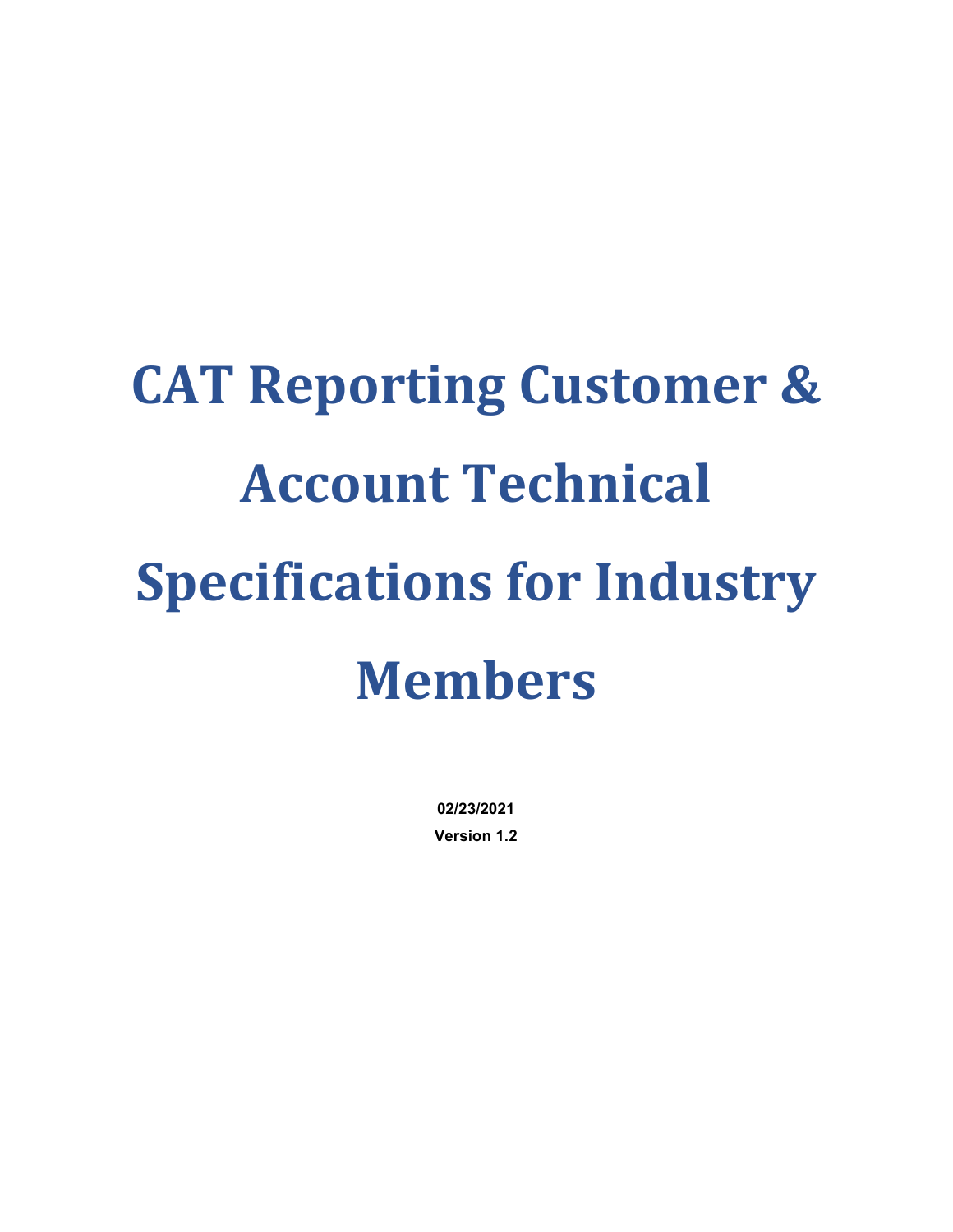# **Table of Contents**

| $\mathbf{1}$ . |  |        |                                                                  |  |  |  |  |  |  |  |
|----------------|--|--------|------------------------------------------------------------------|--|--|--|--|--|--|--|
|                |  |        |                                                                  |  |  |  |  |  |  |  |
| 2.             |  |        |                                                                  |  |  |  |  |  |  |  |
|                |  |        |                                                                  |  |  |  |  |  |  |  |
|                |  |        |                                                                  |  |  |  |  |  |  |  |
|                |  |        |                                                                  |  |  |  |  |  |  |  |
|                |  |        |                                                                  |  |  |  |  |  |  |  |
|                |  | 2.2.2. | Large Trader ID (LTID) and Unidentified Large Trader ID (ULTID)3 |  |  |  |  |  |  |  |
|                |  |        |                                                                  |  |  |  |  |  |  |  |
|                |  |        |                                                                  |  |  |  |  |  |  |  |
|                |  |        |                                                                  |  |  |  |  |  |  |  |
|                |  | 2.3.2. |                                                                  |  |  |  |  |  |  |  |
| 3.             |  |        |                                                                  |  |  |  |  |  |  |  |
|                |  |        |                                                                  |  |  |  |  |  |  |  |
|                |  |        |                                                                  |  |  |  |  |  |  |  |
| 4.             |  |        |                                                                  |  |  |  |  |  |  |  |
| 5.             |  |        |                                                                  |  |  |  |  |  |  |  |
|                |  |        |                                                                  |  |  |  |  |  |  |  |
|                |  | 5.1.1. |                                                                  |  |  |  |  |  |  |  |
|                |  | 5.1.2. |                                                                  |  |  |  |  |  |  |  |
|                |  | 5.1.3. |                                                                  |  |  |  |  |  |  |  |
|                |  | 5.1.4. |                                                                  |  |  |  |  |  |  |  |
|                |  |        |                                                                  |  |  |  |  |  |  |  |
|                |  |        |                                                                  |  |  |  |  |  |  |  |
|                |  |        |                                                                  |  |  |  |  |  |  |  |
|                |  |        |                                                                  |  |  |  |  |  |  |  |
|                |  |        |                                                                  |  |  |  |  |  |  |  |
|                |  | 5.4.1. |                                                                  |  |  |  |  |  |  |  |
|                |  | 5.4.2. |                                                                  |  |  |  |  |  |  |  |
|                |  |        |                                                                  |  |  |  |  |  |  |  |
|                |  |        |                                                                  |  |  |  |  |  |  |  |
|                |  | 5.5.2. |                                                                  |  |  |  |  |  |  |  |
|                |  |        |                                                                  |  |  |  |  |  |  |  |
| 6.             |  |        |                                                                  |  |  |  |  |  |  |  |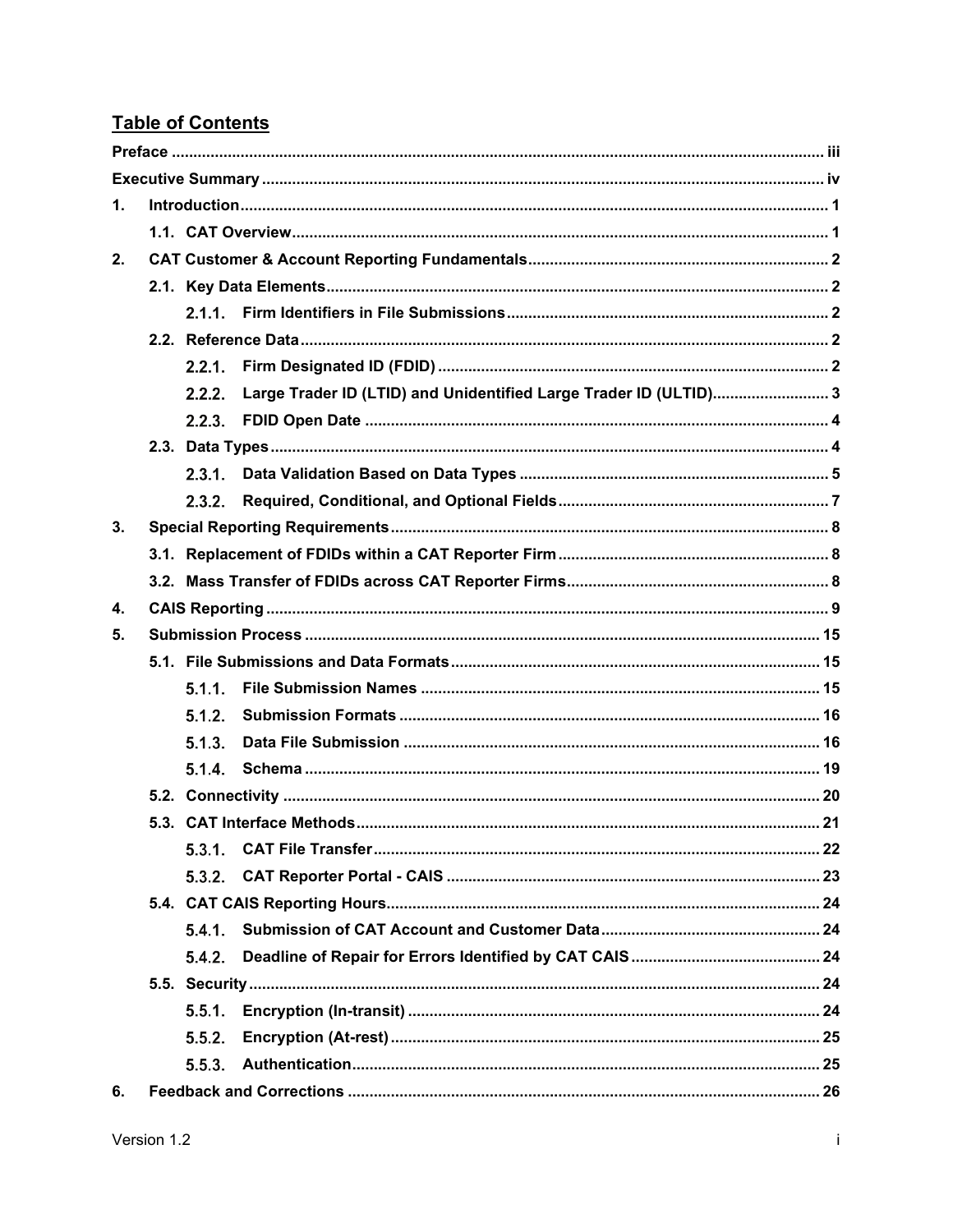|    |     | 6.1.1  |  |
|----|-----|--------|--|
|    |     | 6.1.2. |  |
|    |     |        |  |
|    |     |        |  |
|    |     |        |  |
|    |     |        |  |
|    |     |        |  |
|    |     |        |  |
|    |     |        |  |
|    |     | 6.4.2. |  |
| 7. |     |        |  |
| 8. |     |        |  |
|    |     |        |  |
|    |     |        |  |
|    |     |        |  |
|    |     |        |  |
|    |     |        |  |
|    | B.2 |        |  |
|    | B.3 |        |  |
|    |     |        |  |
|    |     |        |  |
|    |     |        |  |
|    |     |        |  |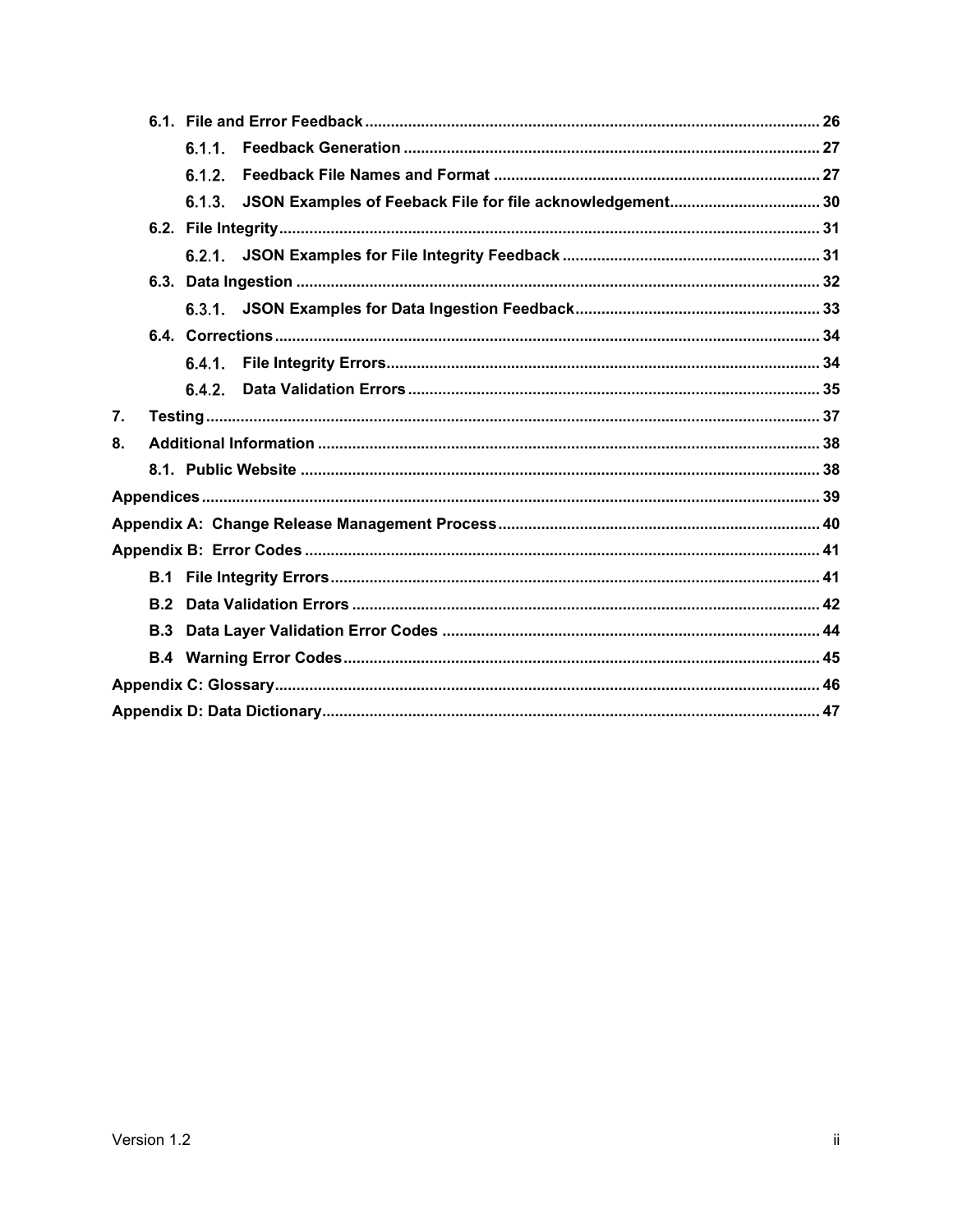#### <span id="page-3-0"></span>**Preface**

Rule 613 of the Securities Exchange Act of 1934 requires national securities exchanges and national securities associations ("SROs") to submit a national market system plan to the Securities and Exchange Commission ("Commission" or "SEC") to create, implement, and maintain a consolidated audit trail (the "CAT") that would allow regulators to more efficiently and accurately track all activity in U.S. equity and listed options markets. Pursuant to Rule 613, the SROs filed with the Commission the National Market System Plan Governing the Consolidated Audit Trail ("CAT NMS Plan"), which was approved by the Commission on November 15, 2016.

Under Rule  $613(q)(2)$ , each member of a national securities exchange or national securities association is required to comply with all the provisions of the CAT NMS Plan. Relatedly, as mandated under Rule 613, the CAT NMS Plan requires each SRO to adopt rules requiring its members to comply with Rule 613 and the CAT NMS Plan, and to agree to enforce compliance by its members in that regard. Accordingly, each SRO has adopted rules requiring its members to comply with Rule 613 and the CAT NMS Plan. See, e.g., FINRA Rule 6800 Series.

The SROs jointly own Consolidated Audit Trail, LLC, which was formed by the SROs to arrange for and oversee the creation, implementation, and maintenance of the CAT as required under Rule 613. Thus, the CAT is a facility of each SRO.

This initial Customer and Account Technical Specification represents the first of a two phase approach to Industry Member reporting of Customer and Account data. The first phase is intended to include only the subset of required Customer and Account information necessary to capture Large Trader IDs (LTID). Key dates are as noted below. The Participants propose to seek a modification of the requirements of the CAT NMS Plan from the Commission to reflect the phased approach for Industry Member CAT reporting described in these Customer and Account Technical Specifications.

| <b>Compliance Dates:</b><br>4/2021 Required for Phases 2a, 2b, and 2c (Large<br><b>Industry Members)</b><br>12/2021 2d Options and Small Firms | <b>Full Customer and Account Reporting</b><br>Go live July 2022 |
|------------------------------------------------------------------------------------------------------------------------------------------------|-----------------------------------------------------------------|
| FDID, FDID Account Opening Date, LTID and LTID                                                                                                 | Remainder of account information and all customer               |
| <b>Effective Date</b>                                                                                                                          | information                                                     |

#### **Table 1: Industry Customer & Account Specifications Phased Approach**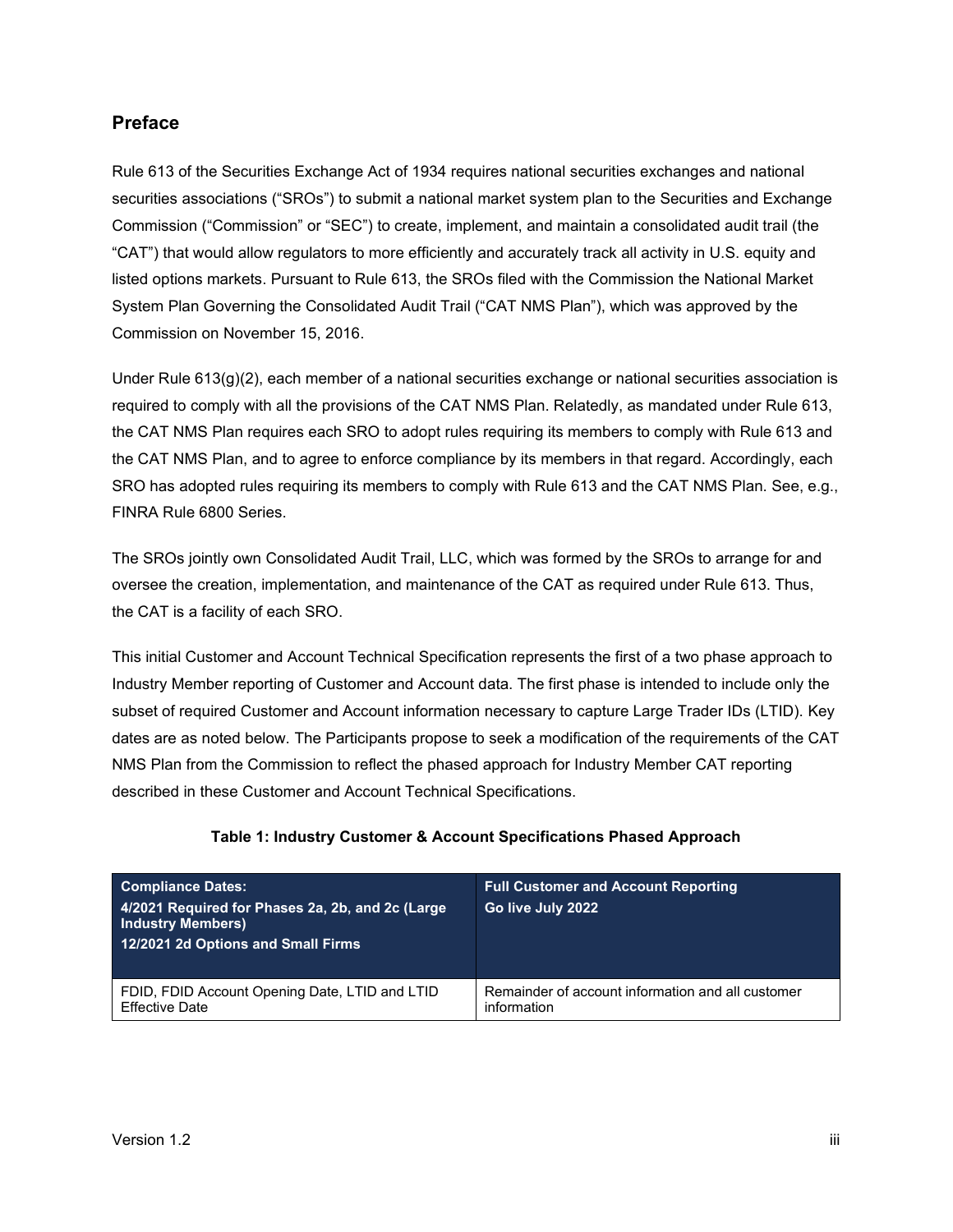# <span id="page-4-0"></span>**Executive Summary**

This document describes the requirements for the reporting of customer and account data to CAT by Industry Members, including detailed information about data elements and file submission. It also describes how Industry Members submit files to CAT, including access instructions, network and transport options, and testing requirements. The initial version of the CAT CAIS Reporting Technical Specification only includes information regarding account and Large Trader ID (LTID) data submission, in accordance with the modified timeline to accelerate account and LTID reporting.

A separate companion document containing detailed reporting scenarios entitled CAT CAIS Industry Member Reporting Scenarios should be used as a guide for determining how the field values laid out in this document must be applied when reporting various scenarios for customer and account data.

| <b>Version</b>      | <b>Date</b> | <b>Author</b>                    | <b>Description</b>                                                                                                                                                                                                                                                                                                                                                                                                                                                                                                                                                                                                                                                                                                                                                                                                                                                                                            |  |  |  |  |
|---------------------|-------------|----------------------------------|---------------------------------------------------------------------------------------------------------------------------------------------------------------------------------------------------------------------------------------------------------------------------------------------------------------------------------------------------------------------------------------------------------------------------------------------------------------------------------------------------------------------------------------------------------------------------------------------------------------------------------------------------------------------------------------------------------------------------------------------------------------------------------------------------------------------------------------------------------------------------------------------------------------|--|--|--|--|
| <b>DRAFT</b><br>1.0 | 12/13/2019  | Consolidated<br>Audit Trail, LLC | Initial draft                                                                                                                                                                                                                                                                                                                                                                                                                                                                                                                                                                                                                                                                                                                                                                                                                                                                                                 |  |  |  |  |
| 1.0                 | 1/31/2020   | Consolidated<br>Audit Trail, LLC | Publication of initial version                                                                                                                                                                                                                                                                                                                                                                                                                                                                                                                                                                                                                                                                                                                                                                                                                                                                                |  |  |  |  |
| 1.1                 | 4/17/2020   | Consolidated<br>Audit Trail, LLC | Addition of Boolean data type<br>Addition of fdidEndDateNULL, fdidEndReasonNULL,<br>replacedByFDIDNULL, ItidEndDateNULL, and<br><b>ItidEndReasonNULL</b> attributes<br>Removal of NULL acceptable values from fdidEndDate,<br>fdidEndReason, replacedByFDIDNULL, ItidEndDate, and<br><i>ItidEndReason</i> attributes<br>Addition of failed Correction Items array in Feedback file<br>Modified guidance on nullifying previously populated attributes<br>Modified submission and feedback examples to include<br>additions/removals of attributes<br>Modified schema field descriptions<br>Replacement of CAT CAIS Reporter Portal with CAT Reporter<br>Portal - CAIS<br>Addition and modification of Error Codes<br>Separation of Data Validation Warnings from Data Validation<br>Errors<br>Addition of Data Layer Validation Error Codes<br>Addition of optional Group attribute for submission file names |  |  |  |  |
| 1.1.1               | 6/30/2020   | Consolidated<br>Audit Trail, LLC | Replaced usage of Status with Feedback for feedback file<br>Inclusion of 'Entity ID' as example in FDID Definition<br>Inclusion of 'ENTITYID' as a valid FDID Type<br>Replacement of FDIDs included in Special Reporting<br>Requirements to clarify replacedByFDID usage<br>Correction of CAT CAIS Validation Warnings table Error Code<br>numbering                                                                                                                                                                                                                                                                                                                                                                                                                                                                                                                                                          |  |  |  |  |

#### **Table 2: Revision / Change Process**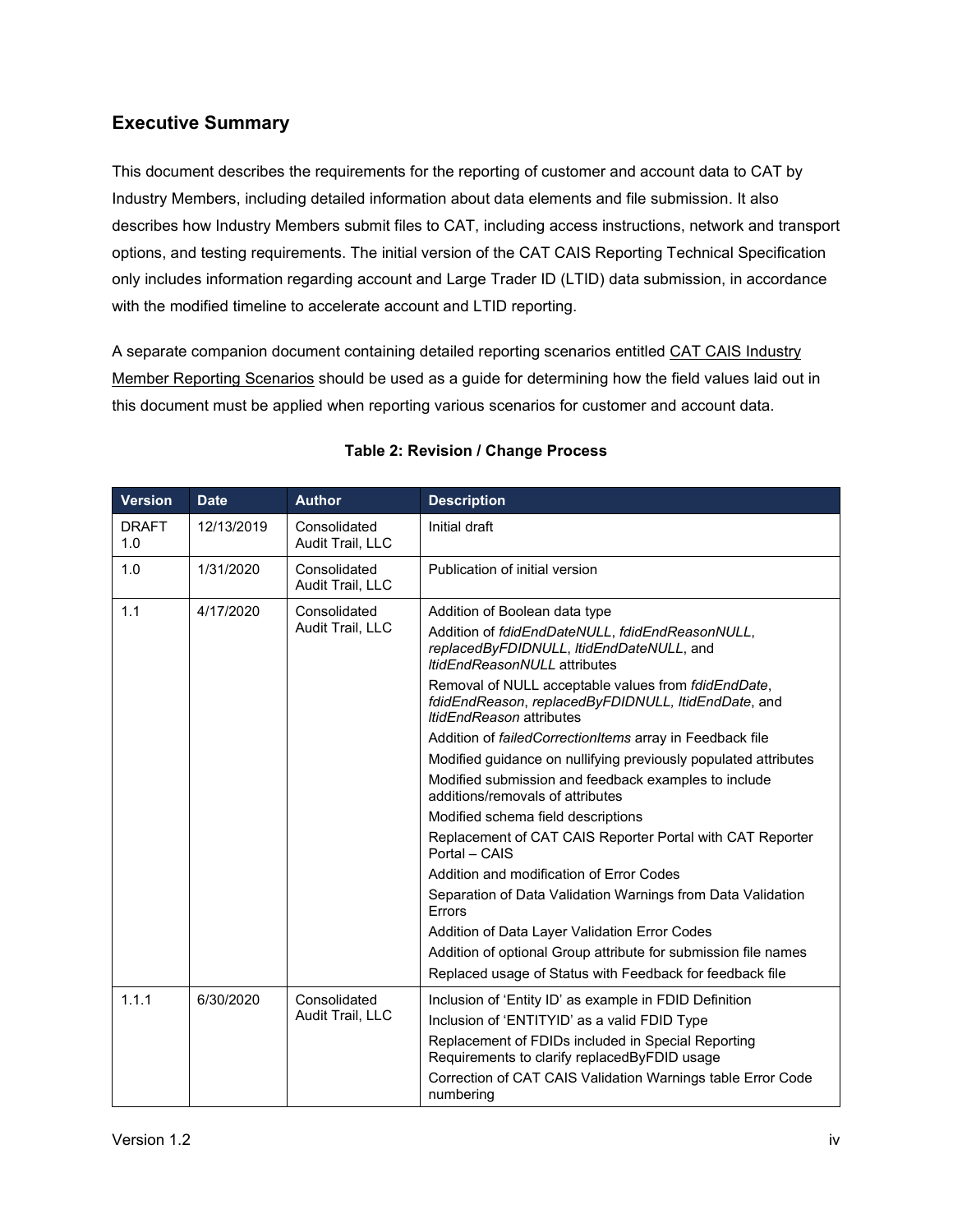| <b>Version</b> | <b>Date</b> | <b>Author</b>                    | <b>Description</b>                                                                                                                                                                                         |
|----------------|-------------|----------------------------------|------------------------------------------------------------------------------------------------------------------------------------------------------------------------------------------------------------|
|                |             |                                  | Clarification of 'Trading Day' as 'CAT Trading Day' and definition<br>of 'CAT Trading Day'                                                                                                                 |
|                |             |                                  | Explicit listing of 'false' as an acceptable value for Boolean<br>attributes                                                                                                                               |
|                |             |                                  | Inclusion of Error Code 22006 for duplicated largeTraderID<br>within a single FDID record submission                                                                                                       |
| 1.1.2          | 12/2/2020   | Consolidated<br>Audit Trail, LLC | Update to the Unsigned data type to be the same range as a 63-<br>bit unsigned integer rather than a 64-bit unsigned integer                                                                               |
|                |             |                                  | Updated firmDesignatedID data type from Alphanumeric to Text<br>to bring in line with Transaction reporting. Also results in<br>changes to data type for replacedByFDID and<br>correctingFirmDesignatedID. |
|                |             |                                  | Modification of the Feedback File to include submitterUserName<br>and remove integrity Error Code                                                                                                          |
|                |             |                                  | Renamed rejectionID within the failedCorrectionItems array to<br>failedRejectionID, to clarify purpose                                                                                                     |
| 1.2            | 2/23/2021   | Consolidated                     | Modification to ULTID format validation                                                                                                                                                                    |
|                |             | Audit Trail, LLC                 | Removed correcting Large TraderID attribute from the Correction<br>Actions list                                                                                                                            |
|                |             |                                  | Corrected link for Connectivity Supplement                                                                                                                                                                 |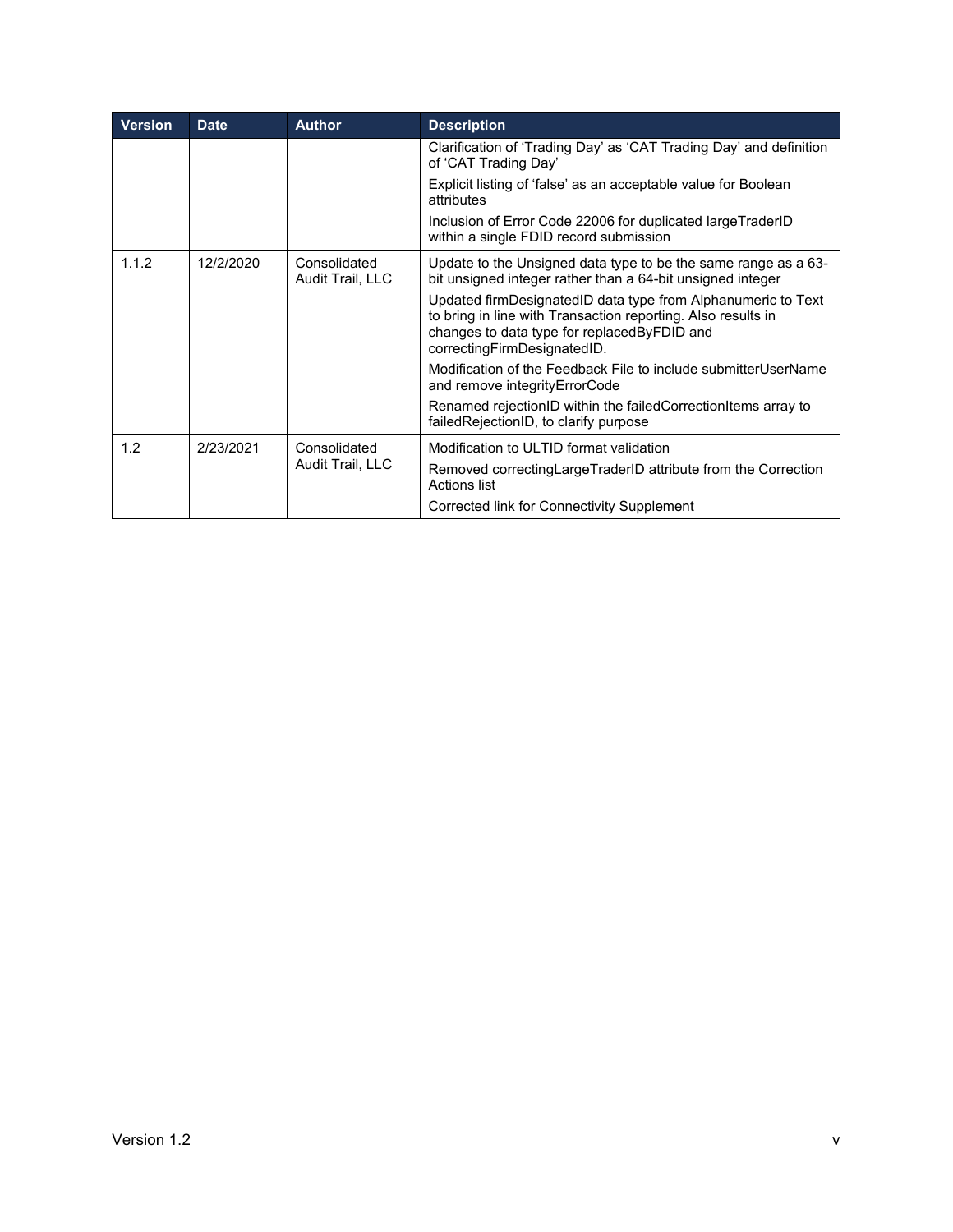#### <span id="page-6-0"></span>**1. Introduction**

#### <span id="page-6-1"></span>**1.1. CAT Overview**

The Securities and Exchange Commission (SEC) approved Rule 613 under the Securities Exchange Act of 1934, which requires national securities exchanges and national securities associations (collectively, the Participants) to submit a national market system plan to create, implement, and maintain a consolidated audit trail [\(CAT NMS Plan\)](https://www.catnmsplan.com/wp-content/uploads/2017/03/CAT-NMS-Plan-Current-as-of-7.24.17.pdf) that would capture customer and order event information for orders in NMS Securities and OTC Equity Securities (Eligible Securities), across all markets, from the time of order inception through routing, cancellation, modification, execution, and allocation. The SEC approved the CAT NMS Plan on November 15, 2016.

In accordance with SEC Rule 613, the CAT NMS Plan requires a Central Repository that will comprehensively track orders throughout their lifecycle and identify the Participants and Industry Members handling them, as well as the account holders and authorized traders for any account that originates an order (Customers[1\)](#page-6-2). Specific data elements will be submitted to the Central Repository by Participants, Industry Members, and CAT Reporting Agents. CAT Reporting Agents may be third-party firms reporting on behalf of other entities, or may be outside parties that are not required to submit data to the CAT, but from which CAT may receive data per the CAT NMS Plan, such as the Securities Information Processors (SIPs).

The CAT NMS Plan also requires the selection of an entity as the Plan Processor to be responsible for performing the processing functions required by Rule 613 and the Plan. The Operating Committee of Consolidated Audit Trail, LLC, a governing body composed of representatives of the Participants, oversees the operation of the CAT. The duties of the Operating Committee are further described in Article IV of the CAT NMS Plan.

The CAT Customer & Account Information System (CAIS) is the separate system for submission of customer and account data. In accordance with the phased approach to data submission, initial CAIS files will only include the account records and elements.

Refer to SEC Rule 613, available at:<https://www.sec.gov/rules/final/2012/34-67457.pdf> for more details. Refer also to CAT NMS Plan, available at: [https://www.catnmsplan.com/home/about-cat/cat-nms](https://www.catnmsplan.com/home/about-cat/cat-nms-plan/index.html)[plan/index.html.](https://www.catnmsplan.com/home/about-cat/cat-nms-plan/index.html)

<span id="page-6-2"></span><sup>&</sup>lt;sup>1</sup> Customers are defined in SEC Rule 613(j)(3) as: (i) the account holder(s) of the account at a registered broker-dealer originating the order; and (ii) any person from whom the broker-dealer is authorized to accept trading instructions for such account, if different from the account holder(s).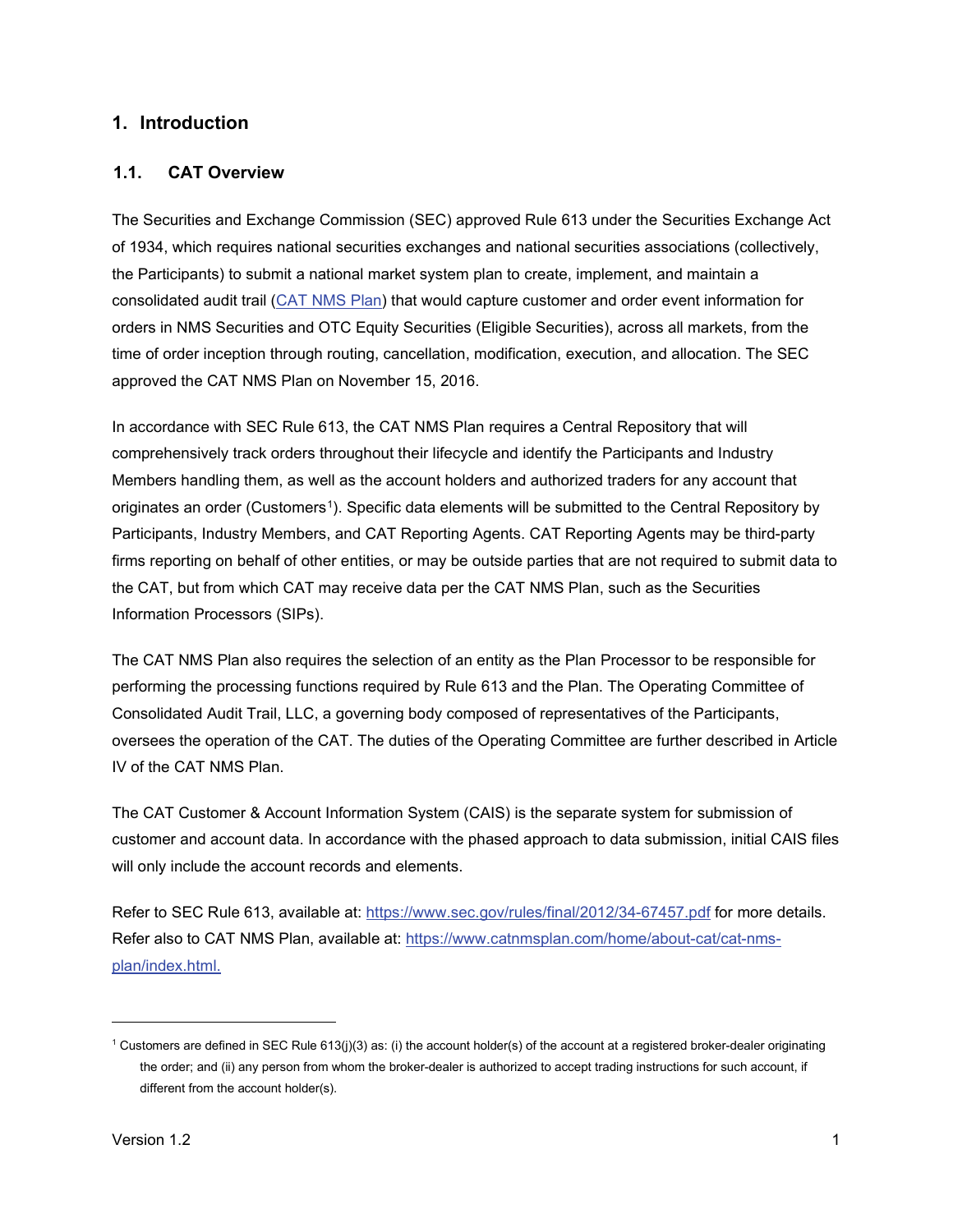# <span id="page-7-0"></span>**2. CAT Customer & Account Reporting Fundamentals**

#### <span id="page-7-1"></span>**2.1. Key Data Elements**

The sections below describe the key data elements of CAT used in CAT CAIS submission files. In accordance with the phased implementation schedule, only Account data elements are included in the CAIS Technical Specification at this time.

#### <span id="page-7-2"></span>**Firm Identifiers in File Submissions**

The CAT submissions process relies on certain firm identifiers to determine whose data is being reported, to determine and verify the authorization of the submitter of the data, and to obtain and verify the authorization of the third party that may take action on the data.

#### **CAT Reporter CRD**

The CAT Reporter CRD is the Industry Member's Central Registration Depository (CRD) number, used to ensure all account and customer reporting activity of a single Industry Member CAT reporter can be consolidated at the firm level in CAT CAIS.

#### **CAT Submitter ID**

The CAT Submitter ID is a CAT assigned identifier for a firm that submits data to CAT. The Submitter ID uniquely identifies the Submitter and may be a different identifier than the CAT Reporter CRD. CAT Reporters may submit data for themselves or may authorize a separate Submitter firm to report on the CAT Reporter's behalf.

Authorization between CAT Reporters and Submitter is granted through a reporting relationship that will be entered by the CAT Reporter using the CAT Reporter Portal. When a file is received, CAT CAIS will verify that the CAT Reporter has authorized the Submitter to submit on their behalf.

#### <span id="page-7-3"></span>**2.2. Reference Data**

#### <span id="page-7-4"></span>**Firm Designated ID (FDID)**

FDID is defined in Section 1.1 of the CAT NMS Plan as a unique identifier for each trading account. Industry Members must assign a single FDID to each trading account that is unique within the firm and unique across time (with limited exceptions, such as closed accounts). For example, if an Industry Member uses multiple vendors for reporting, the Industry Member must ensure that the same FDID is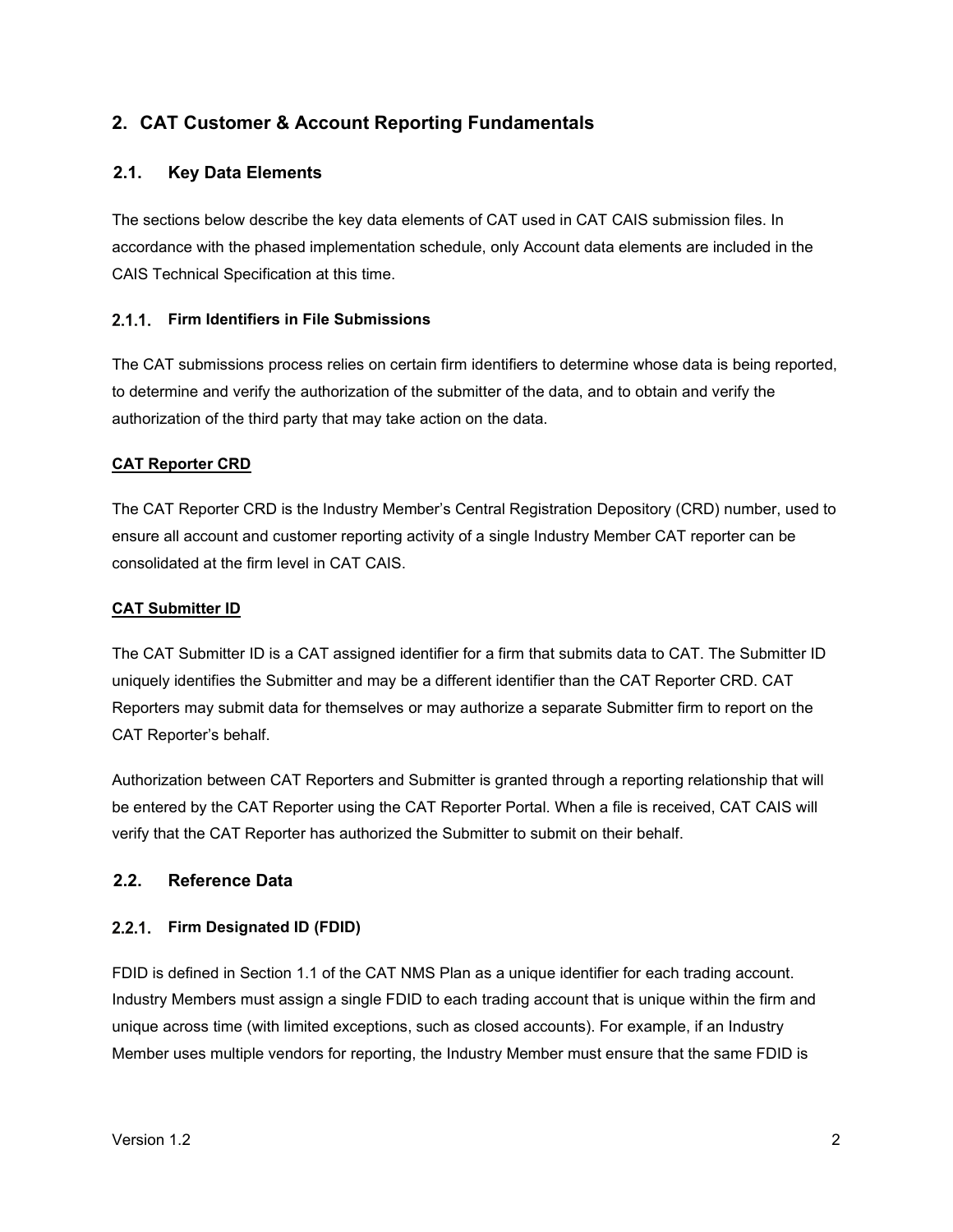used by all vendors submitting Reportable Events to CAT involving the same unique trading account at the Industry Member.

Examples of what an FDID would represent include:

- Individual Customer Account Number
- Institutional Customer Account Number
- Account Number of Average Price Account Designated for a Specific Customer (e.g., Master Account or agency Representative Order scenarios)
- Account Number of Firm Average Price Account Shared Across Customers (e.g., Master Account, Account Used For Agency Representative Order Flows)
- Entity ID of the firm when an employee of the firm is exercising discretion over multiple customer accounts
- Proprietary Trading Account Number
- Firm assigned identifier representing a trading relationship (Relationship ID) can be used when the trading account structure is unavailable at the time the order was placed
- Firm assigned identifier (Entity ID<sup>[2](#page-8-1)</sup>) representing the firm's discretionary relationship with the client when an employee of the Industry Member is exercising discretion over multiple client accounts and creates an aggregated order for which a trading account number of the Industry Member is unavailable at the time of order origination

An actual account number may not be used as the FDID for a customer account for CAT reporting. See [CAT FAQ M2](https://catnmsplan.com/faq/index.html#faqFDID) for more information on the prohibition on use of actual account numbers. Refer to the [CAT](https://catnmsplan.com/wp-content/uploads/2019/04/FDID-Guidance-April-2019.pdf)  Industry Presentation [on FDID for additional information.](https://catnmsplan.com/wp-content/uploads/2019/04/FDID-Guidance-April-2019.pdf)

#### <span id="page-8-0"></span>**Large Trader ID (LTID) and Unidentified Large Trader ID (ULTID)**

LTID is an identifier assigned by the SEC to a "large trader," defined as a person whose transactions in NMS securities equal or exceed:

- 2 Million shares or \$20 Million in any single calendar day; OR
- 20 Million shares or \$200 Million in any calendar month

A person qualifying as a large trader is required to submit Form 13H to the Commission, and be assigned an LTID. In accordance with the CAT NMS plan as amended for LTID, CAT Reporter firms are required to

<span id="page-8-1"></span><sup>&</sup>lt;sup>2</sup> Usage of Entity ID is subject to SEC approval of the CAT NMS Plan Amendment filed on April 14, 2020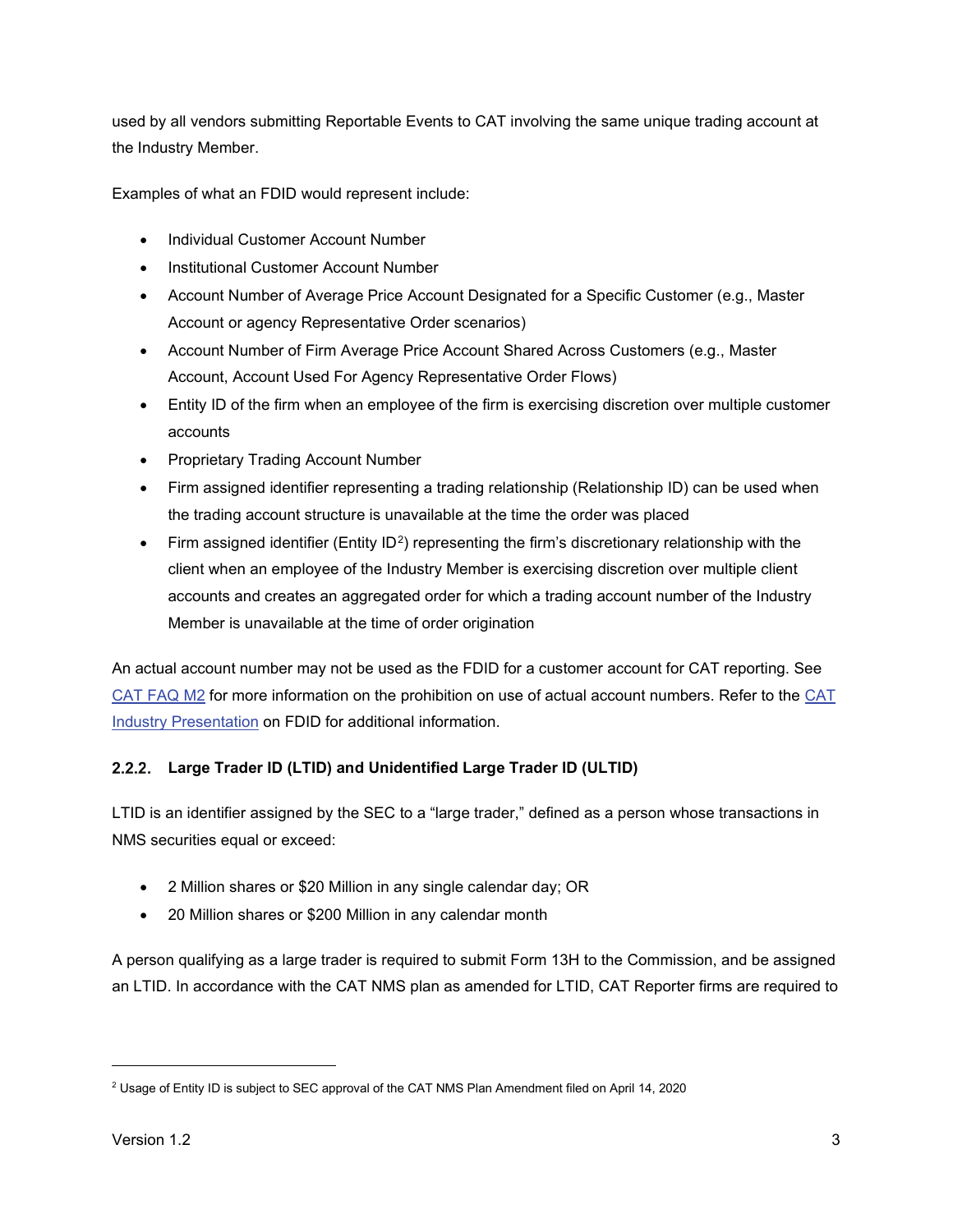report all LTIDs associated to their FDIDs as part of their customer and account reporting. Thus, CAT Reporter firms are required to obtain the LTID for each account (to the extent that an LTID exists).

In the scenario a CAT Reporter that is a clearing firm determines a person (which includes both natural persons and legal entities under Section 13(h)(8)(e) of the Exchange Act) would qualify as a large trader, but the firm has not yet been provided with an LTID by the person, the clearing firm is required to assign an ULTID to the person until such time as the person provides their LTID. Any CAT Reporter that is a clearing firm with an obligation to assign an ULTID under the large trader rule is required to report any assigned ULTIDs associated to their FDIDs as part of their customer and account reporting. CAT Reporters that are not self-clearing and do not have an obligation to assign ULTIDs are not required to report ULTIDs to CAT as they will have no such number to report.

Please refer to Section 4 – CAIS Reporting – for information regarding the format requirements of the LTID and ULTID. For purposes of the CAT CAIS Reporting Technical Specification, references to LTID attributes and scenarios throughout the document are intended to cover both LTID and ULTID usage in accordance with the reporting obligations noted above.

#### <span id="page-9-0"></span>**FDID Open Date**

The FDID open date is included in the CAIS data schema as *fdidDate*. The fdidDate field must be populated with either:

- Date in which the account was opened, or
- The Account Effective Date, as defined in Section 1.1 of the Plan, in the following circumstances:
	- $\circ$  The Industry Member has established a trading relationship, but not an account, with an institution or client
	- o Proprietary trading accounts of the Industry Member
	- $\circ$  Accounts opened prior to the implementation date of the CAT NMS Plan applicable to the relevant CAT Reporter
	- $\circ$  The Industry Member has acquired another Industry Member and the Account Open Date was changed to a date value on or after the completion of the merger

# <span id="page-9-1"></span>**2.3. Data Types**

CAT customer and account data must be reported using JSON text files. Data types used throughout this document are described below. Data types used for CAT customer and account reporting are a subset of the data types used for CAT transaction reporting, with the following differences: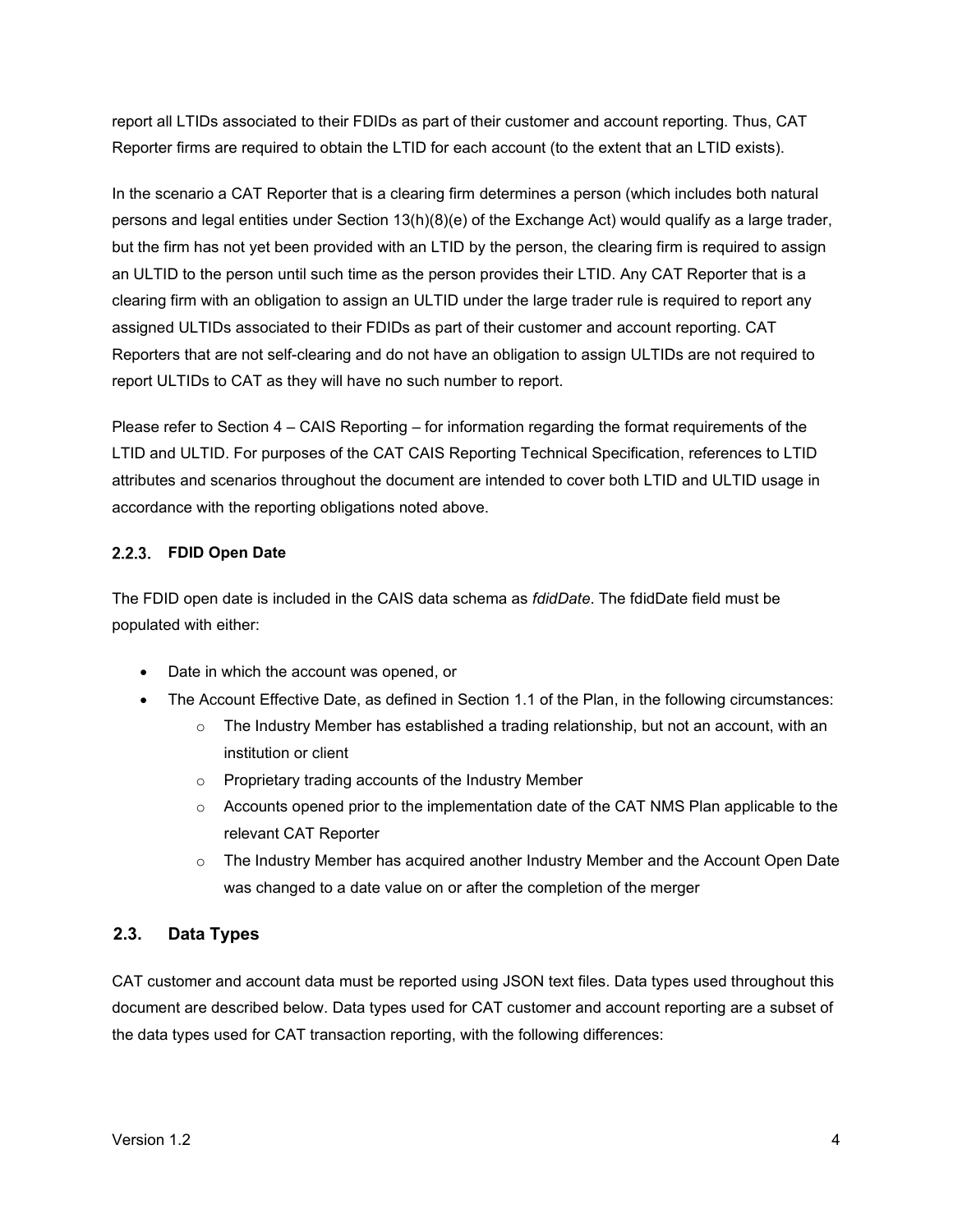• Timestamp – only STRING versions of timestamp are supported in customer and account reporting

To support JSON submissions, the [Industry](https://catnmsplan.com/technical-specifications/index.html) Member Customer & Account Schema (JSON) file is available on the CAT public website that describes each data type with required representation formats.

# <span id="page-10-0"></span>**Data Validation Based on Data Types**

All customer and account data submitted to CAT will be validated based on the defined data type of each item, including proper formatting and range checking. Examples of accepted values are detailed in the table below. Valid values for Choice fields are defined in the Data Dictionary for each data element. Valid data values, ranges, and formats will be specified in the record schema files, which will be used to validate submitted data element values. Records and values that fail validation will be rejected and will be reported as feedback to the Reporter and Data Submitter as detailed in Section 6.

<span id="page-10-1"></span>

| Data Type    | <b>JSON Type</b> | Description                                                                                                                                                                                                                                                                                                                                                                                                                                                                                 |  |  |  |  |  |
|--------------|------------------|---------------------------------------------------------------------------------------------------------------------------------------------------------------------------------------------------------------------------------------------------------------------------------------------------------------------------------------------------------------------------------------------------------------------------------------------------------------------------------------------|--|--|--|--|--|
| Unsigned     | <b>NUMBER</b>    | An unsigned value, greater than or equal to zero, with no decimal fraction<br>component, in the inclusive range from 0 to 9,223,372,036,854,775,807<br>(the same range as a 63-bit unsigned integer).                                                                                                                                                                                                                                                                                       |  |  |  |  |  |
| Boolean      | <b>BOOLEAN</b>   | A value with two choices: true or false. In JSON representation, if the field is<br>not present, the value is considered false.                                                                                                                                                                                                                                                                                                                                                             |  |  |  |  |  |
| Alphanumeric | <b>STRING</b>    | A string, composed only of letters and digits [a-zA-Z0-9]. When an<br>Alphanumeric type is described, it will include a number, indicating the<br>maximum length of the field. For example, Alphanumeric (7) means that the<br>field can contain up to 7 characters. Alphanumeric values are case<br>sensitive.                                                                                                                                                                             |  |  |  |  |  |
| Text         | <b>STRING</b>    | A string, composed of any printable ASCII character between 32 and 126.<br>The string may not include the following characters which serve as<br>delimiters:                                                                                                                                                                                                                                                                                                                                |  |  |  |  |  |
|              |                  | comma (ASCII decimal 44, hex 2C),<br>$\bullet$                                                                                                                                                                                                                                                                                                                                                                                                                                              |  |  |  |  |  |
|              |                  | pipe (ASCII decimal 124, hex 7C),<br>$\bullet$                                                                                                                                                                                                                                                                                                                                                                                                                                              |  |  |  |  |  |
|              |                  | double quote (ASCII decimal 34, hex 22), and<br>$\bullet$                                                                                                                                                                                                                                                                                                                                                                                                                                   |  |  |  |  |  |
|              |                  | @ (ASCII decimal 64, hex 40).                                                                                                                                                                                                                                                                                                                                                                                                                                                               |  |  |  |  |  |
|              |                  | When a Text data type is described, it will include a number, indicating the<br>maximum length of the field. For example, Text (7) means that the field can<br>contain up to 7 characters. Text values are case sensitive.                                                                                                                                                                                                                                                                  |  |  |  |  |  |
|              |                  | When represented in JSON, the following rule applies: Backslash '\' is a<br>reserved printable character in JSON and must be escaped in order to be<br>used in strings by inserting a backslash prior to it within the string. For<br>example: firmDesignatedID = 1234\ABCD must be reported to CAT as<br>"firmedDesignatedID": "1234\\ABCD". If the backslash is not escaped, the<br>submitted record will be rejected. Escape characters do not participate in<br>the field value length. |  |  |  |  |  |
| Date         | <b>NUMBER</b>    | An 8-digit integer representing the date in YYYYMMDD.                                                                                                                                                                                                                                                                                                                                                                                                                                       |  |  |  |  |  |

#### **Table 3: Data Types**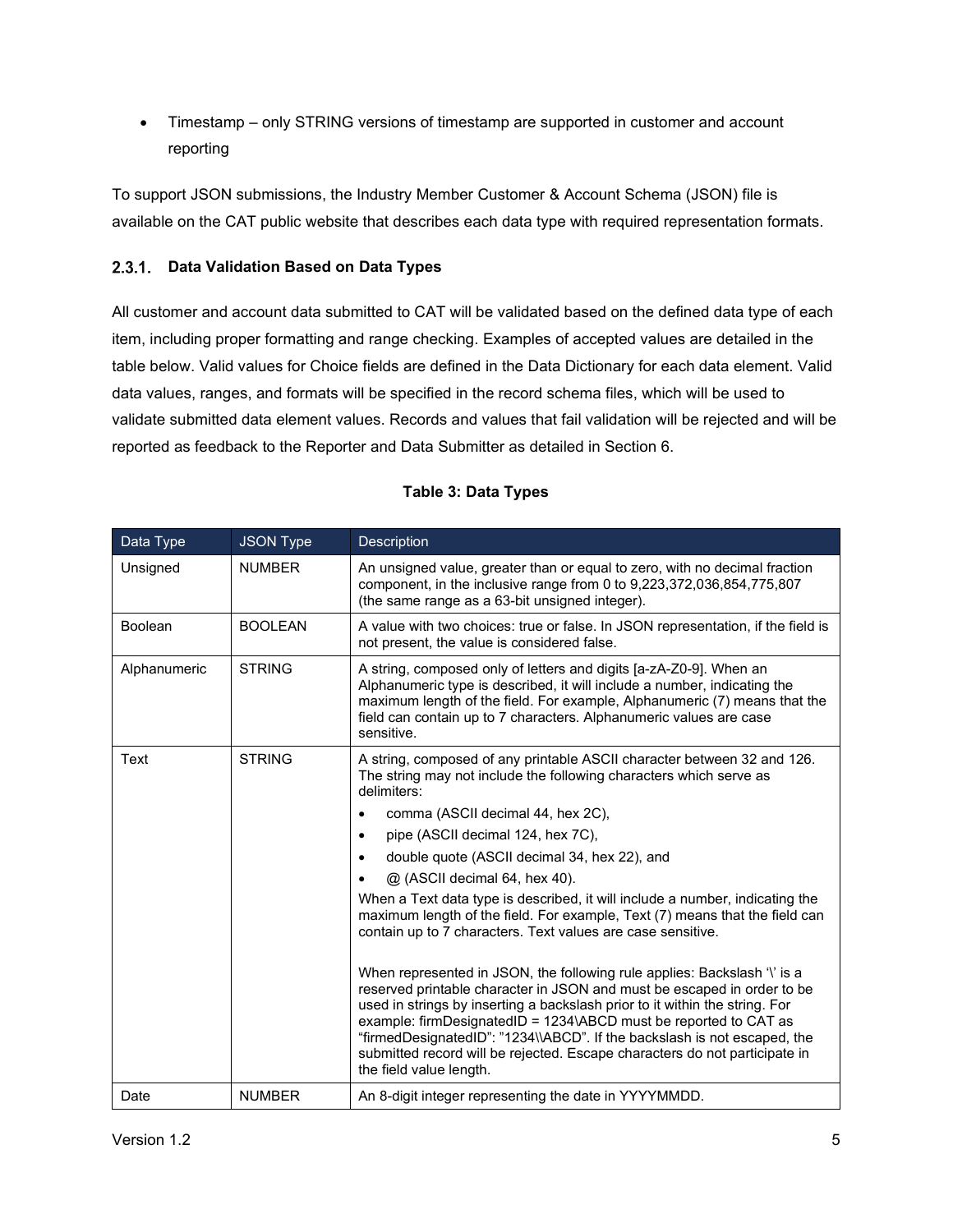| Data Type                      | <b>JSON Type</b>               | Description                                                                                                                                                                                                                                                                               |  |  |  |  |
|--------------------------------|--------------------------------|-------------------------------------------------------------------------------------------------------------------------------------------------------------------------------------------------------------------------------------------------------------------------------------------|--|--|--|--|
| Timestamp                      | <b>STRING</b>                  | A timestamp represents a moment in time. All timestamps must be in<br>Eastern Time (ET).                                                                                                                                                                                                  |  |  |  |  |
|                                |                                | Timestamps formatted as a STRING have a maximum length of 25 and are<br>formatted as 'YYYYMMDD HHMMSS.CCCNNNNNNN' with the Date and<br>Time portions, separated by a space (ASCII decimal 32, hex 20) or the letter<br>T (ASCII decimal 84, hex 54).                                      |  |  |  |  |
|                                |                                | The Date portion must include four-digit year, two-digit month, and two-<br>digit day. Valid values: YYYY = 0000 - 9999, MM = 01 - 12, DD = 01 -<br>31.                                                                                                                                   |  |  |  |  |
|                                |                                | The Time portion must include a two-digit hour, two-digit minute, and<br>$\bullet$<br>two-digit seconds. Valid values: HH = $00 - 23$ , MM = $01 - 59$ , SS = $01 -$<br>59, CCC = $000 - 999$ , NNNNNN = $000000 - 999999$ .                                                              |  |  |  |  |
|                                |                                | Examples which comply with Timestamp in STRING format:                                                                                                                                                                                                                                    |  |  |  |  |
|                                |                                | 20190617T000120.000000000<br>$\bullet$                                                                                                                                                                                                                                                    |  |  |  |  |
|                                |                                | 20190617T000120<br>$\bullet$                                                                                                                                                                                                                                                              |  |  |  |  |
|                                |                                | 20190617T000120.000<br>$\bullet$                                                                                                                                                                                                                                                          |  |  |  |  |
|                                |                                | 20170107T213000.123456789<br>$\bullet$                                                                                                                                                                                                                                                    |  |  |  |  |
|                                |                                | 20170107 213000.123456789<br>$\bullet$                                                                                                                                                                                                                                                    |  |  |  |  |
|                                |                                | 20190617 000120.123000000<br>$\bullet$                                                                                                                                                                                                                                                    |  |  |  |  |
|                                |                                | Examples which do not comply with Timestamp in STRING format:                                                                                                                                                                                                                             |  |  |  |  |
|                                |                                | 20190617T0120<br>$\bullet$                                                                                                                                                                                                                                                                |  |  |  |  |
|                                |                                | 20190617T000120.<br>$\bullet$                                                                                                                                                                                                                                                             |  |  |  |  |
| Name/Value<br>Pairs            | <b>OBJECT</b>                  | An object composed of a list of zero or more attributes where each attribute<br>is either a name with no value, or a name with an accompanying value.<br>Multiple attributes are separated by a delimiter.                                                                                |  |  |  |  |
|                                |                                | When represented in JSON, the following rules apply:                                                                                                                                                                                                                                      |  |  |  |  |
|                                |                                | The OBJECT is contained within curly brackets $\{\}$<br>$\bullet$                                                                                                                                                                                                                         |  |  |  |  |
|                                |                                | Name/Value Pairs are comma separated<br>$\bullet$                                                                                                                                                                                                                                         |  |  |  |  |
|                                |                                | A value accompanied by a name must be formatted as per the data<br>$\bullet$<br>type syntax required in JSON                                                                                                                                                                              |  |  |  |  |
| Array                          | <b>ARRAY</b>                   | A list of 0, 1 or more values of the same data type.                                                                                                                                                                                                                                      |  |  |  |  |
|                                |                                | When represented in JSON, the following rules apply:                                                                                                                                                                                                                                      |  |  |  |  |
|                                |                                | ARRAY is within a set of brackets []<br>$\bullet$                                                                                                                                                                                                                                         |  |  |  |  |
|                                |                                | Elements within the array are comma separated.                                                                                                                                                                                                                                            |  |  |  |  |
| Choice                         | <b>STRING</b>                  | A Text field with an explicit list of acceptable values. The Data Dictionary<br>section of this document lists the acceptable values for each Choice field.                                                                                                                               |  |  |  |  |
| Multi-<br>Dimensional<br>Array | Multi-<br>Dimensional<br>ARRAY | A compound object that consists of an array of objects. The JSON syntax<br>for this data type is consistent with other Multi-Dimensional Array JSON<br>Types. Multi-Dimensional Array is specified as the data type within the<br>Submissions file as well as the Feedback response file. |  |  |  |  |
|                                |                                | When represented in JSON, the following rules apply:                                                                                                                                                                                                                                      |  |  |  |  |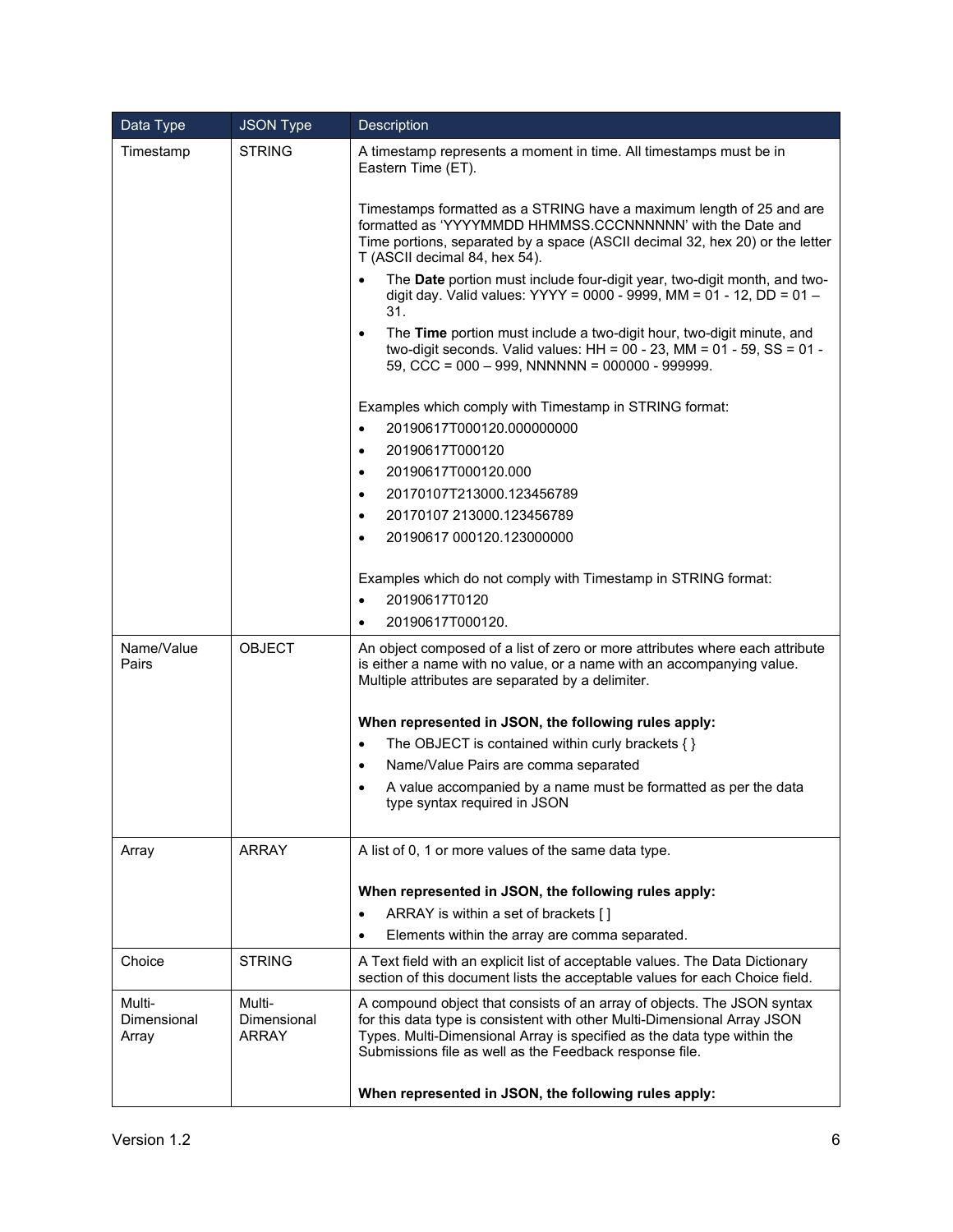| Data Type | JSON Type | <b>Description</b>                                                                |  |  |  |  |
|-----------|-----------|-----------------------------------------------------------------------------------|--|--|--|--|
|           |           | ARRAY is within a set of brackets []                                              |  |  |  |  |
|           |           | Each OBJECT contained in the ARRAY is within curly brackets { }                   |  |  |  |  |
|           |           | Elements within each object are comma separated                                   |  |  |  |  |
|           |           | Conditional elements that do not have a value are not required to be<br>included. |  |  |  |  |

#### <span id="page-12-0"></span>**Required, Conditional, and Optional Fields**

Throughout this document, record attribute fields will be defined. Each field will be notated with the abbreviation R, C, or O to represent whether it is required, conditional, or optional. This codification will appear within each row of a table describing a field.

#### **Table 4: Include Key**

| <b>Value</b> | <b>Abbreviation</b> | <b>Description</b>                                                                                         |  |  |  |
|--------------|---------------------|------------------------------------------------------------------------------------------------------------|--|--|--|
| Required     | R                   | Required for the given record. This field must always be included.                                         |  |  |  |
| Conditional  | C                   | Conditionally required for the submission, depending upon other values<br>submitted on the account record. |  |  |  |
| Optional     | O                   | Optional for the given record. May be included at the discretion of the<br>reporter/submitter.             |  |  |  |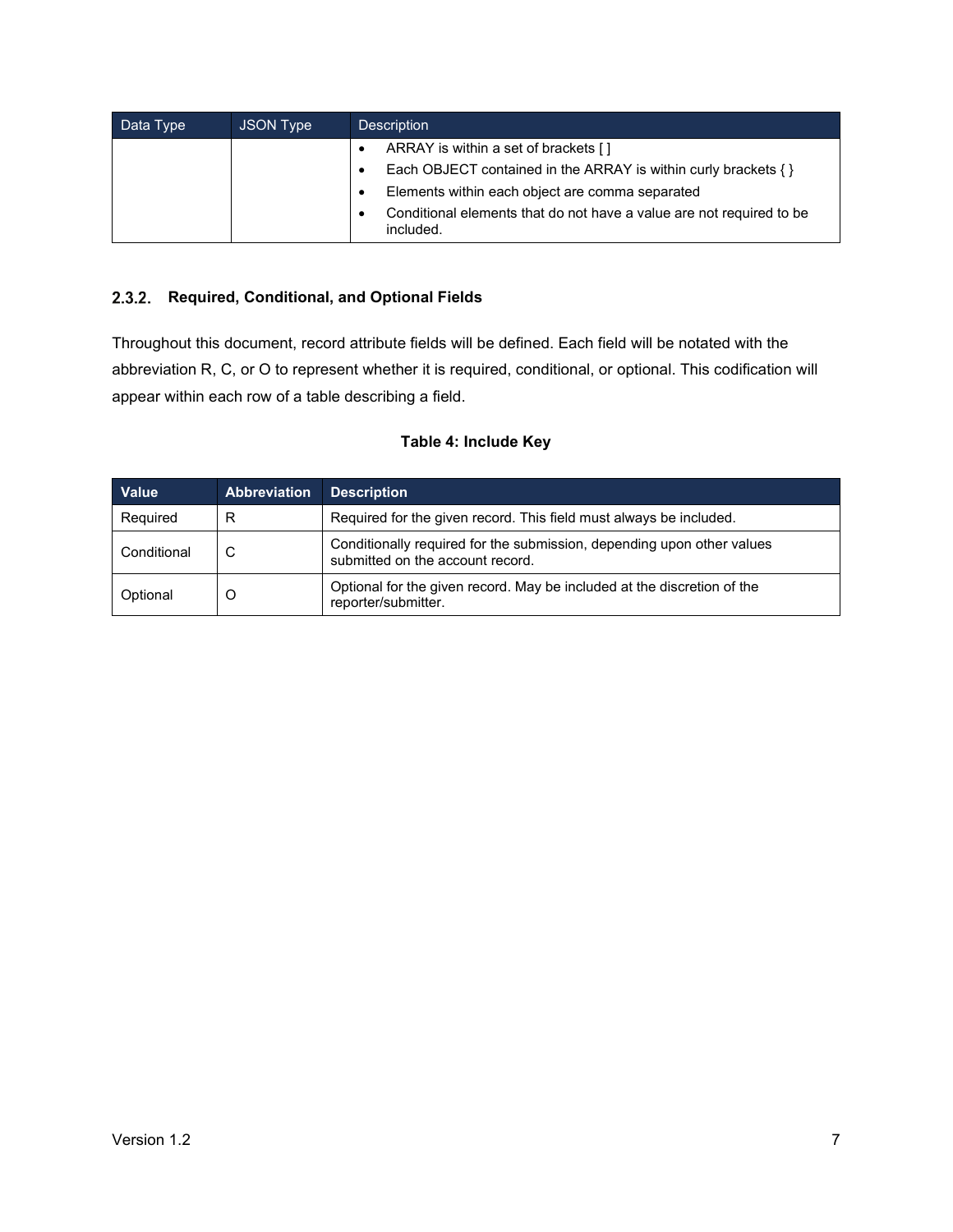# <span id="page-13-0"></span>**3. Special Reporting Requirements**

#### <span id="page-13-1"></span>**3.1. Replacement of FDIDs within a CAT Reporter Firm**

The current functionality enables CAT Reporters to report the replacement of an FDID record with another FDID within their firm through use of the replacedByFDID attribute. If a CAT Reporter desires to replace one or more of their FDID records for any reason, they are able to do so by submitting each individual FDID to be replaced and populating the replacedByFDID with the new FDID is being used in its place. The CAT Reporter is required to either include the new FDID record in the same submission or ensure the new FDID has already been accepted into CAIS in a prior submission. There is no limit on how many FDID records can be replaced within a submission file, other than the standing record limits for file transmission.

#### <span id="page-13-2"></span>**3.2. Mass Transfer of FDIDs across CAT Reporter Firms**

This section intentionally left blank.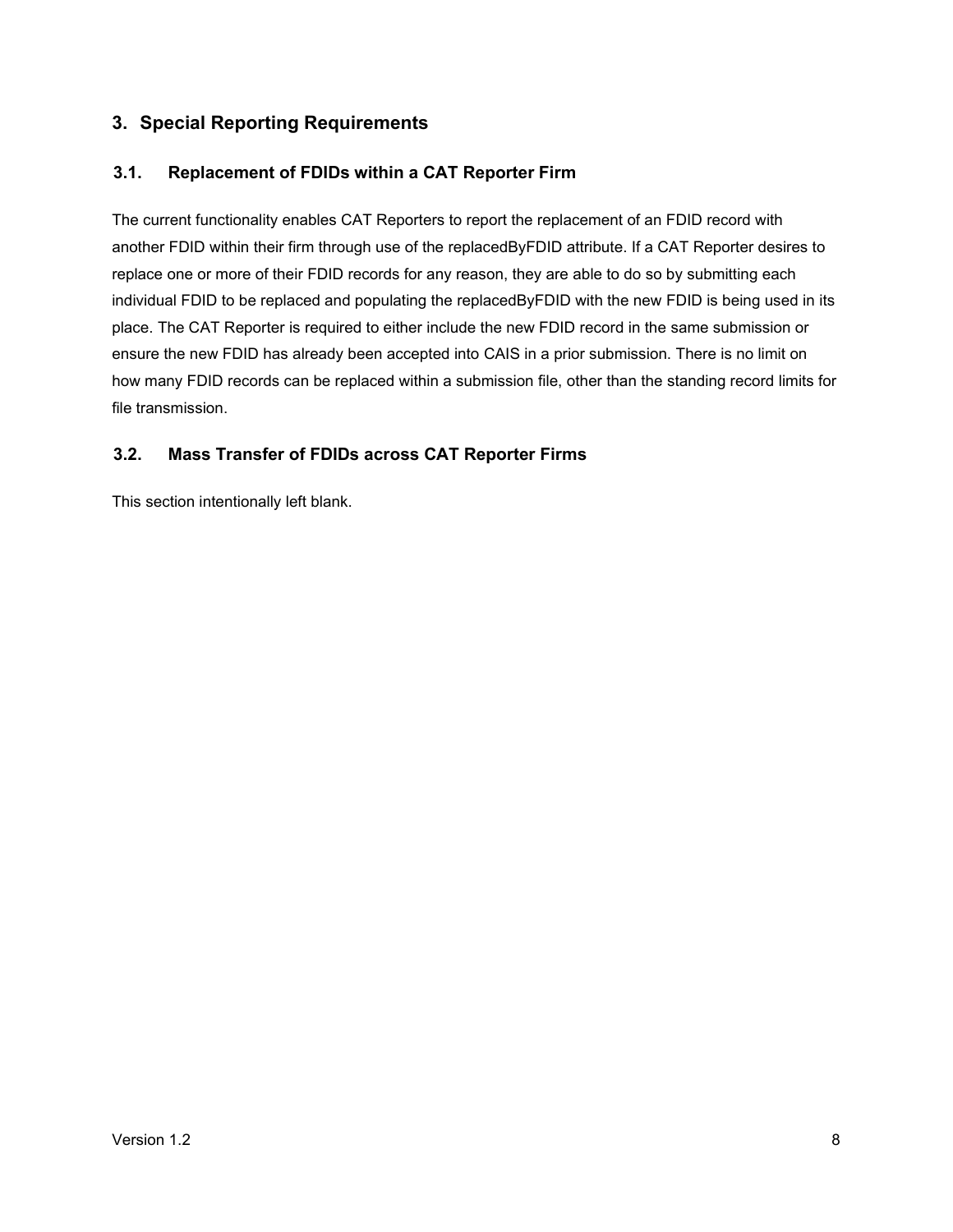# <span id="page-14-0"></span>**4. CAIS Reporting**

This section describes the attributes for inclusion within the CAIS submission file. All submissions to CAIS are required to be in UTF-8 encoding. The following table lists each record attribute in JSON naming convention, as well as corresponding Data Types, Include Key, acceptable Occurrences, Description, and Format or Accepted Values for a Choice-type attribute.

| <b>Field Name</b> | Data Type                  | <b>JSON</b><br><b>Object</b> | Include<br><b>Key</b> | <b>Occurrences</b>                              | <b>Description</b>                                                                                                                                                                                                                          | Format/<br><b>Accepted Values</b> |
|-------------------|----------------------------|------------------------------|-----------------------|-------------------------------------------------|---------------------------------------------------------------------------------------------------------------------------------------------------------------------------------------------------------------------------------------------|-----------------------------------|
| version           | Text (10)                  | Main                         | R.                    | <b>Exactly One</b><br>per<br>submission<br>file | The version of the<br>CAIS Schema under<br>which the data is<br>reported. Initial<br>version utilized will<br>be 1.0.0                                                                                                                      |                                   |
| catReporterCRD    | Unsigned                   | Main                         | ${\sf R}$             | <b>Exactly One</b><br>per<br>submission<br>file | The CRD number<br>assigned to the firm<br>to which the data<br>within the file<br>belongs.                                                                                                                                                  |                                   |
| catSubmitterID    | Unsigned                   | Main                         | ${\sf R}$             | <b>Exactly One</b><br>per<br>submission<br>file | The ID of the CAT<br>Reporting Agent that<br>submitted the file to<br>CAT. In the case the<br>CAT Reporter is<br>submitting data for<br>themselves, they<br>must still populate<br>the CAT Submitter<br>ID field.                           |                                   |
| fdidRecordCount   | Unsigned                   | Main                         | R.                    | <b>Exactly One</b><br>per<br>submission<br>file | The count of<br>firmDesignatedID<br>attribute<br>occurrences within<br>the file. Used to<br>validate the count of<br>FDID records<br>intended to be<br>submitted within the<br>file matches the<br>count of records<br>present in the file. |                                   |
| fdidRecordList    | Multi-Dimensional<br>Array | Main                         | $\mathsf{C}$          | Zero or One<br>per<br>submission<br>file        | Structure for the<br>array of FDID<br>Records that are<br>included in the file.<br>Required if the<br>submission file<br>contains one or<br>more FDID records;<br>not required if no<br>FDID records are                                    |                                   |

#### **Table 5: CAIS Reporting**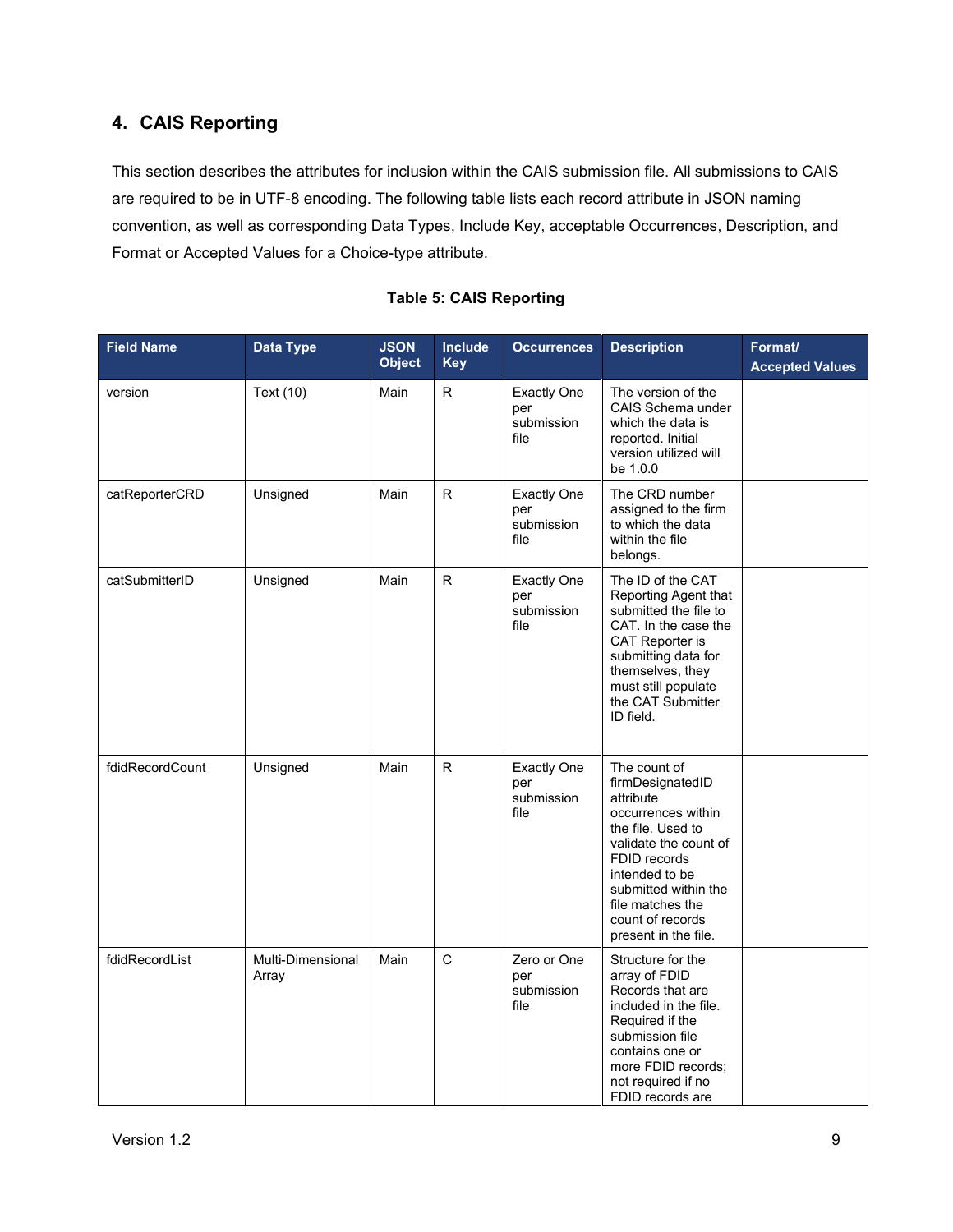| <b>Field Name</b> | <b>Data Type</b>  | <b>JSON</b><br><b>Object</b> | <b>Include</b><br><b>Key</b> | <b>Occurrences</b>                       | <b>Description</b>                                                                                                                                                                                                                               | Format/<br><b>Accepted Values</b>         |
|-------------------|-------------------|------------------------------|------------------------------|------------------------------------------|--------------------------------------------------------------------------------------------------------------------------------------------------------------------------------------------------------------------------------------------------|-------------------------------------------|
|                   |                   |                              |                              |                                          | included in the file.                                                                                                                                                                                                                            |                                           |
| fdidRecordID      | Unsigned          | <b>FDID</b><br>Record        | $\mathsf{R}$                 | <b>Exactly One</b><br>per FDID<br>Record | A unique reference<br>to a single FDID for<br>a single submission<br>file.                                                                                                                                                                       |                                           |
| firmDesignatedID  | Text (40)         | <b>FDID</b><br>Record        | $\mathsf{R}$                 | <b>Exactly One</b><br>per FDID<br>Record | The Firm<br>Designated ID of the<br>Account or<br>Relationship being<br>reported by the CAT<br>Reporting firm.                                                                                                                                   |                                           |
| fdidType          | Choice            | <b>FDID</b><br>Record        | ${\sf R}$                    | <b>Exactly One</b><br>per FDID<br>Record | Representation of<br>the type of record of<br>the reported FDID.<br>Values:<br>ACCOUNT-<br>Account type record<br>RELATIONSHIP-<br>Relationship type<br>record<br><b>ENTITYID - Entity</b><br>Identifier type record                             | "ACCOUNT"<br>"RELATIONSHIP"<br>"ENTITYID" |
| fdidDate          | Date (Number) (8) | <b>FDID</b><br>Record        | $\mathsf{R}$                 | <b>Exactly One</b><br>per FDID<br>Record | Date on which the<br>FDID account<br>opened, as defined<br>in Section 2.2.3 of<br>this specification, in<br>YYYYMMDD format.                                                                                                                     | YYYYMMDD                                  |
| fdidEndDate       | Date (Number) (8) | <b>FDID</b><br>Record        | $\mathsf C$                  | Zero or One<br>per FDID<br>Record        | Date on which the<br>Account was closed<br>or the Relationship<br>was ended, in<br>YYYYMMDD format.<br>Must be provided if<br>the fdidEndReason<br>field is populated.<br>Must not be<br>provided if<br>fdidEndDateNULL is<br>populated as true. | YYYYMMDD                                  |
| fdidEndDateNULL   | <b>Boolean</b>    | <b>FDID</b><br>Record        | $\mathbf C$                  | Zero or One<br>per FDID<br>Record        | Indicates any<br>fdidEndDate<br>currently stored in<br>CAT CAIS should be<br>cleared. Must be<br>provided as true if<br>fdidEndReasonNUL<br>L is populated as<br>true. Must not be<br>provided as true if<br>fdidEndDate is<br>populated.        | true<br>false                             |
| fdidEndReason     | Choice            | <b>FDID</b><br>Record        | $\mathsf C$                  | Zero or One<br>per FDID<br>Record        | Reason why the<br>Account was closed<br>or the Relationship<br>was ended. Must be                                                                                                                                                                | "CORRECTION"<br>"ENDED"<br>"REPLACED"     |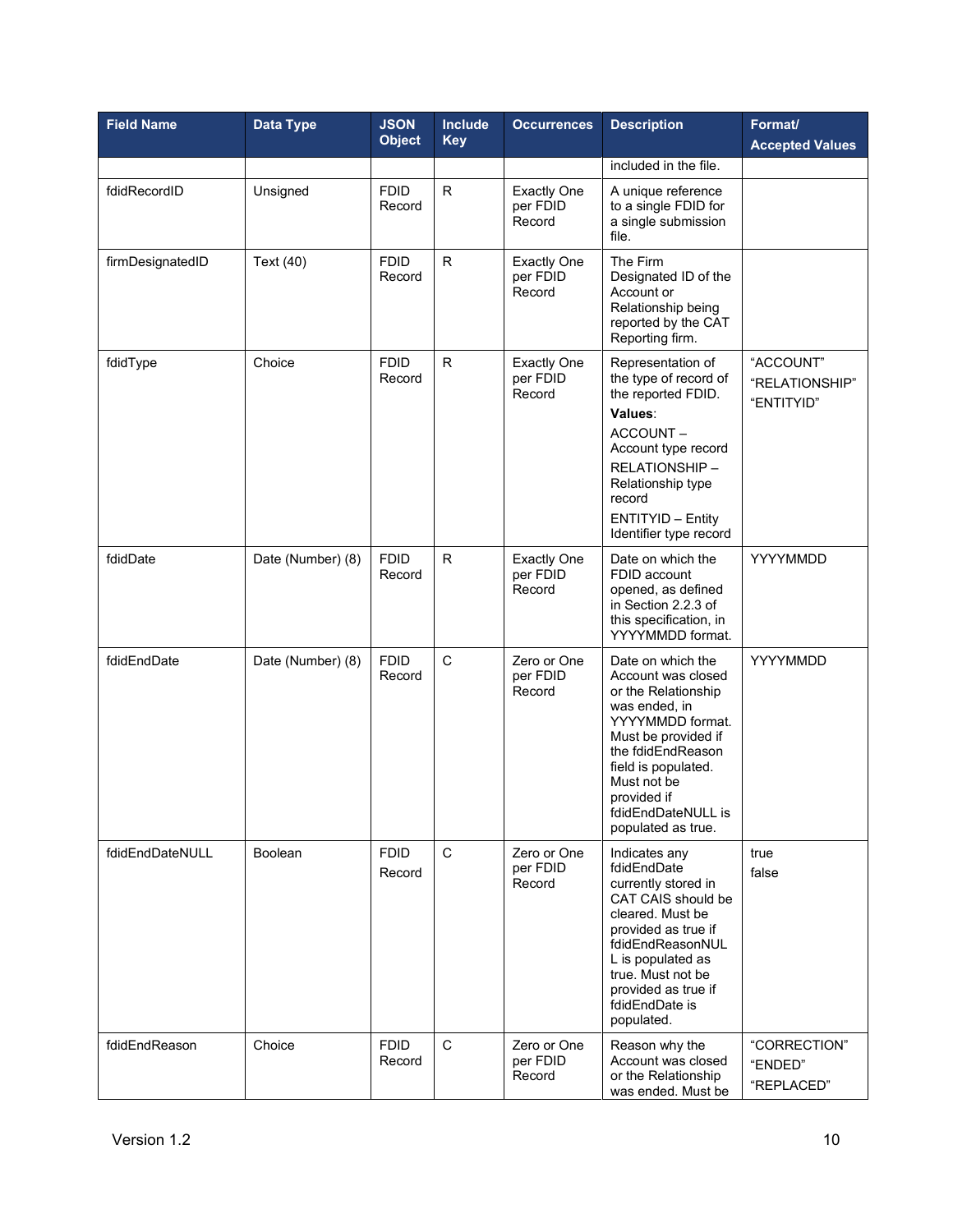| <b>Field Name</b>      | Data Type      | <b>JSON</b><br><b>Object</b> | <b>Include</b><br><b>Key</b> | <b>Occurrences</b>                | <b>Description</b>                                                                                                                                                                                                                                                                                                                                                                  | Format/<br><b>Accepted Values</b> |
|------------------------|----------------|------------------------------|------------------------------|-----------------------------------|-------------------------------------------------------------------------------------------------------------------------------------------------------------------------------------------------------------------------------------------------------------------------------------------------------------------------------------------------------------------------------------|-----------------------------------|
|                        |                |                              |                              |                                   | provided if the<br>fdidEndDate field is<br>populated. Must not<br>be provided if<br>fdidEndReasonNUL<br>L is populated as<br>true.<br>Values:<br>CORRECTION-<br>FDID was<br>erroneously reported<br>ENDED - FDID was<br>ended<br>REPLACED - FDID<br>replaced by another<br>FDID within the CAT<br>Reporter Firm.<br>OTHER - Other<br>unlisted reason for<br>ending the FDID         | "OTHER"                           |
| fdidEndReasonNULL      | <b>Boolean</b> | <b>FDID</b><br>Record        | $\mathbf C$                  | Zero or One<br>per FDID<br>Record | Indicates any<br>fdidEndReason<br>currently stored in<br>CAT CAIS should be<br>cleared. Must be<br>provided as true if<br>fdidEndDateNULL is<br>populated as true.<br>Must not be<br>provided as true if<br>fdidEndReason is<br>populated.                                                                                                                                          | true<br>false                     |
| replacedByFDID         | Text (40)      | <b>FDID</b><br>Record        | $\mathbf C$                  | Zero or One<br>per FDID<br>Record | The new FDID<br>replacing the<br>currently reported<br>FDID, used to<br>provide historical<br>linkage across<br>replaced records<br>over time. Must be<br>provided if the<br>fdidEndReason is<br>REPLACED. Must<br>not be provided if<br>the fdidEndReason<br>is any value other<br>than REPLACED.<br>Must not be<br>provided if<br>replacedByFDIDNU<br>LL is populated as<br>true. |                                   |
| replacedByFDIDNUL<br>L | Boolean        | <b>FDID</b><br>Record        | $\mathbf C$                  | Zero or One<br>per FDID<br>Record | Indicates any<br>replacedByFDID<br>currently stored in<br>CAT CAIS should be<br>cleared. Must not be<br>provided as true if<br>replacedByFDID is                                                                                                                                                                                                                                    | true<br>false                     |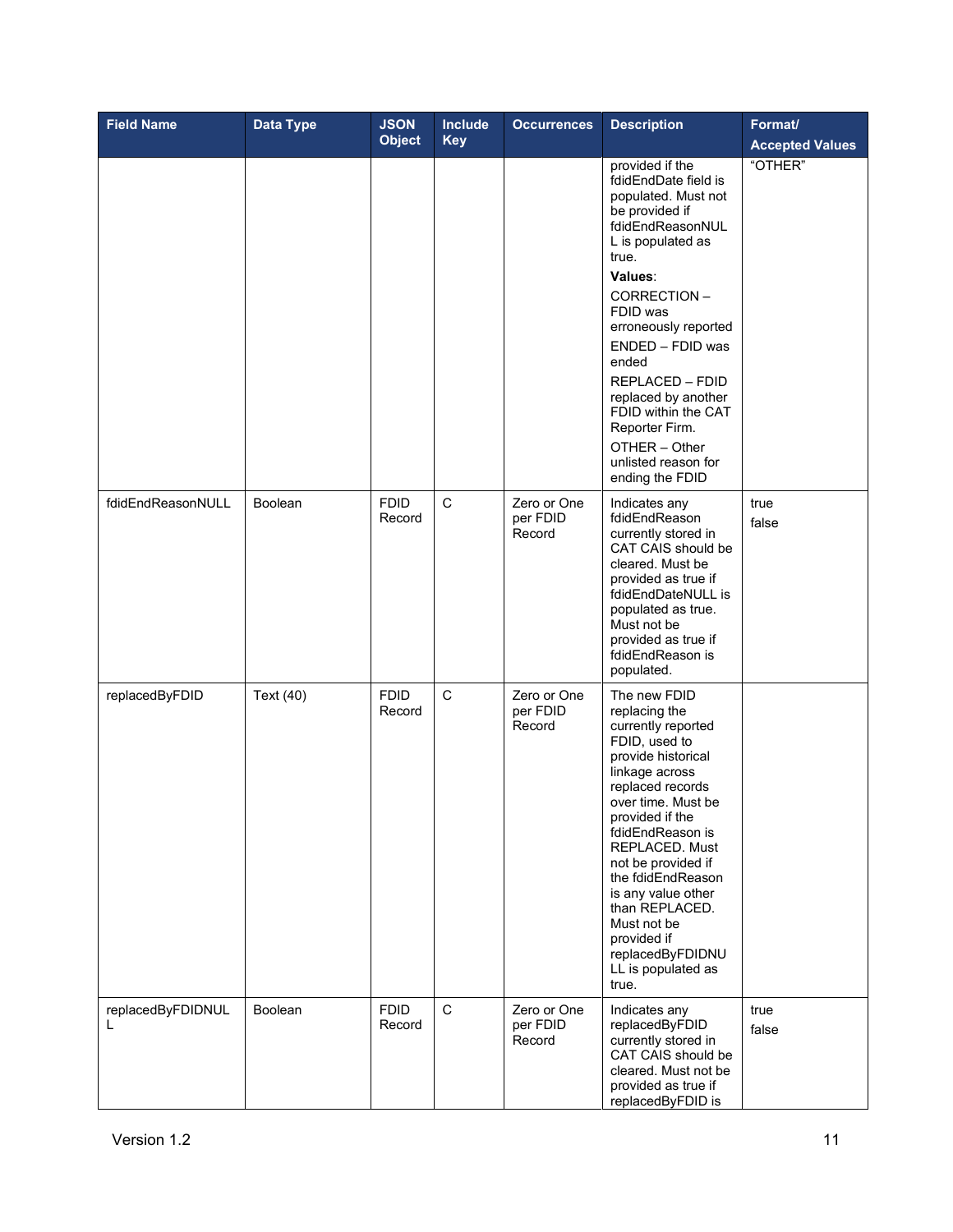| <b>Field Name</b>        | Data Type                  | <b>JSON</b><br><b>Object</b> | Include<br><b>Key</b> | <b>Occurrences</b>                                  | <b>Description</b>                                                                                                                                                                                                                                                                                                                                                                                                                                                                        | Format/<br><b>Accepted Values</b>                           |
|--------------------------|----------------------------|------------------------------|-----------------------|-----------------------------------------------------|-------------------------------------------------------------------------------------------------------------------------------------------------------------------------------------------------------------------------------------------------------------------------------------------------------------------------------------------------------------------------------------------------------------------------------------------------------------------------------------------|-------------------------------------------------------------|
|                          |                            |                              |                       |                                                     | populated.                                                                                                                                                                                                                                                                                                                                                                                                                                                                                |                                                             |
| largeTraderList          | Multi-Dimensional<br>Array | <b>FDID</b><br>Record        | $\mathbf C$           | Zero or One<br>per FDID<br>Record                   | Structure for the<br>array of LTID and<br>ULTID records that<br>are associated to the<br>FDID record within<br>the file. Required if<br>the submission file<br>contains one or<br>more LTID/ULTID<br>records associated<br>to the FDID record;<br>not required if no<br>LTID/ULTID records<br>are included in the<br>file in association to<br>the reported FDID.                                                                                                                         |                                                             |
| largeTraderRecordID      | Unsigned                   | Large<br>Trader<br>Record    | R                     | <b>Exactly One</b><br>per Large<br>Trader<br>Record | A unique reference<br>to a single LTID or<br>ULTID in reference<br>to a single FDID for<br>a single submission<br>file.                                                                                                                                                                                                                                                                                                                                                                   |                                                             |
| largeTraderID            | Text (13)                  | Large<br>Trader<br>Record    | $\mathsf{R}$          | <b>Exactly One</b><br>per Large<br>Trader<br>Record | The LTID or ULTID<br>associated to the<br>FDID in the CAT<br>Reporter's system.<br>For LTID records.<br>the identifier must be<br>eight numeric<br>characters, followed<br>by a dash, followed<br>by four numeric<br>characters. For<br>ULTID records, the<br>identifier must start<br>with 'ULT', followed<br>by alphanumeric [0-<br>9A-Z] characters for<br>the fourth through<br>eighth positions,<br>followed by a dash,<br>followed by four<br>alphanumeric [0-9A-<br>Z] characters. | For LTID -<br>99999999-9999<br>For ULTID -<br>ULTXXXXX-XXXX |
| <b>ItidEffectiveDate</b> | Date (Number) (8)          | Large<br>Trader<br>Record    | R.                    | <b>Exactly One</b><br>per Large<br>Trader<br>Record | Date on which the<br>LTID or ULTID<br>became associated<br>to the FDID within<br>the CAT Reporter's<br>system, in<br>YYYYMMDD format.                                                                                                                                                                                                                                                                                                                                                     | YYYYMMDD                                                    |
| <b>ItidEndDate</b>       | Date (Number) (8)          | Large<br>Trader<br>Record    | $\mathsf{C}$          | Zero or One<br>per Large<br>Trader<br>Record        | Date on which the<br>LTID or ULTID was<br>no longer associated<br>to the FDID within<br>the CAT Reporter's<br>system, in<br>YYYYMMDD format.                                                                                                                                                                                                                                                                                                                                              | YYYYMMDD                                                    |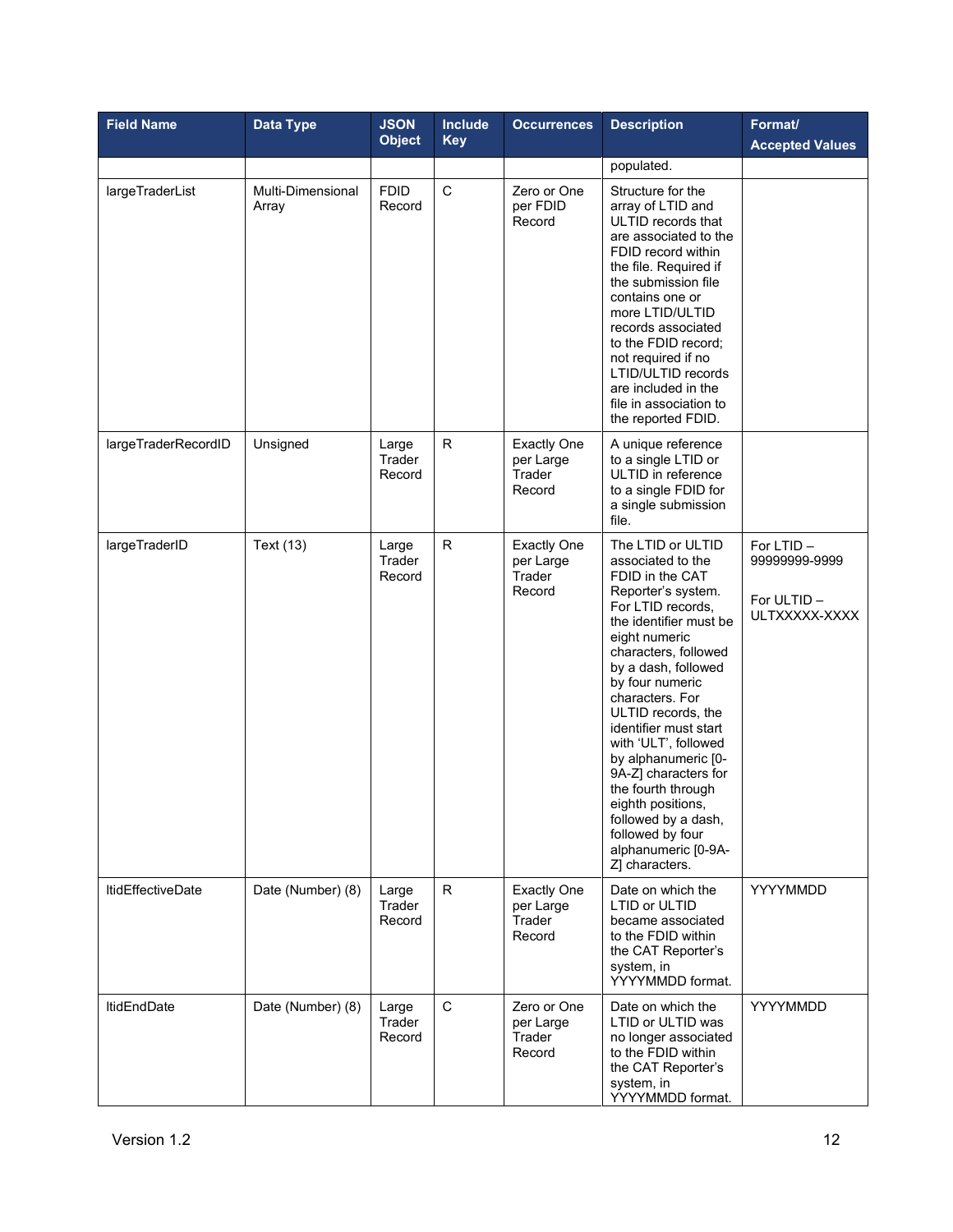| <b>Field Name</b>      | <b>Data Type</b> | <b>JSON</b><br><b>Object</b> | <b>Include</b><br><b>Key</b> | <b>Occurrences</b>                           | <b>Description</b>                                                                                                                                                                                                                                                                                                                                                                                                                                                                                                                                                                   | Format/<br><b>Accepted Values</b>                |
|------------------------|------------------|------------------------------|------------------------------|----------------------------------------------|--------------------------------------------------------------------------------------------------------------------------------------------------------------------------------------------------------------------------------------------------------------------------------------------------------------------------------------------------------------------------------------------------------------------------------------------------------------------------------------------------------------------------------------------------------------------------------------|--------------------------------------------------|
|                        |                  |                              |                              |                                              | Must be provided if<br>the ItidEndReason<br>field is populated.<br>Must not be<br>provided if<br>ItidEndDateNULL is<br>populated as true.                                                                                                                                                                                                                                                                                                                                                                                                                                            |                                                  |
| <b>ItidEndDateNULL</b> | <b>Boolean</b>   | Large<br>Trader<br>Record    | $\mathsf C$                  | Zero or One<br>per Large<br>Trader<br>Record | Indicates any<br>ItidEndDate currently<br>stored in CAT CAIS<br>should be cleared.<br>Must be provided as<br>true if<br>ItidEndReasonNULL<br>is populated as true.<br>Must not be<br>provided as true if<br>ItidEndDate is<br>populated.                                                                                                                                                                                                                                                                                                                                             | true<br>false                                    |
| <b>ItidEndReason</b>   | Choice           | Large<br>Trader<br>Record    | $\mathsf C$                  | Zero or One<br>per Large<br>Trader<br>Record | Reason why the<br>LTID or ULTID was<br>no longer associated<br>to the FDID. Must be<br>populated in order to<br>end date an LTID-to-<br>FDID association in<br>the system. Must be<br>provided if the<br>ItidEndDate field is<br>populated. Must not<br>be provided if<br>ItidEndReasonNULL<br>is populated as true.<br>Values:<br>CORRECTION-<br>LTID was<br>erroneously reported<br>ENDED - LTID-to-<br>FDID association<br>was ended<br>REPLACED - LTID<br>was replaced by a<br>different LTID<br>OTHER - Other<br>unlisted reason for<br>ending the LTID-to-<br>FDID association | "CORRECTION"<br>"ENDED"<br>"REPLACED"<br>"OTHER" |
| ItidEndReasonNULL      | Boolean          | Large<br>Trader<br>Record    | $\mathbf C$                  | Zero or One<br>per Large<br>Trader<br>Record | Indicates any<br>ItidEndReason<br>currently stored in<br>CAT CAIS should be<br>cleared. Must be<br>provided as true if<br>ItidEndDateNULL is<br>populated as true.<br>Must not be<br>provided as true if<br>ItidEndReason is                                                                                                                                                                                                                                                                                                                                                         | true<br>false                                    |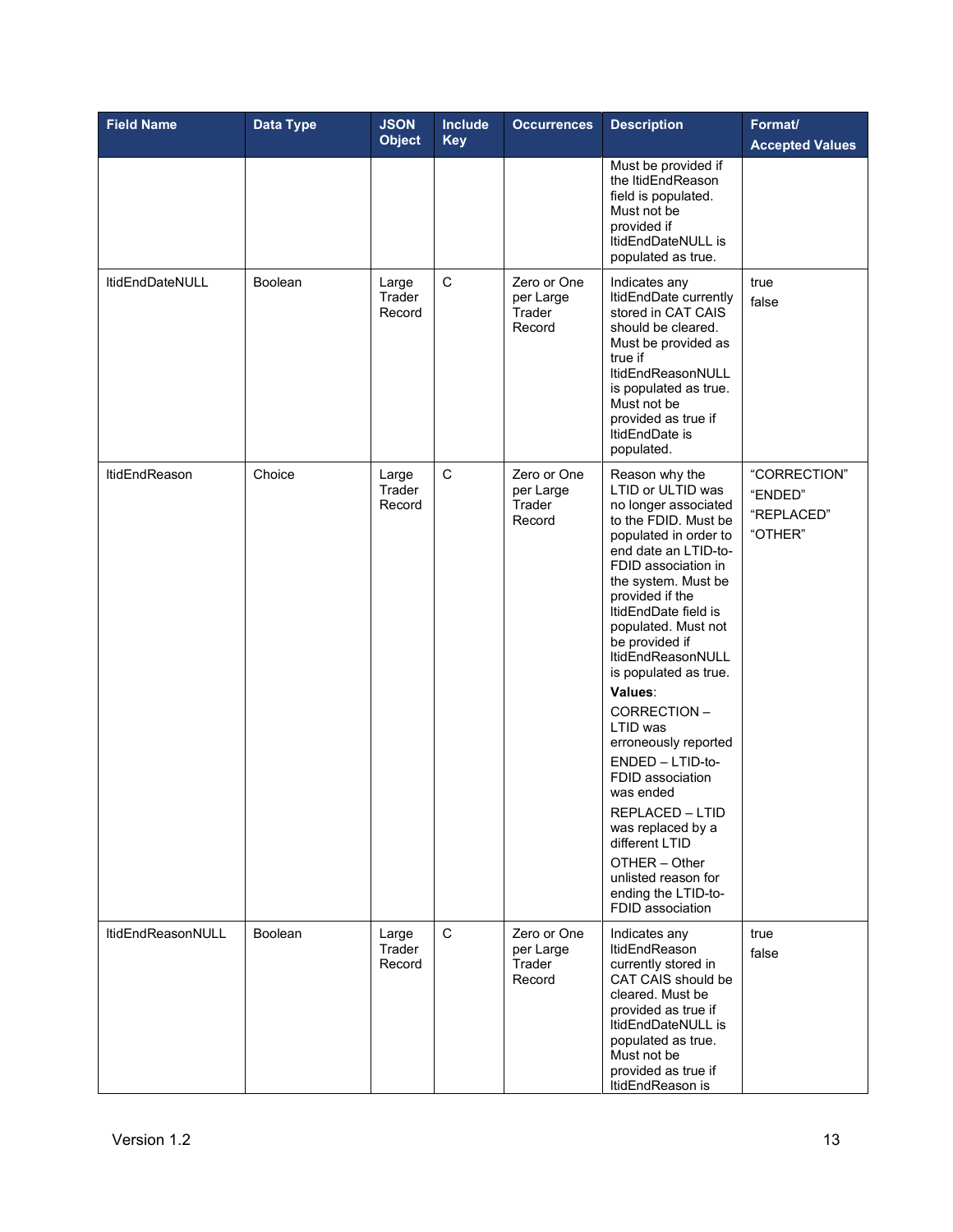| <b>Field Name</b>              | <b>Data Type</b>           | <b>JSON</b><br><b>Object</b> | <b>Include</b><br><b>Key</b> | <b>Occurrences</b>                                | <b>Description</b>                                                                                                                                                                                                                                                                                                                                                                         | Format/<br><b>Accepted Values</b> |
|--------------------------------|----------------------------|------------------------------|------------------------------|---------------------------------------------------|--------------------------------------------------------------------------------------------------------------------------------------------------------------------------------------------------------------------------------------------------------------------------------------------------------------------------------------------------------------------------------------------|-----------------------------------|
|                                |                            |                              |                              |                                                   | populated.                                                                                                                                                                                                                                                                                                                                                                                 |                                   |
| correctionList                 | Multi-Dimensional<br>Array | Main                         | $\mathsf C$                  | <b>Exactly One</b><br>per<br>Submission<br>File   | Structure for the<br>array of Correction<br>records within the<br>file. Required if the<br>submission file<br>contains one or<br>more Correction<br>records. Must only<br>be used for<br>correcting rejections<br>caused by<br>malformed<br>firmDesignatedID or<br>largeTraderID<br>values.                                                                                                |                                   |
| rejectionID                    | Unsigned                   | Correct<br>ion<br>Record     | $\mathsf{R}$                 | <b>Exactly One</b><br>per<br>Correction<br>Record | The rejectionID from<br>a prior submission<br>that was created for<br>the particular Data<br>Ingestion error being<br>corrected.                                                                                                                                                                                                                                                           |                                   |
| correctionAction               | Choice                     | Correct<br>ion<br>Record     | ${\sf R}$                    | <b>Exactly One</b><br>per<br>Correction<br>Record | The particular action<br>that is being taken to<br>correct for the prior<br>rejection.<br>Values:<br>CORRECTION - A<br>new entry is<br>included in the<br>submission file to<br>correct for the prior<br>rejected record<br>using a new<br>firmDesignatedID or<br>new largeTraderID.<br>DELETE - The prior<br>rejection needs to be<br>cleared without a<br>new record being<br>submitted. | "CORRECTION"<br>"DELETE"          |
| correctingFirmDesign<br>atedID | Text (40)                  | Correct<br>ion<br>Record     | $\mathbf C$                  | Zero or One<br>per<br>Correction<br>Record        | The<br>firmDesignatedID<br>that is correcting for<br>the prior rejected<br>FDID. The<br>correctingFirmDesig<br>natedID must be<br>present in the<br>submission file, or<br>have been accepted<br>in a prior CAT CAIS<br>submission.<br>Required if the<br>correctionAction is<br>CORRECTION.                                                                                               |                                   |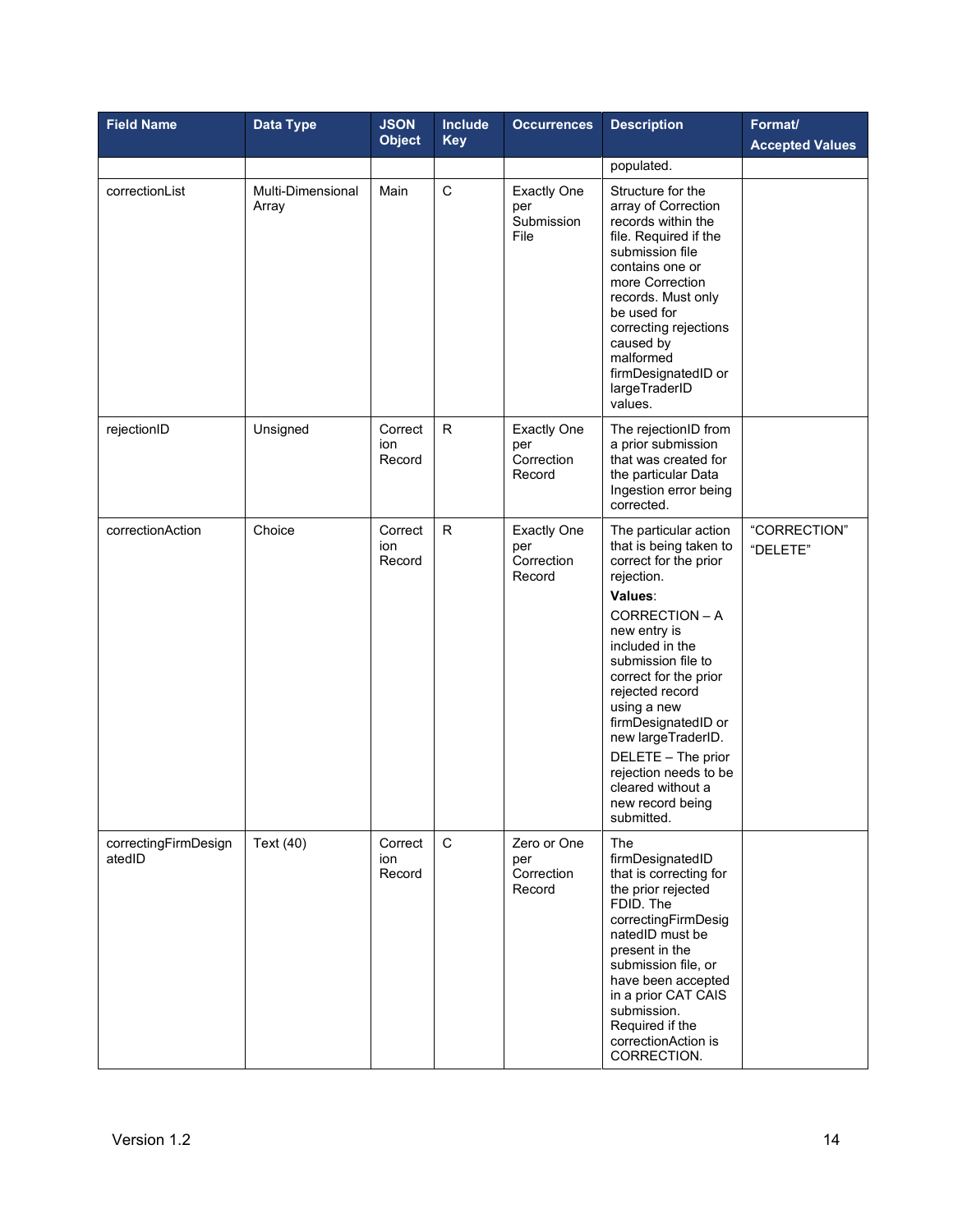# <span id="page-20-0"></span>**5. Submission Process**

This section contains information pertaining to CAT CAIS account data and file formats, CAT CAIS submissions (including a general data flow overview), network and transport options, CAT CAIS access, and reporting hours.

#### <span id="page-20-1"></span>**5.1. File Submissions and Data Formats**

CAT CAIS account submissions must include a data file with populated header record information, including Version, CAT Reporter ID, CAT Submitter ID, and FDID Record Count. It is valid and acceptable for a firm to submit a file with only this header information and record counts of zero, indicating an intentional submission of no account record data. Data files have a prescribed naming convention and are supported in JSON format.

#### <span id="page-20-2"></span>**File Submission Names**

#### 1. Data Files must be named using the following format:

```
<CAT Submitter ID>_<CAT Reporter CRD>_<File Generation 
Date> [<Group> ]<File Kind> <File Number>.<Format
Extension>.<Compression Extension>
```
For example: 123\_999\_20200101\_CAIS\_000123.json.bz2

2. The values assigned within the format of a file name include:

#### **Table 6: Elements of a File Submission Name**

| <b>Field Name</b>           | Data Type         | <b>Description</b>                                                                                                                                                                                                                                                                                                                                             | <b>Include Key</b> |
|-----------------------------|-------------------|----------------------------------------------------------------------------------------------------------------------------------------------------------------------------------------------------------------------------------------------------------------------------------------------------------------------------------------------------------------|--------------------|
| <b>CAT Submitter ID</b>     | Unsigned          | CAT Reporting Agent that submitted the file to CAT.                                                                                                                                                                                                                                                                                                            | R                  |
| <b>CAT Reporter CRD</b>     | Unsigned          | The CRD assigned identifier of the firm to which the<br>data within the file belongs.                                                                                                                                                                                                                                                                          | R                  |
| <b>File Generation Date</b> | Date              | The date the file was generated or reported. Used<br>to guarantee uniqueness of a file across dates.<br>Date must be less than or equal to System Date.<br>Future dates are not acceptable.                                                                                                                                                                    | R                  |
| Group                       | Alphanumeric (20) | Reporter defined string to guarantee uniqueness of<br>a file across dates.<br>Filenames associated with web submission directly<br>entered into the CAIS Reporter Portal will be<br>assigned the value of 'caisweb'. We recommend<br>not using the Group value of 'caisweb' for<br>submissions uploaded via the CAIS Reporter Portal<br>or submitted via SFTP. | O                  |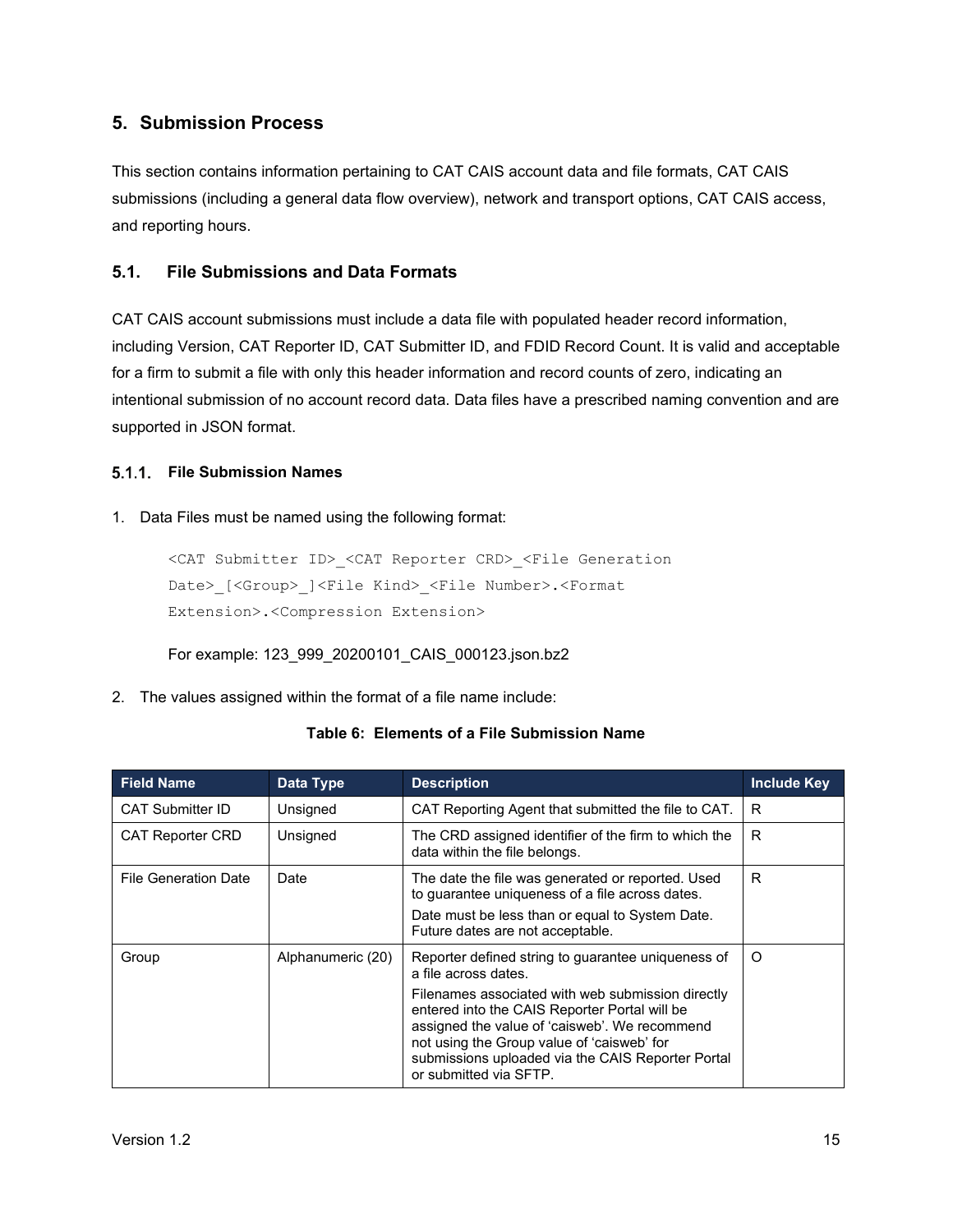| <b>Field Name</b>        | Data Type         | <b>Description</b>                                                                          | <b>Include Key</b> |
|--------------------------|-------------------|---------------------------------------------------------------------------------------------|--------------------|
| File Kind                | Alphanumeric (20) | Set to 'CAIS'                                                                               | R                  |
| File Number              | Unsigned          | Sequence number of the file, 6-digits long, left-<br>padded with zeros.                     | R                  |
| <b>Format Extension</b>  | Alphanumeric (4)  | Represents the format of the data submission.<br>JSON formatted submissions must be 'json'. | R                  |
| Compression<br>Extension | Alphanumeric (3)  | Applicable to Data Files. Set to 'bz2'                                                      | R                  |

3. Data file names should be globally unique among all other data files using the base name (the portion of the file name without the format and compression extensions) of the data file.

#### <span id="page-21-0"></span>**Submission Formats**

CAT CAIS supports the submission of data in JSON format only, due to the relational nature of the account and customer data.

#### <span id="page-21-1"></span>**Data File Submission**

The following rules apply to Data Files:

- 1. The CAT CAIS Processor will support standard JSON syntax for each record or as specified in this document.
- 2. Data files serve as top-level containers for each object.
- 3. All data files sent from the CAT Reporter (or the third-party CAT Reporting Agent for the CAT Reporter) must be compressed using BZip2. The associated compression extension is "bz2".
- 4. Data files must be individually compressed and submitted. Compressed files may not be bundled into a single container file.
- 5. The data contained within the data file must represent data for the CAT Reporter CRD number identified within the file name.
- 6. Files submitted through SFTP are limited to a maximum uncompressed size of 100GB.
- 7. Files sizes <= 1GB are recommended as feedback will be returned faster.
- 8. Files submitted through the CAT Reporter Portal CAIS are limited to a maximum uncompressed size of 1GB, with a record limit of 100,000 FDID records per file. Files with more than 100,000 FDID records will be rejected.
- 9. Schema files will be maintained by the Plan Processor and will be versioned as the Technical Specifications change.
- 10. Data files submitted to CAT CAIS will be treated as Delta files, and updates or changes will only be enacted on records as contained within the submission file; records previously received and not included in a later submission file, or optional or conditional attributes previously received for an FDID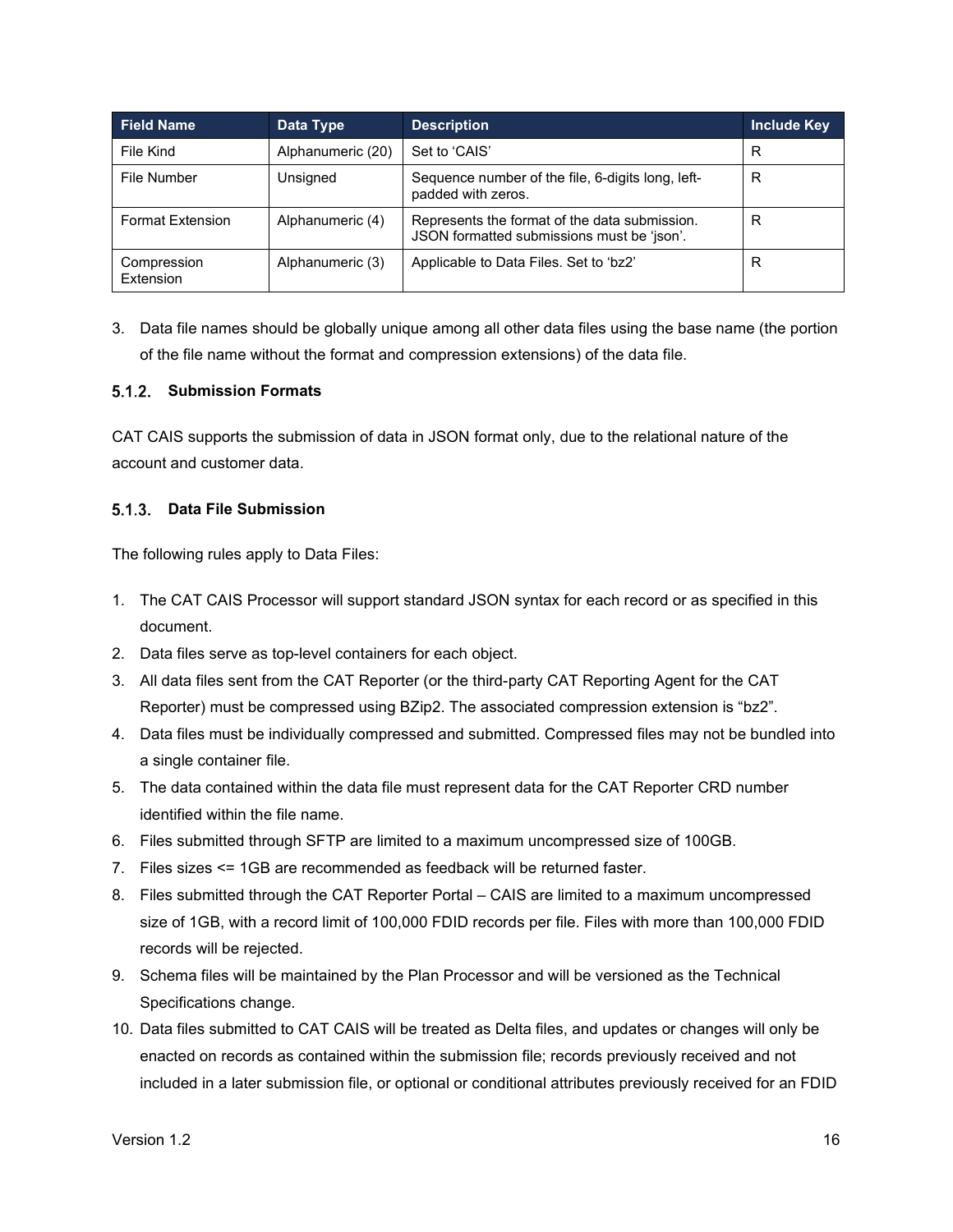and not included in a later submission file, will not be changed in CAT CAIS until included in a subsequent submission file.

- 11. Conditional and optional fields without a value must be omitted from the submission.
- 12. In the scenario a Firm ends an FDID record, by including a populated *fdidEndDate* and *fdidEndReason* attribute, any remaining active LTIDs associated to the ended FDID will be ended on behalf of the Firm. The *fdidEndDate* and *fdidEndReason* will be cascaded as the *ltidEndDate* and *ltidEndReason*, respectively.
- 13. In the scenario a Firm is ending an FDID record that has currently active LTIDs associated to the ending FDID, and they do not want the date and reasons cascaded, they must explicitly end the LTID-to-FDID association by including the association in the submission file with populated *ltidEndDate* and *ltidEndReason* attributes.
- 14. In the scenario a Firm is ending an FDID record that has one or more LTID-to-FDID associations where the *ltidEndDate* is set to a date later than the *fdidEndDate*, the *ltidEndDate* values stored in CAIS will be updated to the earlier *fdidEndDate* value. The *ltidEndReason* currently set on the association will not be updated if it differs from the currently stored *ltidEndReason* value.
- 15. In the scenario a Firm needs to clear a previously submitted conditional or optional field value, they must include the corresponding nullifying attribute field with a value of true, indicating the intent to clear the prior value.
	- a. If a Firm previously ended an FDID record for a reason other than REPLACED, and the Firm wants to resume submission of the FDID record, they would need to send a true value for the *fdidEndDateNULL* and *fdidEndReasonNULL* fields.
	- b. If the Firm intends to resume submission of an FDID record ended for a reason of REPLACED, the Firm would need to send a true value for the *fdidEndDateNULL*, *fdidEndReasonNULL*, and *replacedByFDIDNULL* fields.
	- c. If a Firm previously ended an LTID-to-FDID association, but did not end the FDID, and the Firm wants to resume submission of the LTID record, they would need to send a true value for the *ltidEndDateNULL* and *ltidEndReasonNULL* fields.
- 16. Clearing previously set *fdidEndDate* and *fdidEndReason* attributes through use of the corresponding nullifying fields will not result in reactivation of LTID associations of the FDID.
- 17. Each FDID included in a submission file must contain all required attributes, however optional and conditional attributes are not required to be included unless the Firm intends to modify said attribute.
- 18. Once an LTID-to-FDID association has passed data validation checks and been accepted by CAT CAIS, the Firm is not required to include the LTID-to-FDID association in subsequent submission files unless the Firm intends to end or modify said LTID-to-FDID association.
- 19. If an LTID is associated to multiple FDID records within a single CAT Reporter Firm, the LTID-to-FDID association must be submitted for each FDID. The associations may be submitted within a single submission file or across multiple submission files as associations are established.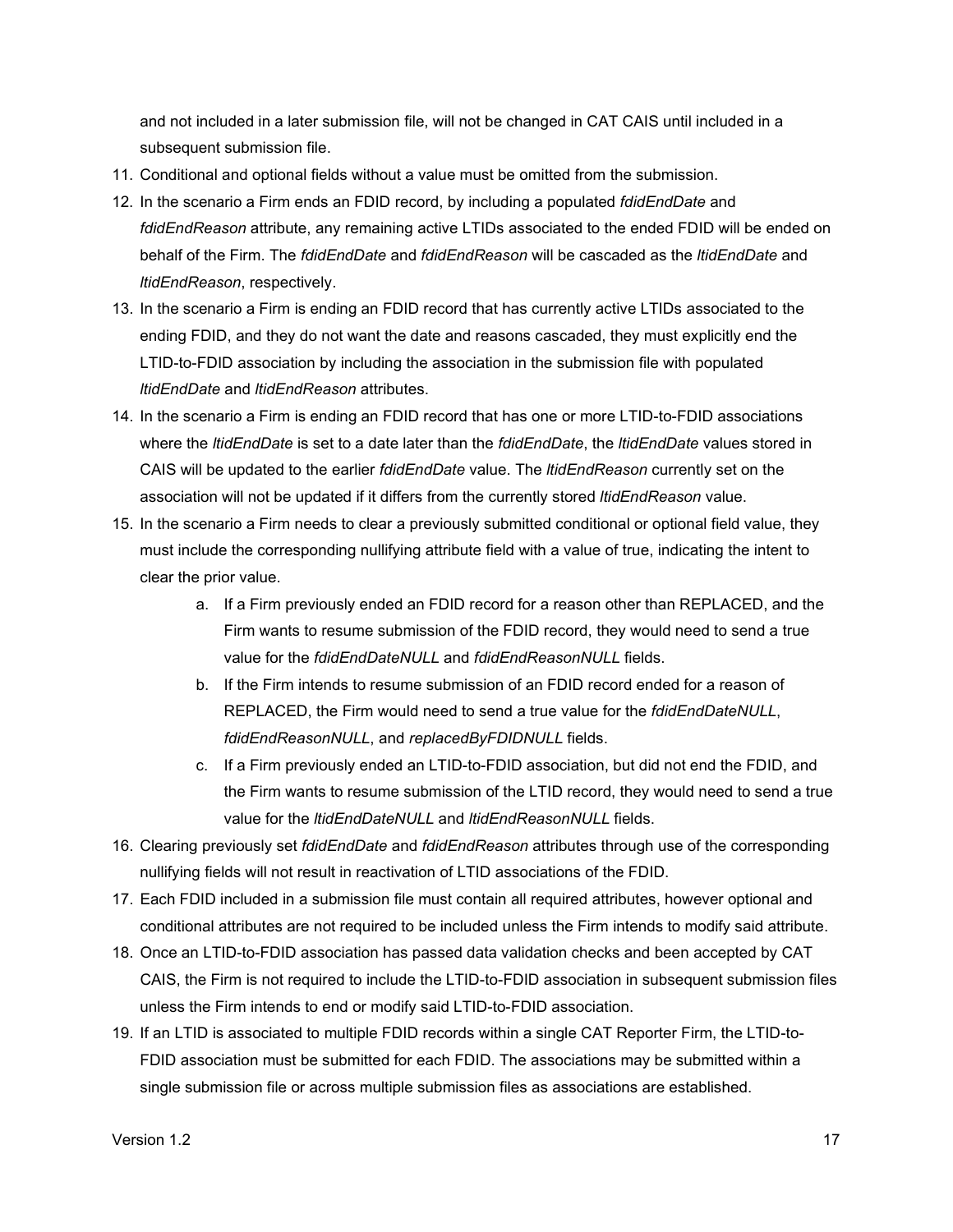- 20. If an LTID becomes associated to an FDID that was previously submitted and accepted by CAT CAIS, the Firm must establish the LTID-to-FDID association by including the FDID in a submission file with all required attributes, and including the LTID within the *largeTraderList* array of the FDID record.
- 21. Data files may contain original submissions, updates to records contained in prior submissions, firminitiated corrections of records contained in prior submissions, and record error corrections.
- 22. The *replacedByFDID* value included in a submission file must reference an FDID that is either included in the current submission file or was accepted by CAT CAIS in a prior submission file.
- 23. If the *replacedByFDID* record in a submission file was not accepted by CAT CAIS in a prior submission file and is not included in the current submission file, or is included in the current submission file but the replacing FDID record does not pass data validation checks, the submission record referencing the replacing FDID will fail data validation and not be accepted by CAT CAIS.
- 24. The *correctingFirmDesignatedID* value included in a submission file must reference a corresponding FDID that is either included in the current submission file or was accepted by CAT CAIS in a prior submission file.
- 25. If the FDID listed in the *correctingFirmDesignatedID* value in a submission file was not accepted by CAT CAIS in a prior submission file and is not included in the current submission file, or is included in the current submission file but the FDID record does not pass data validation checks, the correction submission record referencing the FDID record will fail data validation and not be accepted by CAT CAIS.

#### **5.1.3.1. Data File JSON Example**

The following JSON example demonstrates how a Firm would structure a data file submission.

```
{
   "version": "1.0.0",
   "catReporterCRD": 123,
   "catSubmitterID": 999,
   "fdidRecordCount": 3,
   "fdidRecordList": [
\left\{\begin{array}{c} \end{array}\right\} "fdidRecordID": 1, 
       "firmDesignatedID": "EZAccount123",
       "fdidType": "ACCOUNT",
       "fdidDate": 20190101,
       "largeTraderList": [
\{ "largeTraderRecordID": 1,
            "largeTraderID": "ULT00001-0001",
            "ltidEffectiveDate": 20190501
          },
\{ "largeTraderRecordID": 2,
            "largeTraderID": "12345678-0001",
```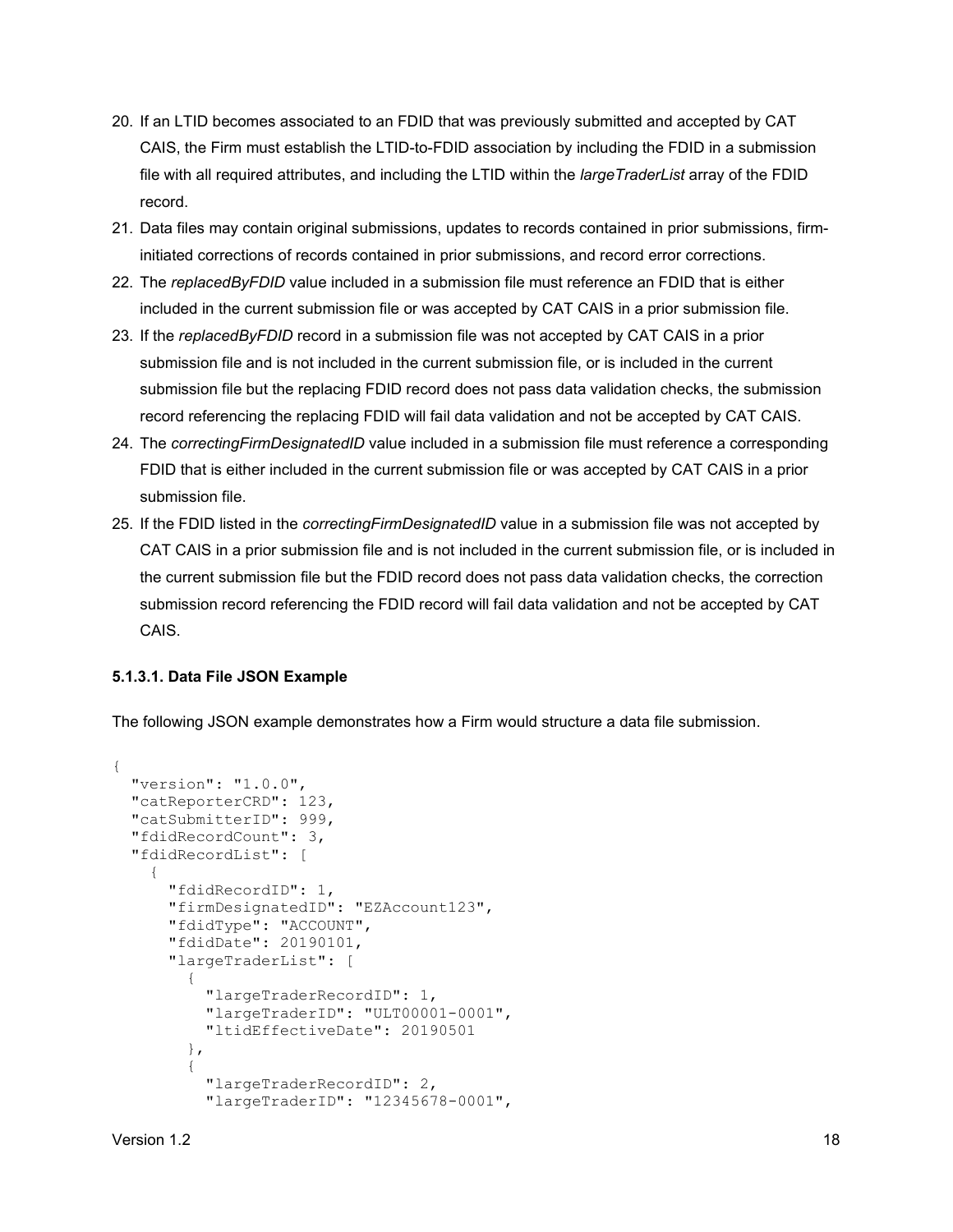```
 "ltidEffectiveDate": 20190501
 }
       ]
     },
     {
       "fdidRecordID": 2,
      "firmDesignatedID": "MyTestAccount",
       "fdidType": "ACCOUNT",
       "fdidDate": 20170308,
       "fdidEndDate": 20191201,
       "fdidEndReason": "ENDED",
       "largeTraderList": [
\{ "largeTraderRecordID": 1,
           "largeTraderID": "99999999-0000",
           "ltidEffectiveDate": 20190501,
           "ltidEndDate": 20191130,
           "ltidEndReason": "ENDED"
 }
       ]
     },
     {
       "fdidRecordID": 3,
      "firmDesignatedID": "InternalRel",
      "fdidType": "RELATIONSHIP",
      "fdidDate": 20150121,
      "fdidEndDateNULL": true,
       "fdidEndReasonNULL": true,
       "replacedByFDIDNULL": true
     }
  ],
  "correctionList": [
     {
       "rejectionID": 1127,
       "correctionAction": "CORRECTION",
       "correctingFirmDesignatedID": "EZAccount123"
    },
     {
       "rejectionID": 821,
       "correctionAction": "DELETE"
     }
  ]
```
#### <span id="page-24-0"></span>**Schema**

}

An Industry Member Schema file that details the structure and expected contents of every CAIS file submission is available on the CAT public website. The schema file will be maintained by the Plan Processor and will be versioned as the account and customer file formats change. The CAT CAIS schema file will use the json schema format as defined at [https://json-schema.org/.](https://json-schema.org/)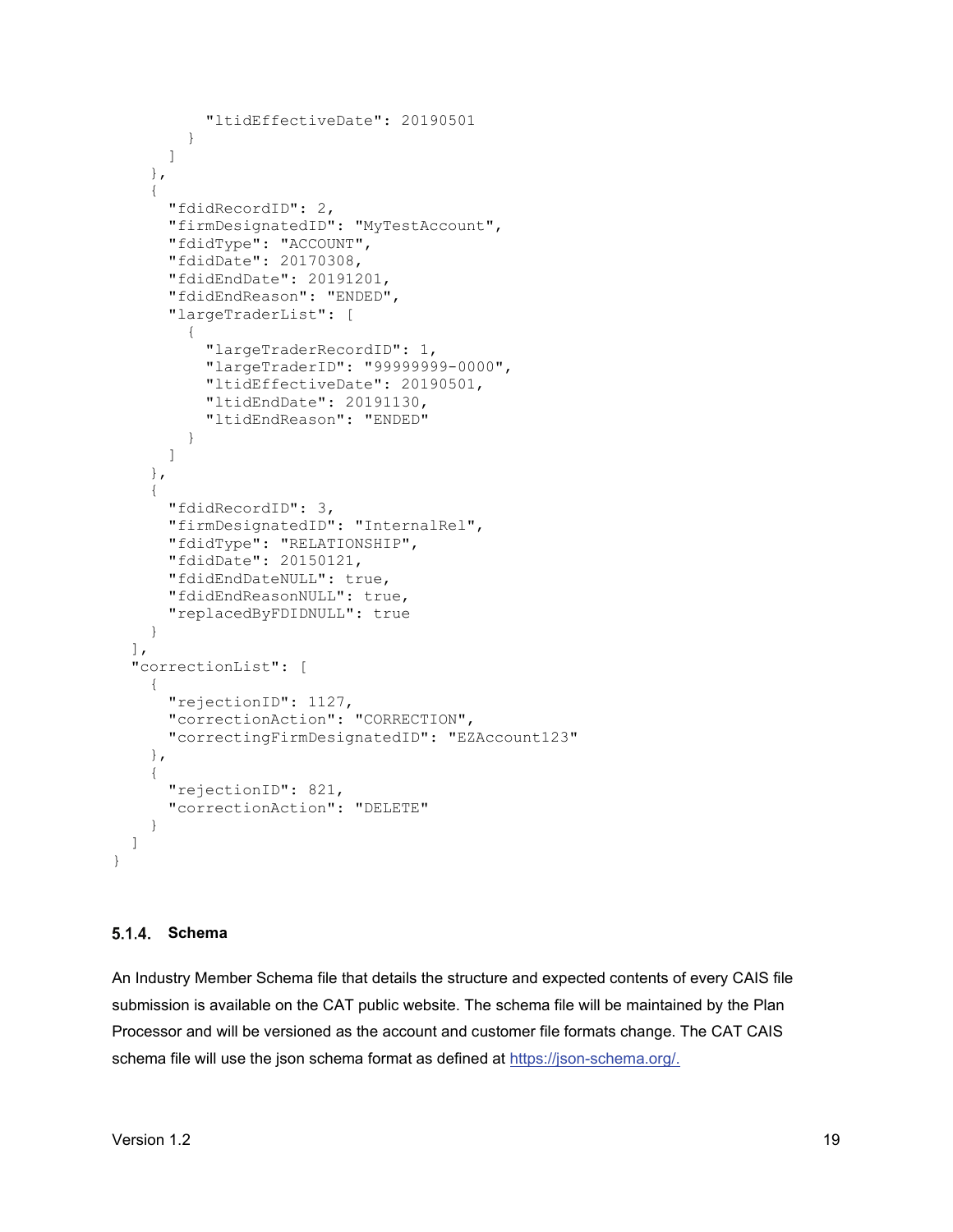#### **5.1.4.1. Schema Version**

Schema changes will be updated when changes to the CAT Reporting Technical Specifications for Industry Members occur that impact the schema. The following rules apply:

- 1. The Schema Version is formatted as <Major>.<Minor>.<Patch>. All digits must be represented.
	- o **Major –** updated when a change occurs that impacts all or a significant portion of Industry Member CAT Reporters. In such cases, the schema is not be backward compatible and will be specified accordingly.
	- o **Minor –** updated when a change occurs that does not require coding changes for all Industry Member CAT Reporters. In such cases, the schema is backward compatible with support for previous version(s) as specified.
	- o **Patch –** updated when a change occurs that does not require coding changes for any Industry Member CAT Reporters.
- 2. Records contained in a Data File must be formatted as per the Schema Version noted in the submission file.
- 3. Feedback provided by CAT CAIS will set the *feedbackVersion* equal to the applicable Schema Version for the submission file.

#### **5.1.4.2. Schema Definition**

The schema file is a JSON format file that represents the following:

- 1. **Data Types** CAT defined data types containing the following elements:
	- **dataType**: Data Type (E.g. Text) as defined in [Table 3: Data Types](#page-10-1)
	- **JSONDataType**: JSON standard data type to be used to submit data of this type.
	- **maxLength**: Maximum length of the string submission. Applicable to text and alphanumeric types only.
- 2. **Choices** For choice data types, the list of possible values.
- 3. **Name/Value Pairs**  Field specifications for Name/Value Pair fields.
	- **name**: Field Name.
	- **dataType**: Data Type or an array of Data Types.
	- **JSONDataType**: The JSON standard data type or an array or JSON standard data types.
	- **required**: Indicates whether the field is "Required," "Conditional," or "Optional."

#### <span id="page-25-0"></span>**5.2. Connectivity**

Connectivity to CAT will be through at least one of the following methods: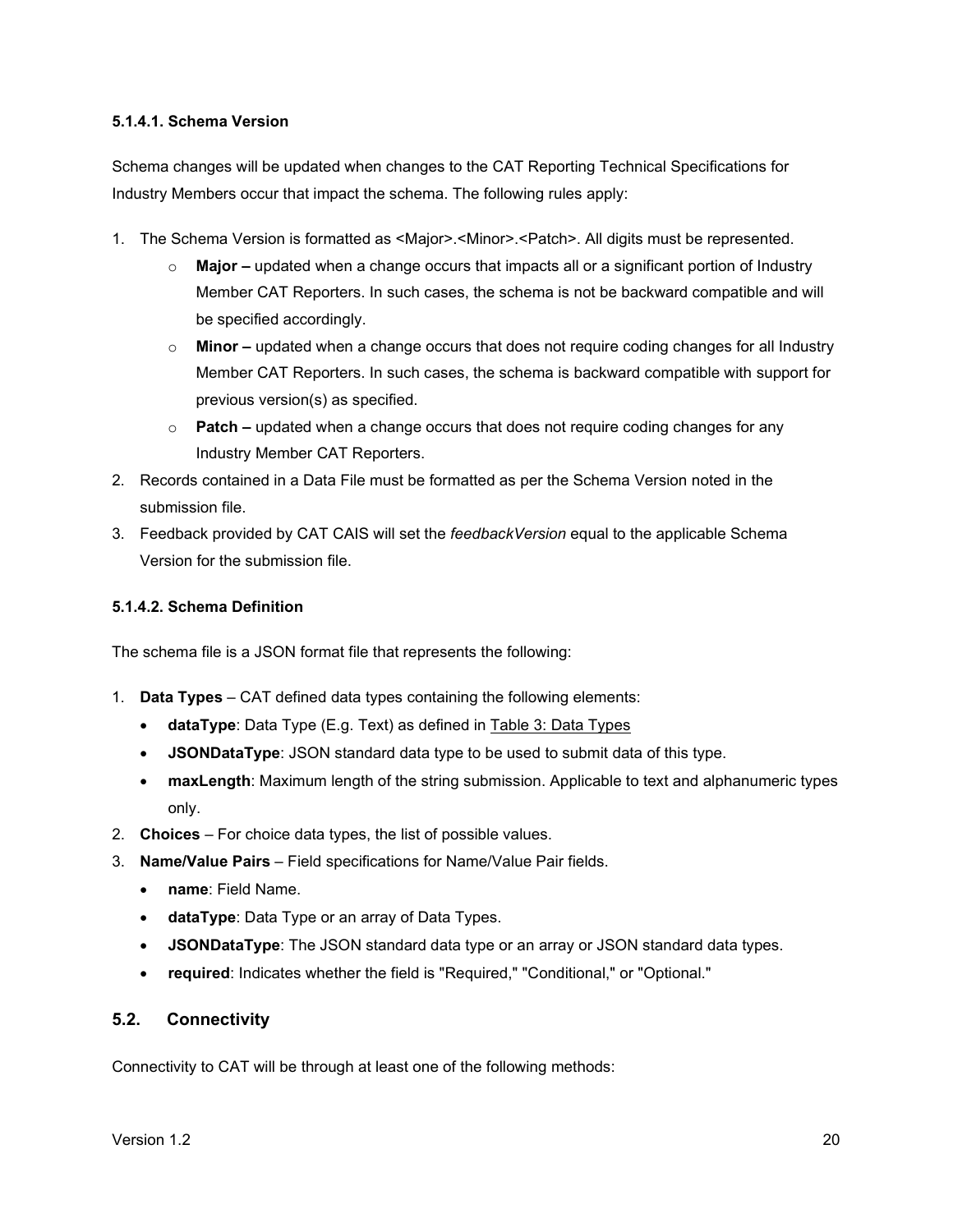- Private Line provided by a Managed Network Service Provider (MNSP)
- $\bullet$  AWS PrivateLink<sup>[3](#page-26-1)</sup>
- CAT Secure Reporting Gateway (SRG) Reporter Portal

Both the Private Line and AWS PrivateLink connectivity methods will support the CAT File Transfer service, which provides access for automated, machine-to-machine file submissions, acknowledgements, rejections, and corrections using the Secure File Transfer Protocol (SFTP) service as well as to the CAT Reporter Portal for interactive reporting through web-based forms or manual file uploads.

The CAT Secure Reporting Gateway (SRG) connectivity method will only support the CAT Report Portal. The SRG requires multi-factor authentication (MFA) to establish a secure, encrypted session before accessing the CAT Reporter Portal. The SRG requires the use of modern browsers supporting HTML5 and TLS (Transport Layer Security). No client software installation is required.

The combinations of Connectivity and Interface Methods are summarized below.

| <b>Connectivity Methods</b>               | Interface Methods        |                                             |  |  |
|-------------------------------------------|--------------------------|---------------------------------------------|--|--|
|                                           | <b>CAT File Transfer</b> | <b>CAT Reporter</b><br><b>Portal - CAIS</b> |  |  |
| Private Line provided by MNSP             |                          |                                             |  |  |
| <b>AWS PrivateLink</b>                    |                          |                                             |  |  |
| <b>CAT Secure Reporting Gateway (SRG)</b> | N                        |                                             |  |  |

#### **Table 7: Connectivity Methods and Supported CAT Interfaces Methods**

For a detailed description of the CAT Connectivity Methods, including instructions for establishing access and connectivity to the CAT system, refer to the [FINRA CAT Connectivity Supplement for Industry](https://www.catnmsplan.com/transaction-registration)  [Members.](https://www.catnmsplan.com/transaction-registration)

# <span id="page-26-0"></span>**5.3. CAT Interface Methods**

The interface methods available to Industry Members and CAT Reporting Agents to submit data and retrieve reporting feedback include CAT File Transfer and the CAT Reporter Portal. For a detailed

<span id="page-26-1"></span><sup>3</sup> Industry Members and CAT Reporting Agents interested in AWS PrivateLink should contact the FINRA Help Desk at 888-696 3348 or a[t help@finracat.com.](mailto:help@finracat.com)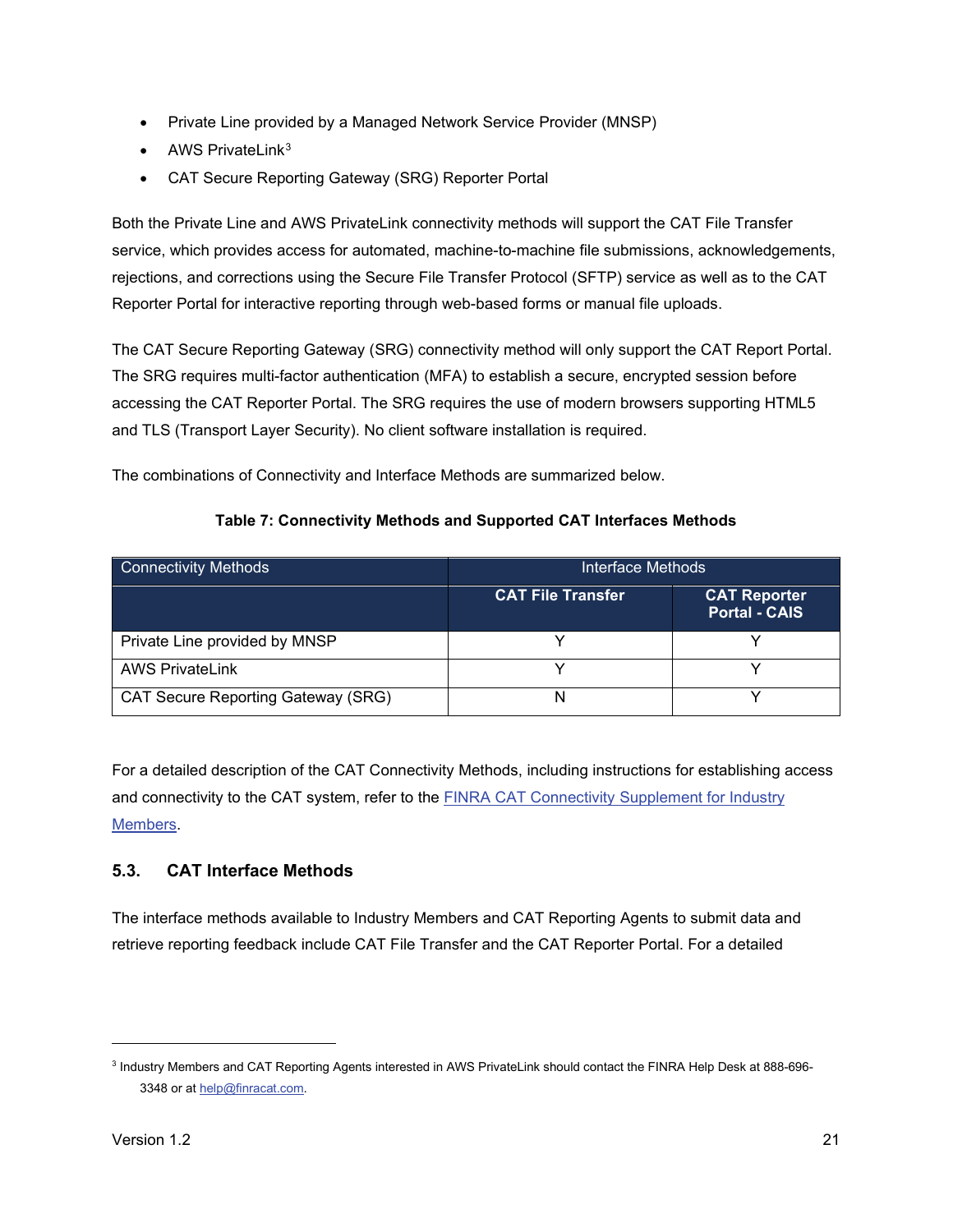description of the CAT Interface Methods, including instructions for establishing access and connectivity to the CAT system, refer to the **FINRA CAT Connectivity Supplement for Industry Members**.

The following identifies the types of CAT information with the respective interface methods available for each:

<span id="page-27-1"></span>

| <b>CAT Data Submission and Feedback</b>                                  | Category       | <b>CAIS</b><br><b>SFTP</b> | <b>CAT Reporter</b><br><b>Portal - CAIS</b> | <b>CAT Reporter</b><br><b>Portal</b> |
|--------------------------------------------------------------------------|----------------|----------------------------|---------------------------------------------|--------------------------------------|
| Submission of CAT CAIS files                                             | Submission     | ✓                          | ✓                                           |                                      |
| Resubmission of Rejected Files/Records,<br><b>Corrections and Clears</b> | Submission     | ✓                          | ✓                                           |                                      |
| Interactive CAT Reportable Account Entry                                 | Submission     |                            | ✓                                           |                                      |
| <b>File Status Retrieval</b>                                             | Feedback       | ✓                          | ✓                                           |                                      |
| <b>Reporting Statistics</b>                                              | Feedback       |                            | ✓                                           |                                      |
| Error Feedback                                                           | Feedback       | ✓                          | ✓                                           |                                      |
| <b>CAIS System Status and Announcements</b>                              | Feedback       |                            | ✓                                           |                                      |
| <b>FDID Reconciliation Report</b>                                        | Feedback       |                            | ✓                                           |                                      |
| <b>Account Maintenance</b>                                               | Administration |                            |                                             | ✓                                    |
| <b>Establishment of Reporting Relationships</b>                          | Administration |                            |                                             |                                      |

#### **Table 8: CAT Data and Feedback Interface Methods**

#### <span id="page-27-0"></span>**CAT File Transfer**

The CAT File Transfer method is an automated, machine-to-machine interface utilizing the Secure File Transfer Protocol ("SFTP") for file submissions, acknowledgements, rejections and corrections. SFTP enables Industry Members and CAT Reporting Agents to create machine-to-machine connections to securely transmit data and retrieve data from FINRA CAT.

The following is the SFTP directory structure that will be made available in the submitter's home directory. Files associated with data submissions and associated feedback will be uploaded in SFTP directories as per the following table.

#### **Table 9: SFTP Directories**

| <b>SFTP Directory</b>          | <b>Usage</b>                                                                                                                     |
|--------------------------------|----------------------------------------------------------------------------------------------------------------------------------|
| /submitterID/cat/cais/upload   | SFTP submissions uploaded by Submitters including Data files. CAT<br>will move files from this directory for further processing. |
| /submitterID/cat/cais/feedback | Feedback files associated with submission file processing.                                                                       |

The following rules apply: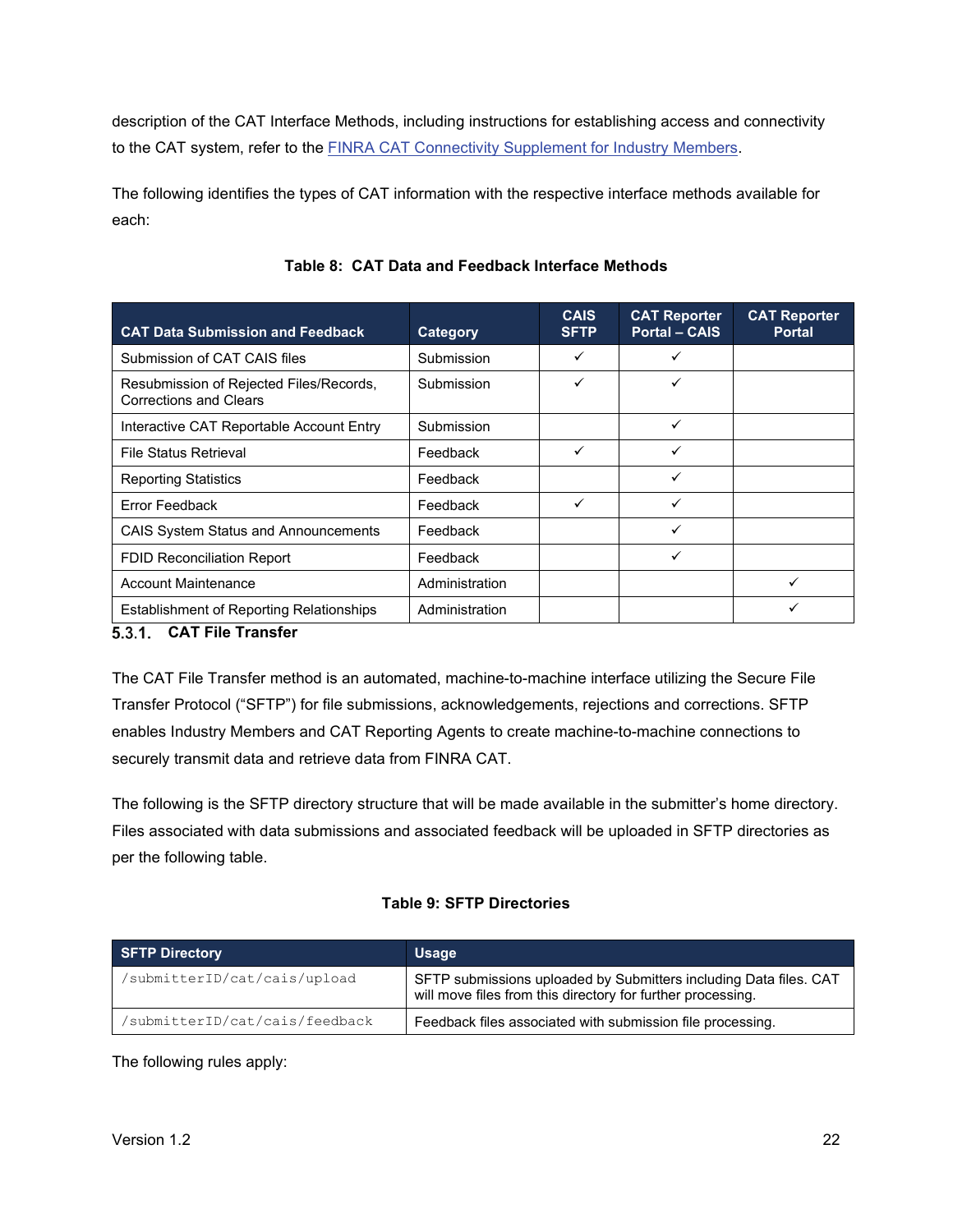- 1. Processing is initiated when a file appears in the /submitterID/cat/cais/upload directory.
- 2. CAT will remove files from the upload directory as soon as each file upload is complete.
- 3. The Submitter must not delete files from the /submitterID/cat/cais/upload directory.
- 4. Due to the PII considerations of the account and customer data, a copy of uploaded files will not be made available to the Reporter or Submitter after submission.
- 5. Firms using SFTP will be able to obtain Feedback Files for files submitted through the SFTP, as well as any files submitted through the CAT Reporter Portal - CAIS through either file upload or manual submission.

#### <span id="page-28-0"></span>**CAT Reporter Portal - CAIS**

The CAT Reporter Portal – CAIS is a web interface utilizing secure encryption protocols (HTTPS/TLS) and multifactor authentication (MFA). The CAT Reporter Portal - CAIS will facilitate data submissions using the following methods:

- Manual data file uploads for files up to 1GB in size and limited to 100,000 FDID records meeting all requirements of data files as specified in [5.1.3.](#page-21-1)
- Data entry for original submissions, repairs for CAT identified errors, and firm initiated corrections and deletion instructions. These entries will be converted to submission files generated by the portal. Because these files will contain PII data, they will not be available to download after submission.
- The CAT Reporter Portal CAIS will include a summary view screen for records created through manual submission that contains the record data which will be submitted, allowing users to confirm, and capture for their records, the details of their submission.
- Firms using the CAT Reporter Portal CAIS will not be able to view the full details of the originally submitted record for correction of CAT identified errors for data security. The CAT Reporter Portal - CAIS will only display the following attributes regarding the error record, and will require entry of all other data attributes to be included in the submission:
	- catReporterCRD
	- catSubmitterID
	- **+** firmDesignatedID
	- fdidRecordID
	- largeTraderRecordID (if error is against a Large Trader record)
	- ◆ rejectionID
	- errorCodeID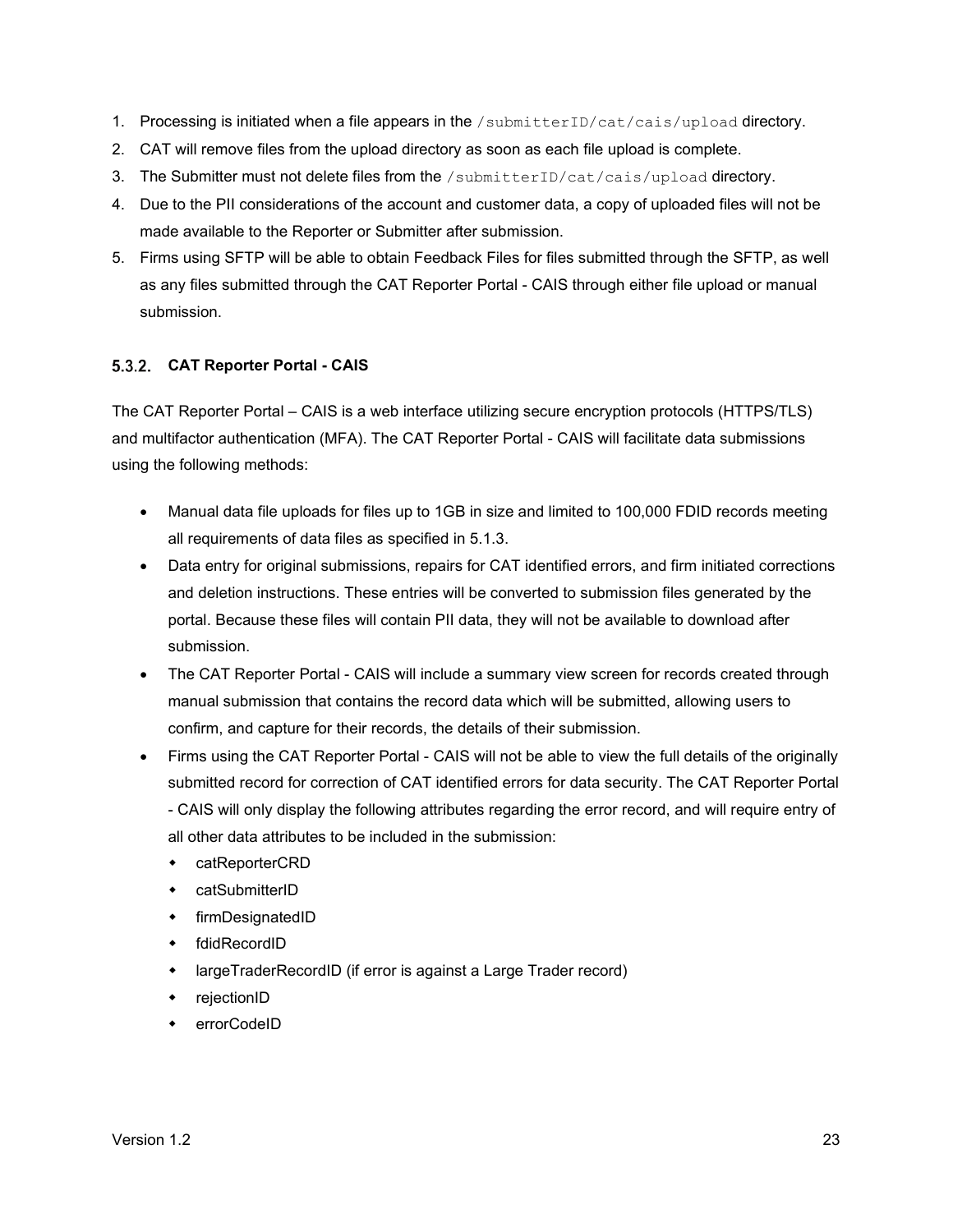• Firms using the CAT Reporter Portal - CAIS will only be able to view Feedback Files for files submitted through the CAT Reporter Portal - CAIS. They will not be able to view Feedback Files for files posted via SFTP.

#### <span id="page-29-0"></span>**5.4. CAT CAIS Reporting Hours**

#### <span id="page-29-1"></span>**Submission of CAT Account and Customer Data**

The CAT NMS Plan requires Industry Members to report Received Industry Member Data, which includes customer and account data, by 8:00 a.m. Eastern Time on the CAT Trading Day following the day the Industry Member receives such Received Industry Member Data. Customer and Account data may be bulk uploaded at the end of the CAT Trading Day, or may be submitted in batches with associated uploads throughout the day. All creation of, or modifications to, CAT reportable accounts are required to be submitted to CAT CAIS by 8:00 a.m. Eastern Time on the CAT Trading Day following the day such information was received by the Industry Member.

Weekends or any day that all equities or options national securities exchanges are closed are not considered a CAT Trading Day.

#### <span id="page-29-2"></span>**Deadline of Repair for Errors Identified by CAT CAIS**

For data submitted by 8:00 a.m. ET, errors will be identified by CAT CAIS and provided to Industry Members by no later than 5:00 p.m. ET on the CAT Trading Day such information was submitted to CAT. Once available, repairs can be made immediately. All repairs must be submitted by 5:00 p.m. Eastern Time on the third CAT Trading Day after the account information became available to the Industry Member. Repairs received after the repair deadline will be accepted but considered late.

CAT specifications allow for Industry Members to correct account submissions that did not produce an error during processing at any time after original submission. Firm-initiated corrections will be handled in the same method as any other update to the existing account record.

#### <span id="page-29-3"></span>**5.5. Security**

#### <span id="page-29-4"></span>**Encryption (In-transit)**

TLS-based encryption, version 1.2 minimum, is required for connection to the Reporter Portal (whether accessed via private line or the SRG) and to the Security Reporter Gateway itself.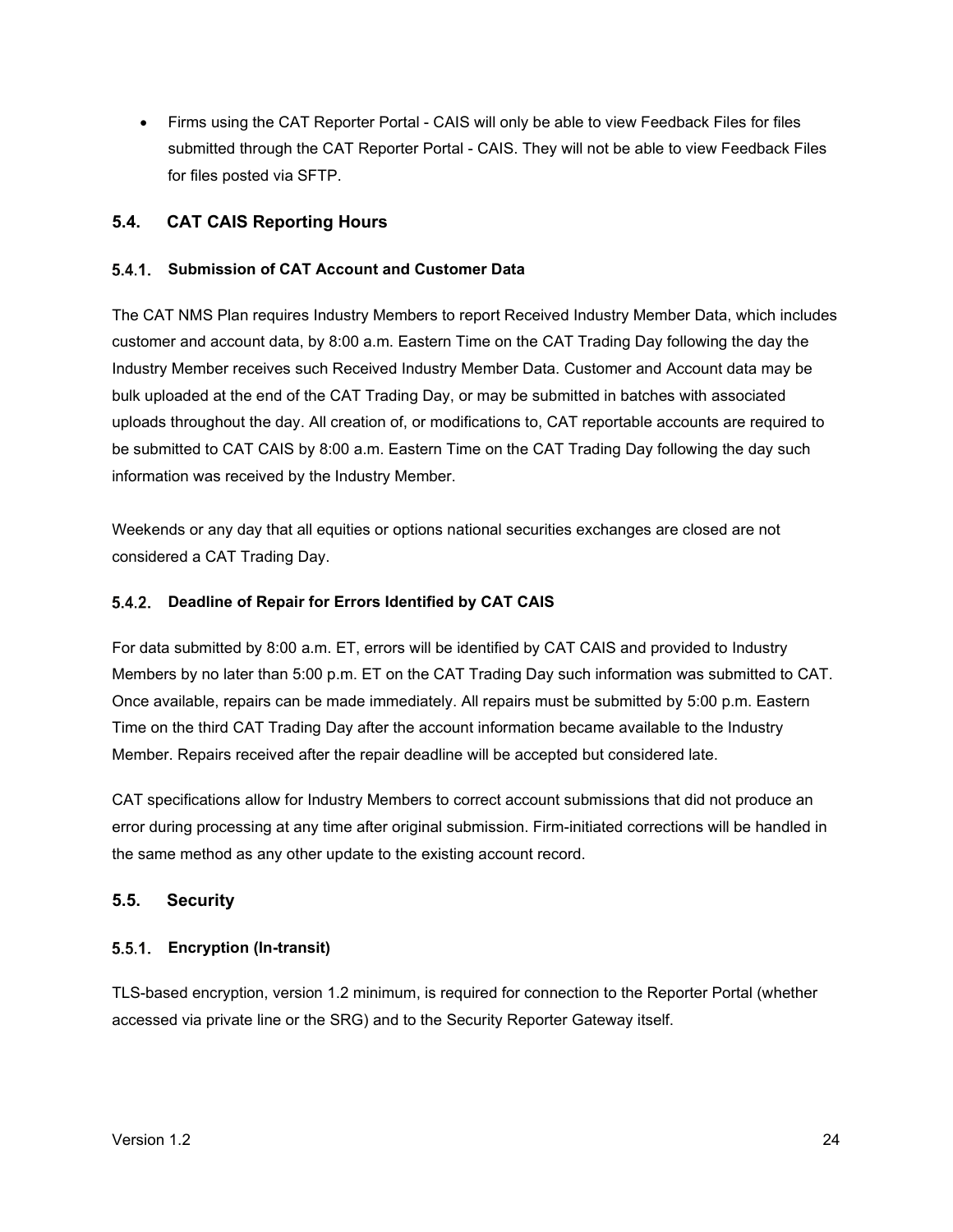For SFTP, in addition to the fact that the SFTP service is only accessible via private line, traffic will be encrypted by virtue of the intrinsic encryption capabilities of SFTP. AES256 will be supported for SFTP; support for other encryption protocols is under evaluation.

#### <span id="page-30-0"></span>**Encryption (At-rest)**

The CAT CAIS system will use native AWS encryption features to encrypt data upon receipt. No action is required by the Industry Member.

#### <span id="page-30-1"></span>**Authentication**

Two-factor authentication will be required for access to the CAIS Reporter Portal. The first factor will be username and password which will require periodic rotation.

The second factor will to be via push notification to an off-the-shelf application installed on a mobile device provided by the user. The user will be required to install the application to their mobile device through their mobile operating system's application store and then complete a registration process on the Reporter Portal or SRG. There is no cost to the Reporter or the user for this mobile application.

The SFTP service similarly requires that two conditions be met to access the interface. The first factor is authentication via username and password. The second is the use of a defined IP source address that is established during initial onboarding. The SFTP system implements an IP whitelist that prevents access from any system not on the whitelist.

More detailed information related to Security is described in the **FINRA CAT Connectivity Supplement for** [Industry Members](https://www.catnmsplan.com/transaction-registration) available at https://www.catnmsplan.com/cais-registration.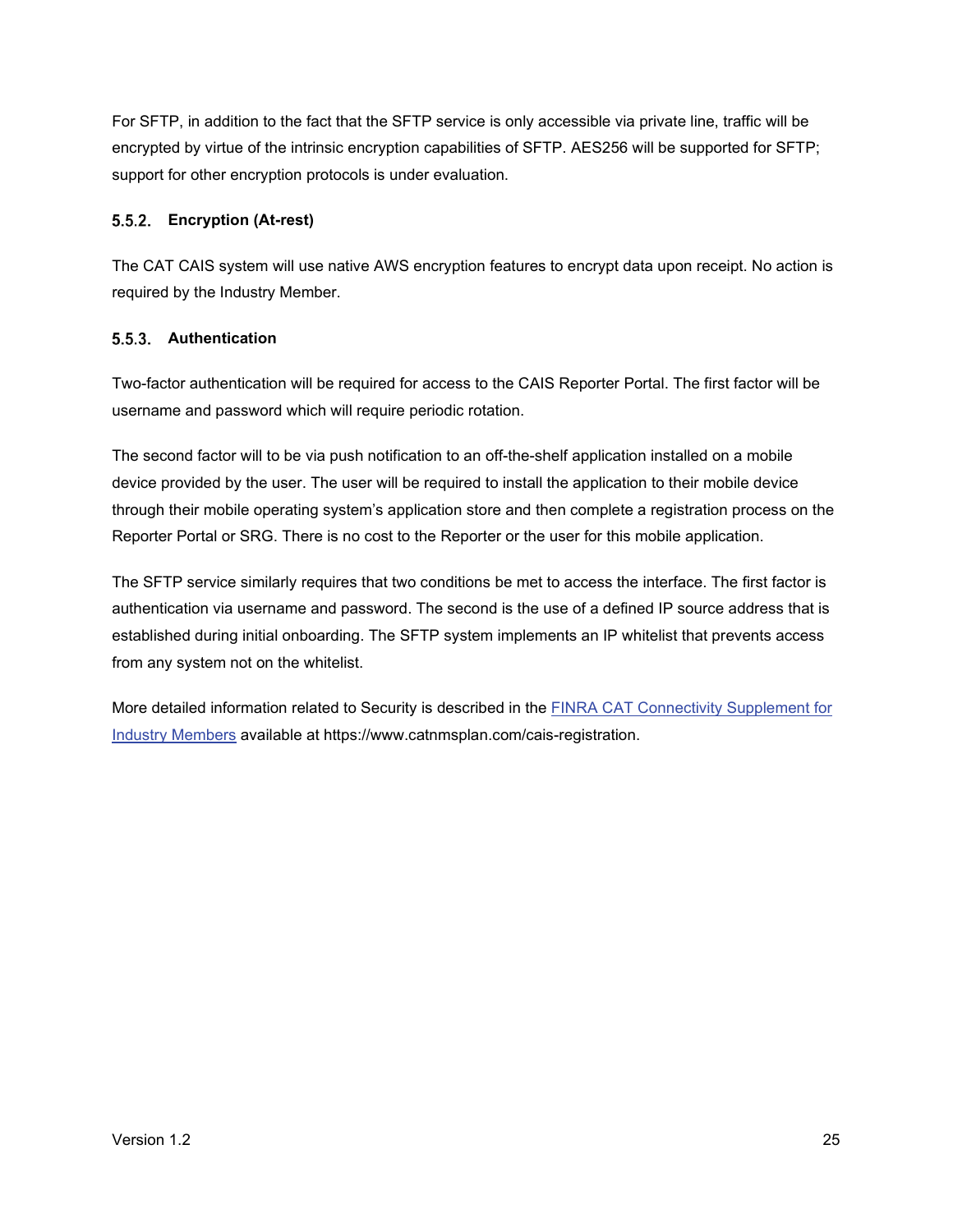# <span id="page-31-0"></span>**6. Feedback and Corrections**

CAT provides feedback associated with CAT CAIS submissions for CAT Reporters and Submitters as follows:

- **File Status:** available via SFTP and the CAT Reporter Portal CAIS, indicates the acceptance or associated errors with a submission file.
- **Reporting Statistics:** available via the CAT Reporter Portal CAIS, daily summary statistics representing reporting activity and errors for prior submissions. Error Rate is also included.
- **Error Feedback:** available via SFTP and the CAT Reporter Portal CAIS, errors found during processing will be made available, including error code, affected FDID, and associated record ID(s) from the submission file.
- **Corrections Feedback:** available via the CAT Reporter Portal CAIS, information is provided for the repair status of all corrections. When an error has been corrected, the updated status will be reflected.
- **System Status and Announcements:** available via the CAT Reporter Portal CAIS, the status of CAT processing will be made available with a distinction for instances when a processing delay or issue is occurring. Additionally, announcements related to system maintenance and upcoming changes will be presented.

This section describes the procedures for obtaining feedback and making corrections/deletions associated with feedback of errors. Additionally this section describes the requirement for making correction/deletions for accepted data for which there was no feedback.

# <span id="page-31-1"></span>**6.1. File and Error Feedback**

A feedback file will be made available for each submission file that is acknowledged as uploaded. This file will contain information about current status, as well as previously completed steps in the ingestion process. Feedback related to the following processing steps is expected to be made available within the following timelines:

| <b>Seq</b> | <b>Processing Stage</b> | <b>Feedback</b>                                                       | <b>Anticipated Delivery</b>             | <b>Delivery No Later</b><br>Than |
|------------|-------------------------|-----------------------------------------------------------------------|-----------------------------------------|----------------------------------|
|            | File<br>Acknowledgement | File Acknowledgement<br>Status                                        | Within 10 minutes of File<br>Submission | 1 hour of File<br>Submission     |
| -2         | File Integrity          | File Integrity Error Status or<br><b>File Integrity Passed Status</b> | Within 30 minutes of File<br>Submission | 2 hours of File<br>Submission    |
| -3         | Data Validation         | Data Errors including syntax                                          | Within an 1 hour of File                | 4 hours of File Integrity        |

|  |  | Table 10: Feedback and Error Correction Availability |  |
|--|--|------------------------------------------------------|--|
|--|--|------------------------------------------------------|--|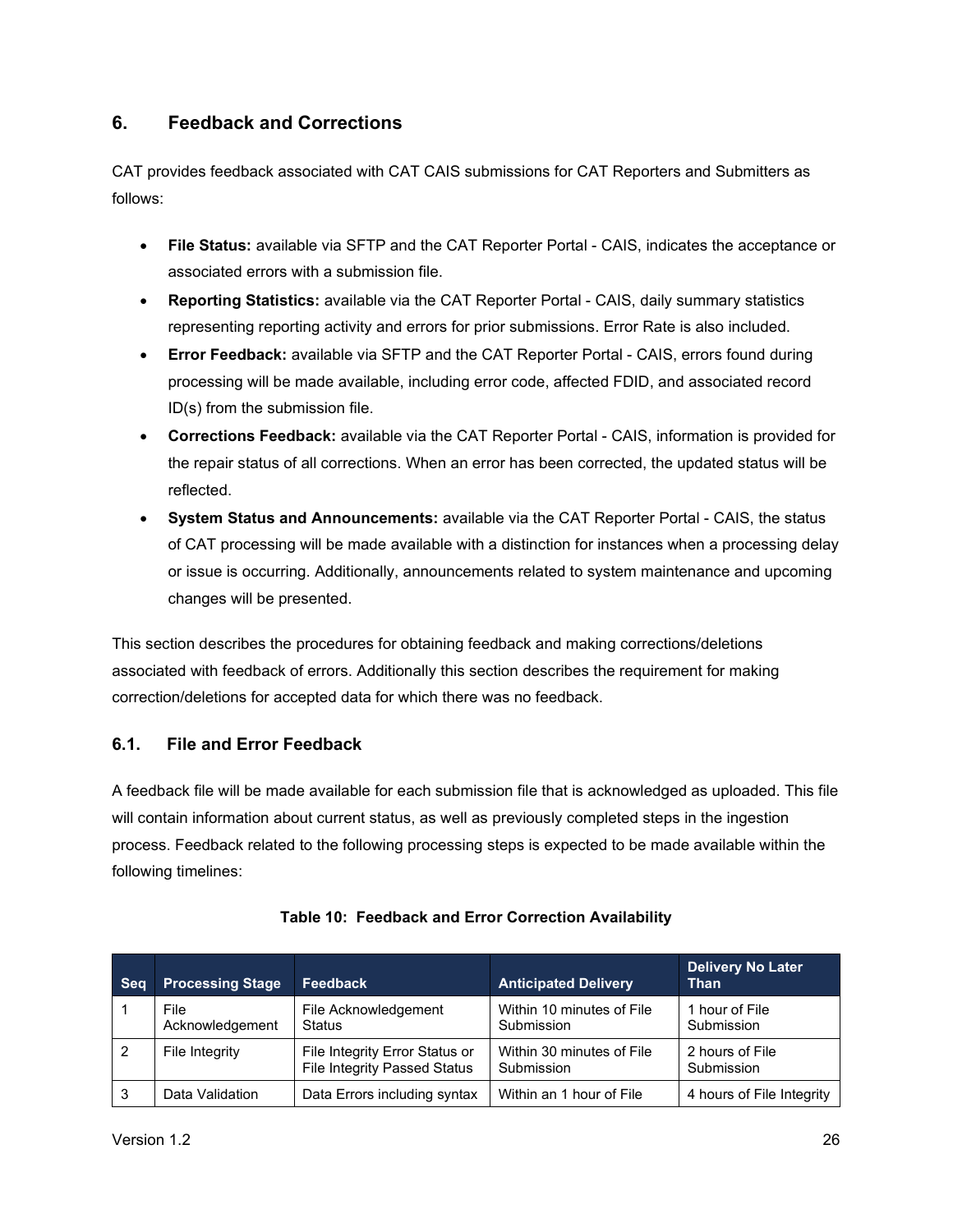| Seq Processing Stage Feedback |                     | <b>Anticipated Delivery</b> | <b>Delivery No Later</b><br><b>Than</b> |
|-------------------------------|---------------------|-----------------------------|-----------------------------------------|
|                               | and semantic errors | Integrity Feedback          | Feedback                                |

#### <span id="page-32-0"></span>**Feedback Generation**

Feedback associated with all processing stages will be made available via SFTP and/or the CAT Reporter Portal - CAIS as described in [Table 8: CAT Data and Feedback Interface](#page-27-1) Methods. A single feedback file will be generated for each file submission, and will be updated with status information as the file completes each stage of processing.

For Feedback files made available via SFTP, the following rules apply:

- 1. The format of feedback files will be JSON.
- 2. Feedback files will be accessible under the cat/cais/feedback directory in the Submitter's home directory on the Feedback SFTP server.
- 3. Feedback for data submitted by a CAT Submitter on behalf of a CAT Reporter will be accessible under the CAT Reporter's home directory on the Feedback SFTP server if the CAT Reporter has an SFTP account.
- 4. If a file is rejected for a file integrity error, it will not proceed to the next processing stage.
- 5. The minimum retention time for feedback files on the SFTP server is 10 calendar days. After that time, they may be removed from the server. Feedback will be available via the CAT Reporter Portal - CAIS for at least 90 days.

#### <span id="page-32-1"></span>**Feedback File Names and Format**

1. Feedback Files created by CAT CAIS will be named using the following format:

<original File Base Name>.<version>.feedback.<Format Extension>.<Compression type>

Example: SUBID\_MYID\_20200101\_CAIS\_000123.v1.feedback.json.bz2

2. The version will be applied as part of the file generation process to accommodate situations where a single Firm submits multiple files having the same original File Base Name, so that the feedback file for each version submitted can be retained.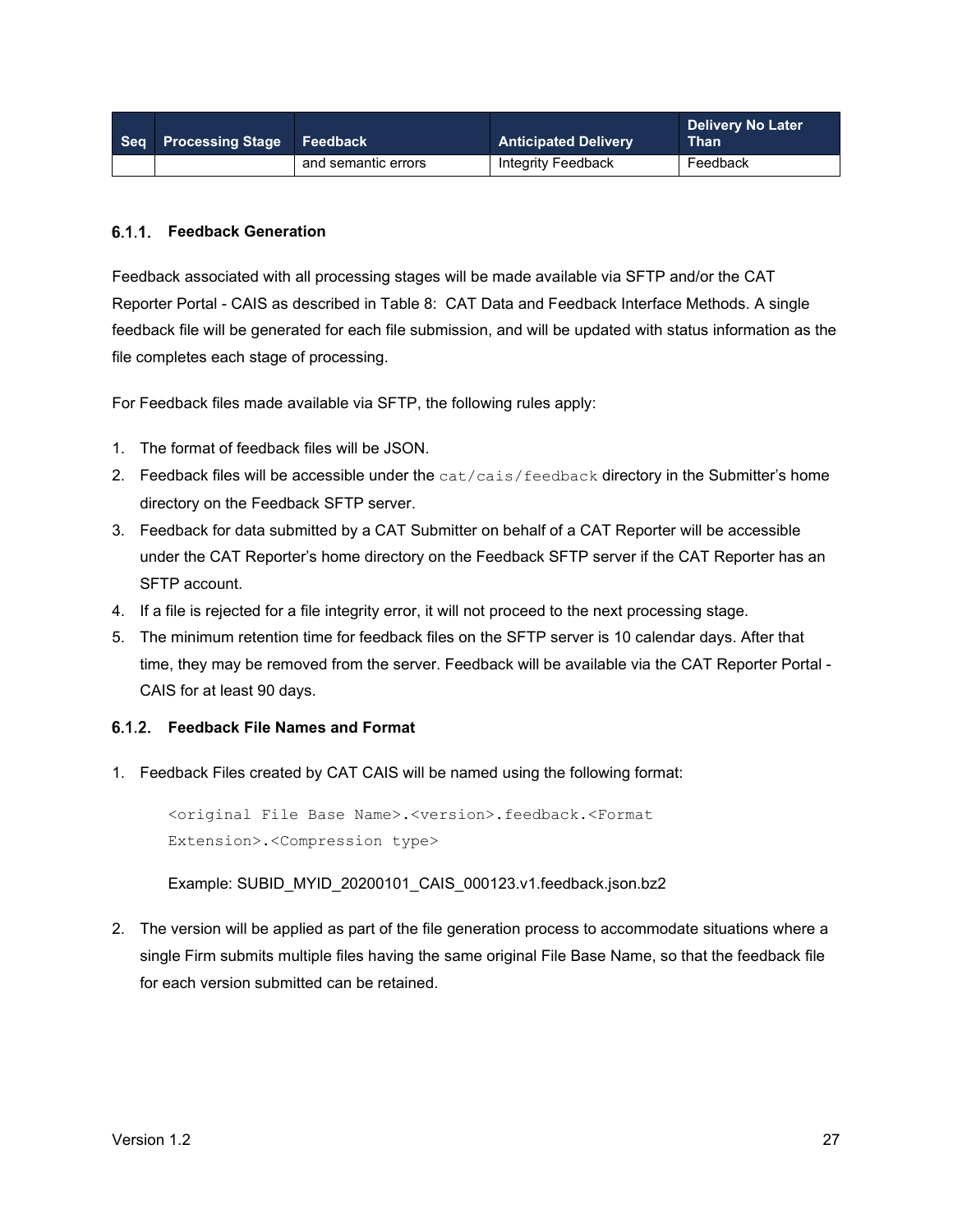#### **Table 11: Elements of a Feedback file**

| <b>Field Name</b> | Data Type  | <b>JSON</b><br><b>Object</b> | <b>Include</b><br><b>Key</b> | <b>Description</b>                                                                                                                                                                                                                                                                                                                                                                                                                                                                                                                                                                                                                                                                                                                                                                                                                                                                                                                                                                                                                                                                                                                                                                                                                                                                                                                                                             |
|-------------------|------------|------------------------------|------------------------------|--------------------------------------------------------------------------------------------------------------------------------------------------------------------------------------------------------------------------------------------------------------------------------------------------------------------------------------------------------------------------------------------------------------------------------------------------------------------------------------------------------------------------------------------------------------------------------------------------------------------------------------------------------------------------------------------------------------------------------------------------------------------------------------------------------------------------------------------------------------------------------------------------------------------------------------------------------------------------------------------------------------------------------------------------------------------------------------------------------------------------------------------------------------------------------------------------------------------------------------------------------------------------------------------------------------------------------------------------------------------------------|
| version           | Text(10)   | Main                         | R.                           | The schema version of the feedback file used for<br>providing the response.                                                                                                                                                                                                                                                                                                                                                                                                                                                                                                                                                                                                                                                                                                                                                                                                                                                                                                                                                                                                                                                                                                                                                                                                                                                                                                    |
| submissionID      | Unsigned   | Main                         | $\mathsf{R}$                 | The unique Submission ID assigned to the<br>submission file by the CAT CAIS system. Used to<br>identify the single submission activity. If the same<br>file name is submitted across multiple<br>submissions, each submission instance will have<br>a separate and unique Submission ID value.                                                                                                                                                                                                                                                                                                                                                                                                                                                                                                                                                                                                                                                                                                                                                                                                                                                                                                                                                                                                                                                                                 |
| submitterUsername | Text (200) | Main                         | R.                           | The name associated to the CAT User ID of the<br>account used to submit the file to CAT CAIS.                                                                                                                                                                                                                                                                                                                                                                                                                                                                                                                                                                                                                                                                                                                                                                                                                                                                                                                                                                                                                                                                                                                                                                                                                                                                                  |
| catSubmitterID    | Unsigned   | Main                         | $\mathsf{R}$                 | The unique identifier assigned to the Submitter<br>firm by CAT.                                                                                                                                                                                                                                                                                                                                                                                                                                                                                                                                                                                                                                                                                                                                                                                                                                                                                                                                                                                                                                                                                                                                                                                                                                                                                                                |
| catReporterCRD    | Unisgned   | Main                         | R                            | The unique CRD identifier assigned to the CAT<br>Reporter to whom the data belongs.                                                                                                                                                                                                                                                                                                                                                                                                                                                                                                                                                                                                                                                                                                                                                                                                                                                                                                                                                                                                                                                                                                                                                                                                                                                                                            |
| submissionStatus  | Choice     | Main                         | $\mathsf{R}$                 | The current status of the submission file in the<br>processing flow.<br><b>VALUES:</b><br>FILE ACKNOWLEDGED - indicates the<br>file was acknowledged as having been<br>submitted, and has picked up for file<br>integrity checks.<br>FILE_INTEGRITY_PASSED - indicates<br>$\bullet$<br>the file passed file integrity checks, and<br>will now be processed through record<br>data validations.<br>RECORD_SCAN_COMPLETED -<br>$\bullet$<br>indicates the file has completed record<br>validations. If one or more records<br>passed record validation, they will now<br>be loaded to CAIS. Details about any<br>rejected records are now available within<br>the feedback file in the RejectionItems<br>section.<br>COMPLETED_WITHOUT_REJECTIONS<br>- indicates the file has completed loading<br>into the CAIS, and no data validation<br>errors were encountered. No further<br>updates will be made to the feedback file.<br>COMPLETED_WITH_REJECTIONS -<br>$\bullet$<br>indicates the file has completed loading<br>into the CAIS, and one or more data<br>validation errors were encountered. No<br>further updates will be made to the<br>feedback file.<br>COMPLETED_INTEGRITY_ERROR -<br>$\bullet$<br>indicates the file failed file integrity<br>checks and cannot be processed. No<br>further updates will be made to the<br>feedback file upon reaching this status. |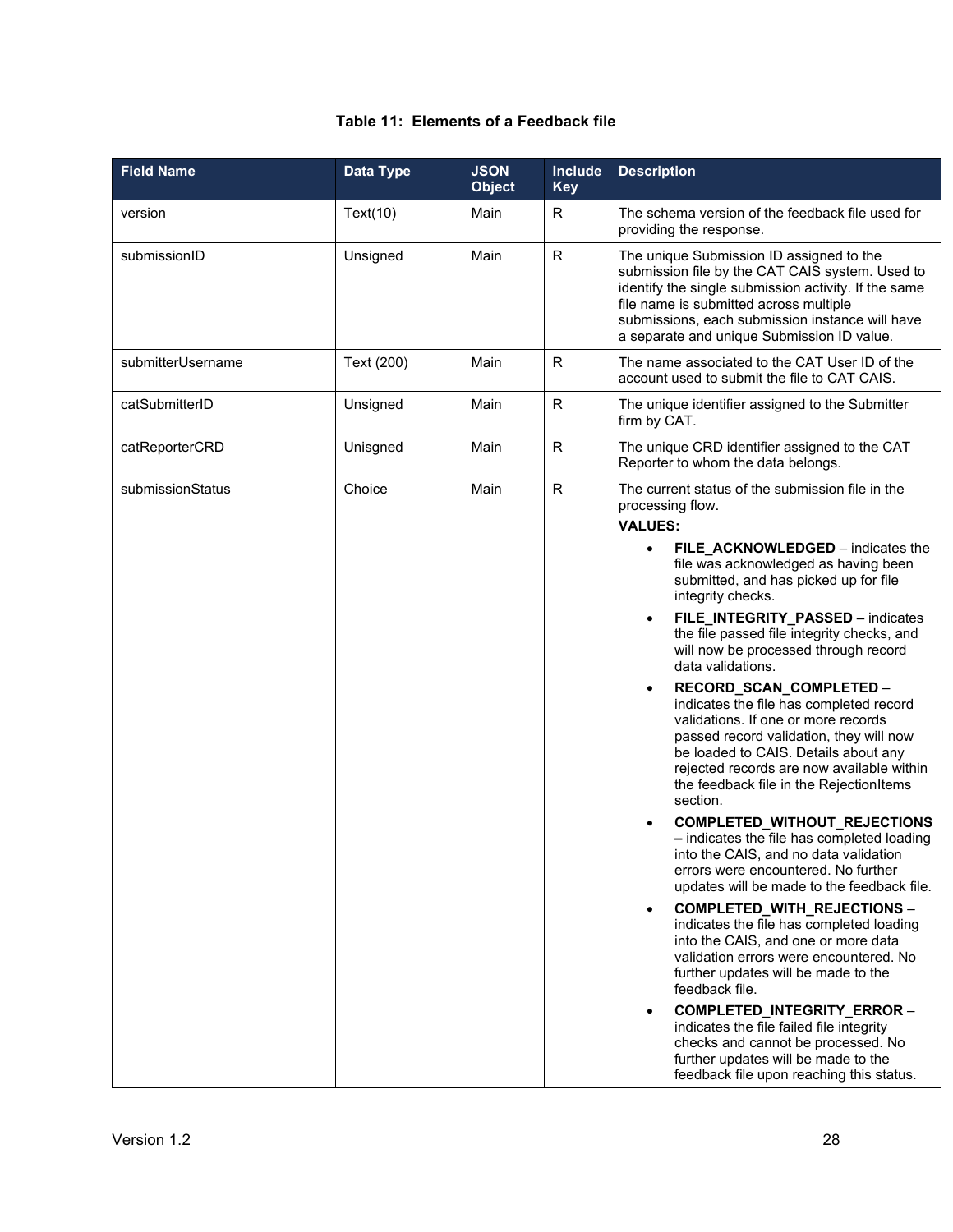| <b>Field Name</b>               | Data Type                      | <b>JSON</b><br><b>Object</b> | <b>Include</b><br><b>Key</b> | <b>Description</b>                                                                                                                                                                                                                                                                                                                                                                 |
|---------------------------------|--------------------------------|------------------------------|------------------------------|------------------------------------------------------------------------------------------------------------------------------------------------------------------------------------------------------------------------------------------------------------------------------------------------------------------------------------------------------------------------------------|
| receiptTimestamp                | Timestamp<br>(String)          | Main                         | R                            | The time at which the file was acknowledged to<br>have been submitted for processing.                                                                                                                                                                                                                                                                                              |
| completedTimestamp              | Timestamp<br>(String)          | Main                         | $\mathsf C$                  | The time at which the file completed processing,<br>reaching a completed status. Only populated after<br>the file has reached a final status.                                                                                                                                                                                                                                      |
| receivedFDIDRecordCount         | Unsigned                       | Main                         | $\mathsf{C}$                 | Total count of FDID Records present within the<br>file. Only populated when the file has reached the<br>interim status of RECORD_SCAN_COMPLETED<br>or a final status of<br><b>COMPLETED_WITHOUT_REJECTIONS</b> or<br>COMPLETED_WITH_REJECTIONS.                                                                                                                                    |
| successfulFDIDRecordCount       | Unsigned                       | Main                         | C                            | Total count of FDID Records processed without<br>record validation errors. Only populated when the<br>file has reached the interim status of<br>RECORD_SCAN_COMPLETED or a final status<br>of COMPLETED_WITHOUT_REJECTIONS or<br><b>COMPLETED_WITH_REJECTIONS.</b>                                                                                                                 |
| receivedCorrectionActionCount   | Unsigned                       | Main                         | C                            | Total count of Correction Action records present<br>within the file. Only populated when the file has<br>reached the interim status of<br>RECORD_SCAN_COMPLETED or a final status<br>of COMPLETED_WITHOUT_REJECTIONS or<br><b>COMPLETED_WITH_REJECTIONS.</b>                                                                                                                       |
| successfulCorrectionActionCount | Unsigned                       | Main                         | C                            | Total count of Correction Action records<br>processed without record validation warnings.<br>Only populated when the file has reached the<br>interim status of RECORD_SCAN_COMPLETED<br>or a final status of<br><b>COMPLETED_WITHOUT_REJECTIONS</b> or<br><b>COMPLETED_WITH_REJECTIONS.</b>                                                                                        |
| statusHistory                   | Name/Value Pair                | Main                         | R.                           | Includes the list of events and corresponding<br>timestamps from file processing. Includes the<br>following Name attributes:<br>FILE ACKNOWLEDGED<br>FILE_INTEGRITY_PASSED<br>RECORD_SCAN_COMPLETED<br><b>COMPLETED</b>                                                                                                                                                            |
| rejectionItems                  | Multi-<br>Dimensional<br>Array | Main                         | $\mathsf{C}$                 | Includes the list of file integrity error codes or<br>records having data validation errors. Only present<br>if the file had an integrity error or at least one<br>record had a data validation error, and only when<br>the file has reached the interim status of<br>RECORD_SCAN_COMPLETED or the final<br>statuses of COMPLETED_WITH_REJECTIONS<br>or COMPLETED_INTEGRITY_ERROR. |
| rejectionID                     | Unsigned                       | Rejection<br>Record          | R                            | The unique ID reference for the particular record<br>rejection reported on the FDID within the<br>Submission File.                                                                                                                                                                                                                                                                 |
| firmDesignatedID                | Text (40)                      | Rejection<br>Record          | $\mathsf C$                  | The FDID of the record having the data validation<br>error.                                                                                                                                                                                                                                                                                                                        |
| fdidRecordID                    | Unsigned                       | Rejection                    | $\mathsf C$                  | A unique numeric reference to the FDID record                                                                                                                                                                                                                                                                                                                                      |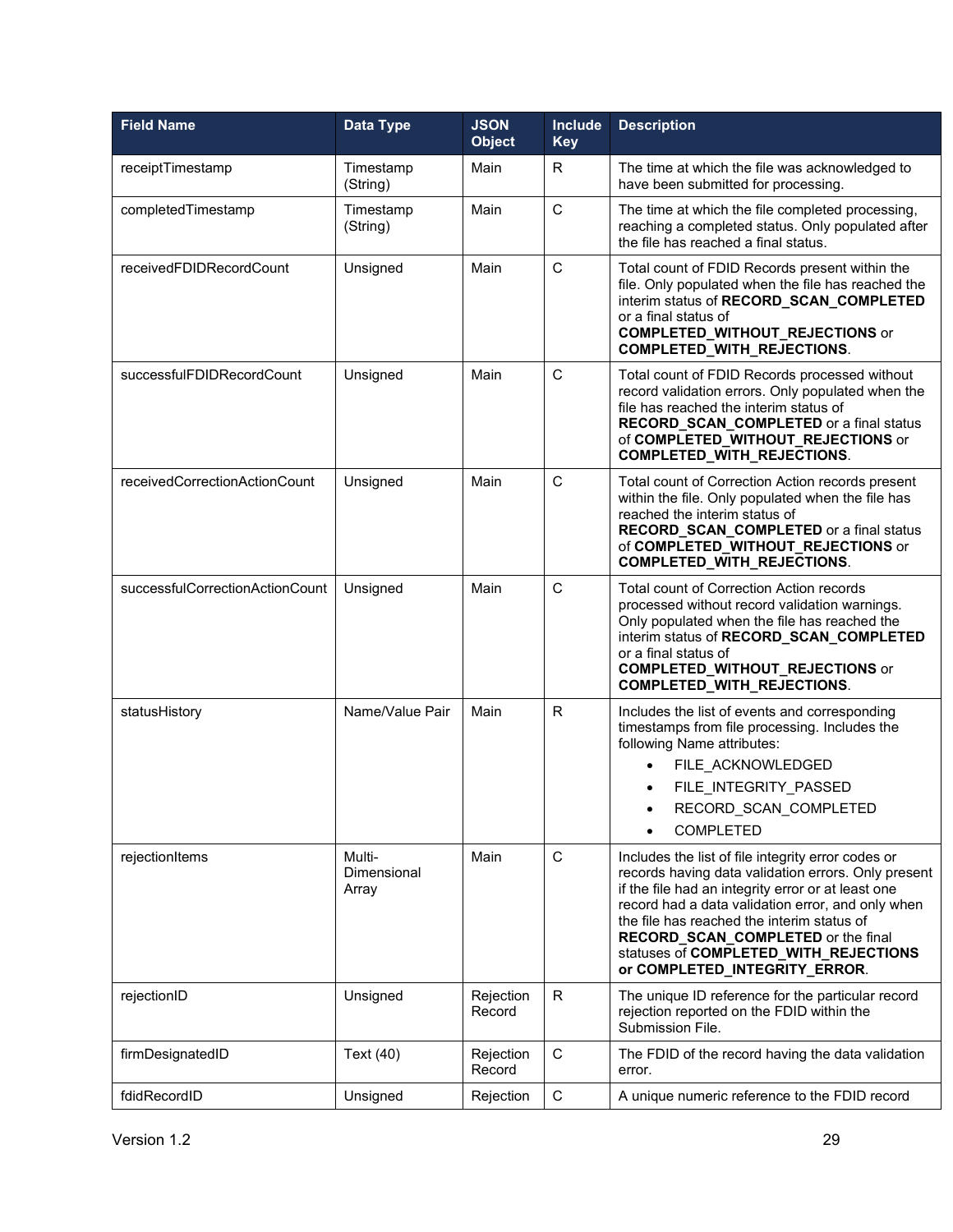| <b>Field Name</b>     | Data Type                      | <b>JSON</b><br><b>Object</b>   | <b>Include</b><br><b>Key</b> | <b>Description</b>                                                                                                                                                                                                                                                                                                                                   |
|-----------------------|--------------------------------|--------------------------------|------------------------------|------------------------------------------------------------------------------------------------------------------------------------------------------------------------------------------------------------------------------------------------------------------------------------------------------------------------------------------------------|
|                       |                                | Record                         |                              | within the particular submission file.                                                                                                                                                                                                                                                                                                               |
| largeTraderRecordID   | Unsigned                       | Rejection<br>Record            | $\mathsf{C}$                 | A unique numeric reference to the Large Trader<br>record in association to the FDID record within the<br>particular submission file. Only populated on<br>Large Trader rejections.                                                                                                                                                                   |
| errorCode             | Unsigned                       | Rejection<br>Record            | R.                           | The error code of the data validation, noting which<br>attribute caused the rejection for the FDID record.                                                                                                                                                                                                                                           |
| rejectionTimestamp    | Timestamp                      | Rejection<br>Record            | R.                           | Indicates the time at which the validation error was<br>identified.                                                                                                                                                                                                                                                                                  |
| failedCorrectionItems | Multi-<br>Dimensional<br>Array | Main                           | $\mathsf{C}$                 | Includes the list of Correction Action records<br>having data validation warnings. Only present if at<br>least one record had a data validation warning,<br>and only when the file has reached the interim<br>status of RECORD_SCAN_COMPLETED or a<br>final status of<br><b>COMPLETED_WITHOUT_REJECTIONS</b> or<br><b>COMPLETED_WITH_REJECTIONS.</b> |
| failedRejectionID     | Unsigned                       | Failed<br>Correction<br>Record | R.                           | The unique ID reference reported in the<br>submission file for the Correction Action that was<br>not able to be processed.                                                                                                                                                                                                                           |
| warningCode           | Unsigned                       | Failed<br>Correction<br>Record | R.                           | The warning code of the data validation, noting<br>which attribute caused the Correction Action to not<br>be able to be processed.                                                                                                                                                                                                                   |

# <span id="page-35-0"></span>**JSON Examples of Feedback File for file acknowledgement**

The following is an example of a the feedback file after the submission has been acknowledged and accepted for file integrity checks:

| Original File Submission File Name | 123 456 20200204 CAIS 000123.json.bz2                                                                                                                                                                                                                                                                      |
|------------------------------------|------------------------------------------------------------------------------------------------------------------------------------------------------------------------------------------------------------------------------------------------------------------------------------------------------------|
| Feedback File Name                 | 123 456 20200204 CAIS 000123.v1.feedback.json.bz2                                                                                                                                                                                                                                                          |
| <b>Feedback File Contents</b>      | "version": " $1.0.0$ ",<br>"submissionID": 7,<br>"submitterUserName": "caisimusr",<br>"catSubmitterID": 123,<br>"catReporterCRD": 456,<br>"submissionStatus": "FILE ACKNOWLEDGED",<br>"receiptTimestamp": "20191123T152233.000045",<br>"statusHistory": {<br>"FILE ACKNOWLEDGED": "20191123T152233.000045" |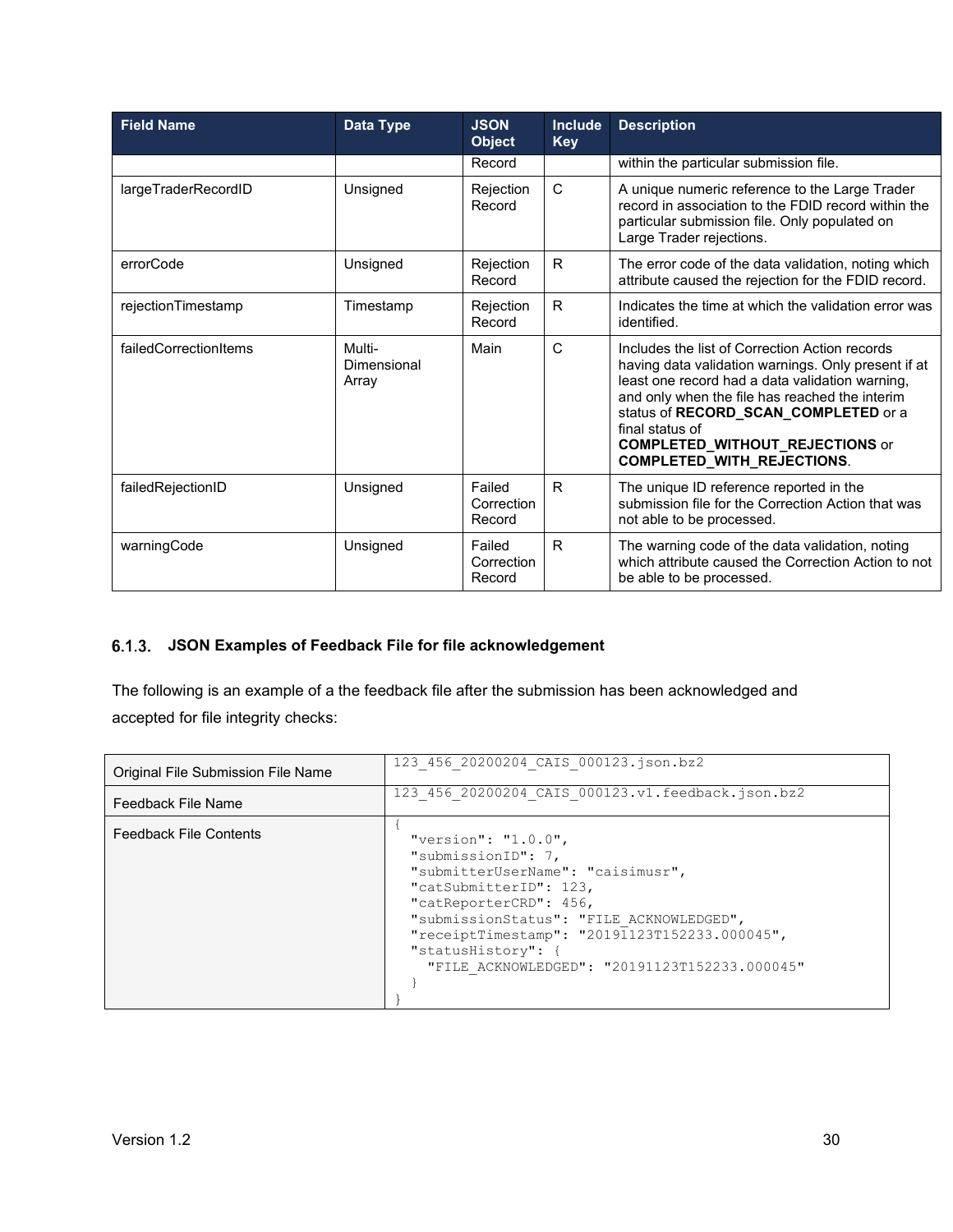#### <span id="page-36-0"></span>**6.2. File Integrity**

During the File Integrity processing stage, the submission file contents are also validated to ensure they are readable and formatted as expected.

The following rules apply:

- 1. Data filenames which duplicate prior submissions accepted during File Integrity will reject, unless the original file had a file integrity error.
- 2. Data files which are not readable will reject.
- 3. Data files which include inaccurate counts of records will reject.
- 4. The CAT Submitter ID of the data file must be equal to the Submitter ID of the submitter that sent the files (as determined from SFTP or CAT Reporter Portal - CAIS username).
- 5. The CAT Reporter CRD within the filename must match the CAT Reporter CRD populated in the data file.
- 6. If the CAT Submitter is reporting on behalf of the CAT Reporter, a Reporting Relationship must be effective.

#### <span id="page-36-1"></span>**JSON Examples for File Integrity Feedback**

File Submission Integrity Success:

| Original File Submission File Name | 123 456 20200204 CAIS 000123.json.bz2                                                                                                                                                                                                                                                                                                                                |
|------------------------------------|----------------------------------------------------------------------------------------------------------------------------------------------------------------------------------------------------------------------------------------------------------------------------------------------------------------------------------------------------------------------|
| Feedback File Name                 | 123 456 20200204 CAIS 000123.v1.feedback.json.bz2                                                                                                                                                                                                                                                                                                                    |
| <b>Feedback File Contents</b>      | "version": " $1.0.0$ ",<br>"submissionID": 7,<br>"submitterUserName": "caisimusr",<br>"catSubmitterID": 123,<br>"catReporterCRD": 456,<br>"submissionStatus": "FILE INTEGRITY PASSED",<br>"receiptTimestamp": "20191123T152233.000045",<br>"statusHistory": {<br>"FILE ACKNOWLEDGED": "20191123T152233.000045",<br>"FILE INTEGRITY PASSED": "20191123T152234.123245" |

File Submission Integrity Error:

| Original File Submission File Name | 123 456 20200204 CAIS 000123.json.bz2             |
|------------------------------------|---------------------------------------------------|
| Feedback File Name                 | 123 456 20200204 CAIS 000123.v2.feedback.json.bz2 |
| <b>Feedback File Contents</b>      |                                                   |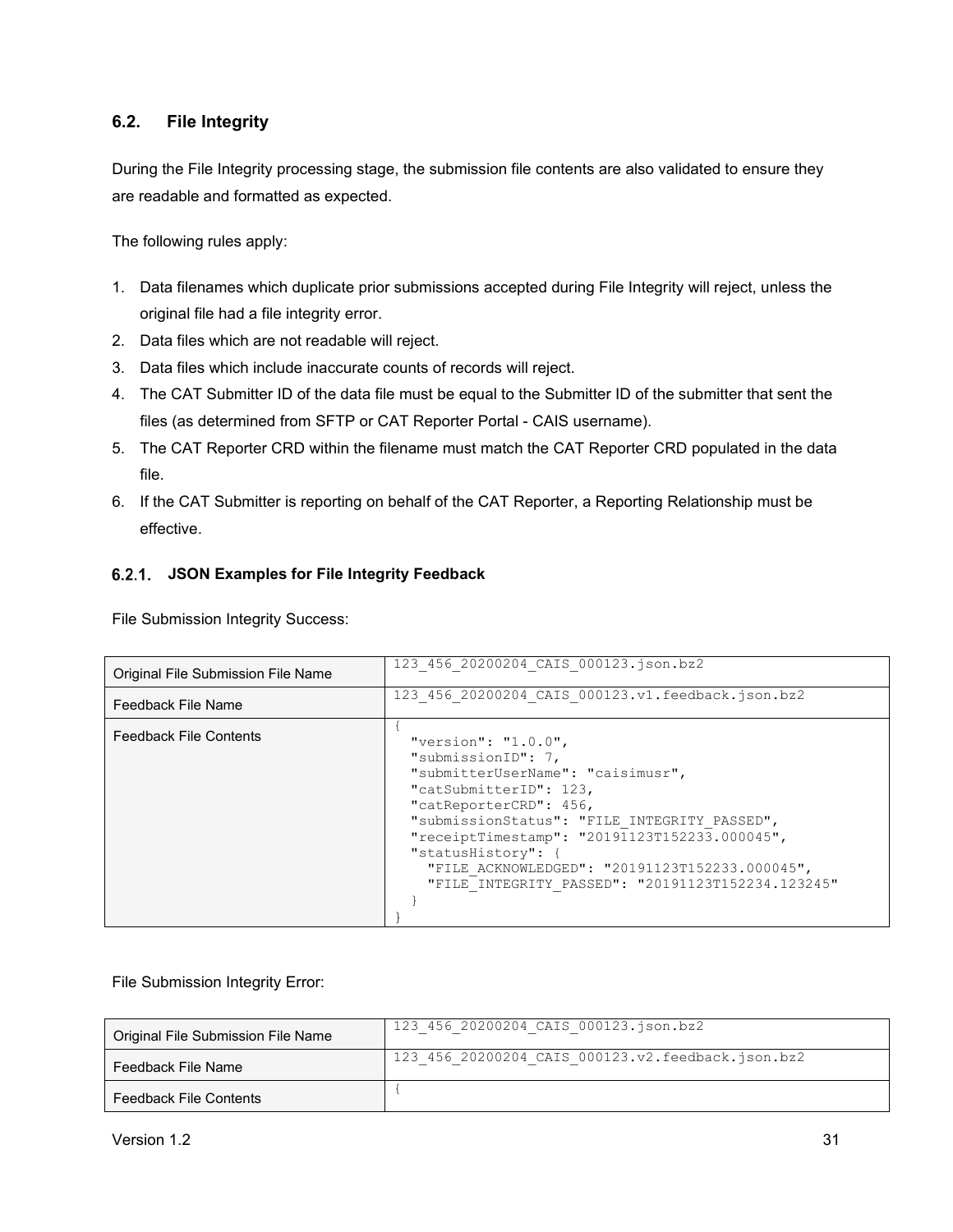```
 "version": "1.0.0",
  "submissionID": 7,
  "submitterUserName": "caisimusr",
  "catSubmitterID": 123,
  "catReporterCRD": 456,
  "submissionStatus": "COMPLETED_INTEGRITY_ERROR",
  "receiptTimestamp": "20191123T152233.000045",
  "completedTimestamp": "20191123T152721.023423",
  "receivedFDIDRecordCount": 0,
  "successfulFDIDRecordCount": 0,
  "statusHistory": {
    "FILE_ACKNOWLEDGED": "20191123T152233.000045",
    "COMPLETED_INTEGRITY_ERROR": "20191123T152721.023423"
  }, 
  "rejectionItems": [
    {
       "rejectionID": 542247,
      "errorCode": 21011,
      "rejectionTimestamp": "20191123T152221.023423"
    }
}
```
#### <span id="page-37-0"></span>**6.3. Data Ingestion**

During Data Ingestion, records within the Data file are validated. Validations to ensure correct syntax and semantics associated with record length, field length, data type, non-null and reference data checks are performed. Validations are initiated by the record type of every record contained in the file. Ingestion feedback will be provided with reference to any and all records that have validation errors.

During the ingestion phase, each record will be checked for proper formatting (JSON field names and values) and data contents.

The following rules apply:

- 1. File Ingestion feedback will be generated for every submission file passing file integrity checks.
- 2. Any record within a Data File determined to be malformed or otherwise invalid will be individually rejected, and will not cause a rejection of the full file.
- 3. When a record is readable and can be parsed, Ingestion validations will occur for every field within the record.
- 4. One or more errors may be found within a record.
- 5. Each error identified against a single FDID record will be listed separately within the feedback file.
- 6. The original record reported to CAT CAIS will not be included in the feedback file. The feedback file will instead include the RecordID and FDID of the record having the error.
- 7. Records that are not rejected during Ingestion will be imported into the CAT CAIS.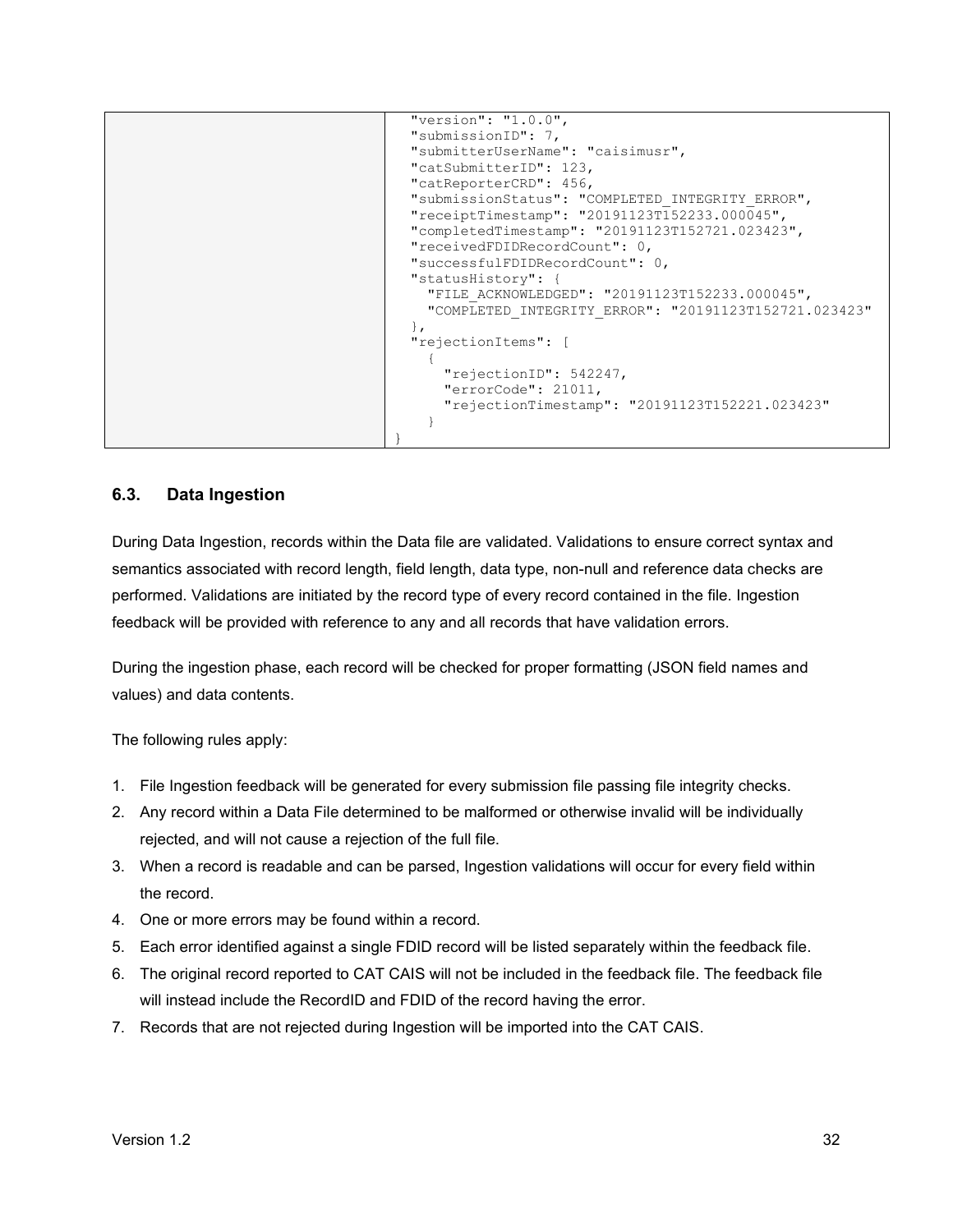8. If an FDID record passes validation, but contains one or more errors on associated LTIDs, the FDID record will be imported into the CAT CAIS. The associated LTID with the error will not be imported into the CAT CAIS.

#### <span id="page-38-0"></span>**JSON Examples for Data Ingestion Feedback**

Data File Submission Ingestion Success:

| Original File Submission File Name | 123 456 20200204 CAIS 000123.json.bz2                   |
|------------------------------------|---------------------------------------------------------|
| Meta Feedback File Name            | 123 456 20200204 CAIS 000123.v3.feedback.json.bz2       |
| <b>Feedback File Contents</b>      | "version": " $1.0.0$ ",                                 |
|                                    | "submissionID": 7,<br>"submitterUserName": "caisimusr", |
|                                    | "catSubmitterID": 123,                                  |
|                                    | "catReporterCRD": 456,                                  |
|                                    | "submissionStatus": "COMPLETED WITHOUT REJECTIONS",     |
|                                    | "receiptTimestamp": "20191123T152233.000045",           |
|                                    | "completedTimestamp": "20191123T152721.023423",         |
|                                    | "receivedFDIDRecordCount": 100,                         |
|                                    | "successfulFDIDRecordCount": 100,                       |
|                                    | "receivedCorrectionActionCount": 0,                     |
|                                    | "successfulCorrectionActionCount": 0,                   |
|                                    | "statusHistory": {                                      |
|                                    | "FILE ACKNOWLEDGED": "20191123T152233.000045",          |
|                                    | "FILE INTEGRITY PASSED": "20191123T152234.123245",      |
|                                    | "RECORD SCAN COMPLETED": "20191123T152255.324392",      |
|                                    | "COMPLETED WITHOUT REJECTIONS":                         |
|                                    | "20191123T152721.023423"                                |
|                                    |                                                         |
|                                    |                                                         |

Data File Submission Ingestion Error and Failed Correction:

| Original File Submission File Name | 123 456 20200204 CAIS 000123.json.bz2                                                                                                                                                                                                                                                                                                                                                                                                                                                                                                                                               |
|------------------------------------|-------------------------------------------------------------------------------------------------------------------------------------------------------------------------------------------------------------------------------------------------------------------------------------------------------------------------------------------------------------------------------------------------------------------------------------------------------------------------------------------------------------------------------------------------------------------------------------|
| Meta Feedback File Name            | 123 456 20200204 CAIS 000123.v3.feedback.json.bz2                                                                                                                                                                                                                                                                                                                                                                                                                                                                                                                                   |
| <b>Feedback File Contents</b>      | "version": " $1.0.0$ ",<br>"submissionID": 7,<br>"submitterUserName": "caisimusr",<br>"catSubmitterID": 123,<br>"catReporterCRD": 456,<br>"submissionStatus": "COMPLETED WITH REJECTIONS",<br>"receiptTimestamp": "20191123T152233.000045",<br>"completedTimestamp": "20191123T152721.023423",<br>"receivedFDIDRecordCount": 100,<br>"successfulFDIDRecordCount": 99,<br>"receivedCorrectionActionCount": 1,<br>"successfulCorrectionActionCount": 0,<br>"statusHistory": {<br>"FILE ACKNOWLEDGED": "20191123T152233.000045",<br>"FILE INTEGRITY PASSED": "20191123T152234.123245", |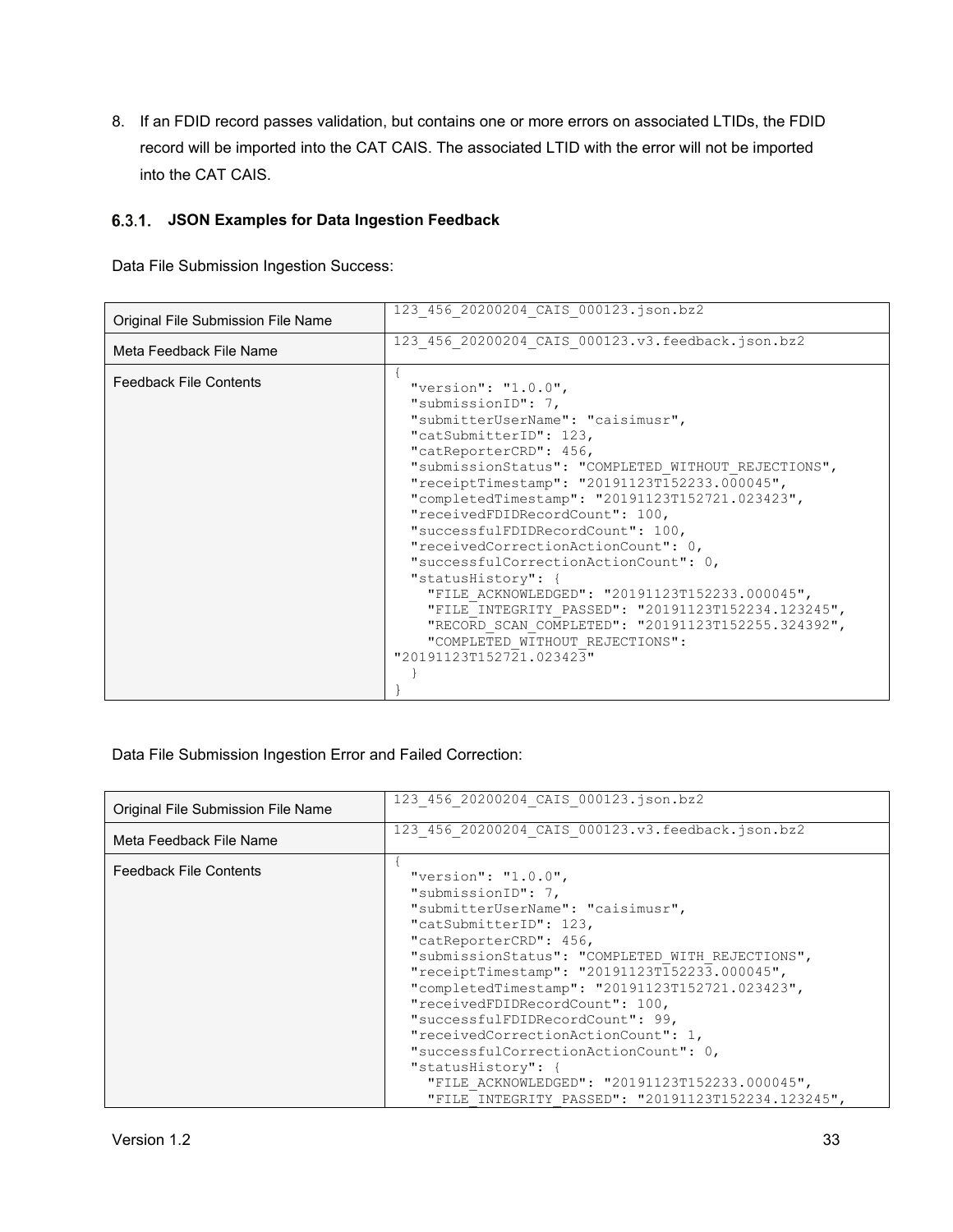```
 "RECORD_SCAN_COMPLETED": "20191123T152255.324392",
     "COMPLETED_WITH_REJECTIONS": "20191123T152721.023423"
  }, 
  "rejectionItems": [
    {
       "rejectionID": 1127,
       "firmDesignatedID": "ABC123",
       "fdidRecordID": 4,
       "largeTraderRecordID": 2,
       "errorCode": 22012,
       "rejectionTimestamp": "20191123T152221.023423"
     }
 \frac{1}{2},
  "failedCorrectionItems": [
   \{ "failedRejectionID": 5000,
       "warningCode": 24002
     }
  ]
}
```
#### <span id="page-39-0"></span>**6.4. Corrections**

Errors found during CAT CAIS processing and found by CAT Reporters subsequent to transmission must be repaired. The reporting of Error Corrections is facilitated in CAT CAIS through submissions via SFTP and the CAT Reporter Portal - CAIS. Firm-initiated corrections of data that had been accepted in prior CAT CAIS submissions are acceptable at any time, and will be processed the same as any other update to the original record. The new data provided on the corrected record will update the currently stored record in CAT CAIS in place.

The following scenarios will be detailed below for how data can be corrected:

- Correction or Clearing of a CAT CAIS Submission File having a File Integrity Error
- Correction or Deletion of an FDID record failing FDID format validation
- Correction or Deletion of an LTID record failing LTID format validation
- Correction of an FDID record failing one or more Data Validation errors other than FDID format validation
- Correction of an LTID record failing one or more Data Validation errors other than LTID format validation

#### <span id="page-39-1"></span>**File Integrity Errors**

A File Integrity Error resulting in the inability to process a particular Submission File can be corrected by submission of a new file having the same Submission File Name, with corrected data that passes File Integrity checks.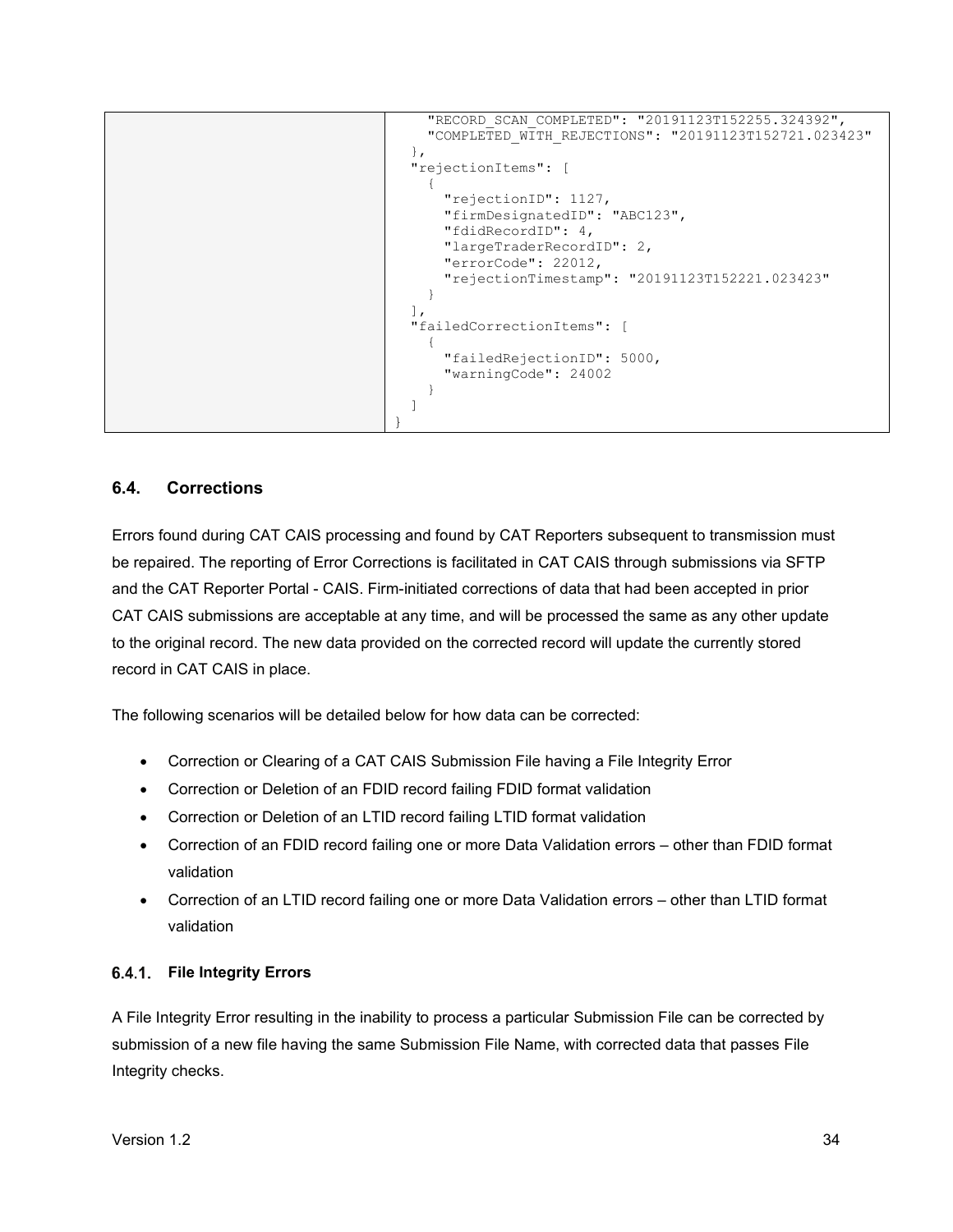If a file is received having the same Submission File Name as a prior submission that did not have a File Integrity Error, the new submission file will be rejected as a File Integrity Warning, alerting the firm that they have reused the same Submission File Name as a file that was previously accepted by CAT CAIS. The firm does not have to take further action to correct for this submission file, however please be advised that the data included in the submission file will not be processed through Data Validation nor accepted into CAT CAIS.

#### <span id="page-40-0"></span>**Data Validation Errors**

#### **6.4.2.1. Missing or Invalid firmDesignatedID and largeTraderID Values**

In order to support historical correction tracking and lineage of replacements, records failing Data Validation for a Missing or Invalid FDID or LTID value may be corrected through either of the following methods:

- Submission of a CORRECTION action within the *correctionsList* section of the Submission File, having a reference to the FDID or LTID that corrects for the prior failed record; OR
- Submission of a DELETE action within the *correctionsList* section of the Submission File, indicating no record is required to be submitted in place of the prior record failing validation

In the CORRECTION scenario, the replacing record must be included within the current Submission File and pass all data validation checks, or the replacing record must have been accepted by CAT CAIS in a prior submission. If the correction action is for an LTID, the corresponding FDID and LTID having the correction must likewise be included in the current Submission File without a data validation error, or have been accepted by CAT CAIS in a prior submission.

If the referenced correction record fails Data Validation for the format of its FDID or LTID value, a separate rejection will be created against the replacement record, and the original rejection will remain open for correction. If the reference correction record passes Data Validation for format of the FDID or LTID, the original rejection will be closed as corrected, even if the FDID or LTID record fails a separate Data Validation; however a new rejection will be recorded and tracked against the timeline for correction of the original error.

#### **6.4.2.2. Data Validation Errors**

If a submission record fails Data Validation checks for any reasons other than the format of the FDID or LTID value, rejections can be corrected by submitting the same FDID, or FDID and LTID combination, with corrected data. If the new submission fails for the same data validation, the prior rejection for the record will be considered repaired, and a new rejection will be created; however the new rejection will be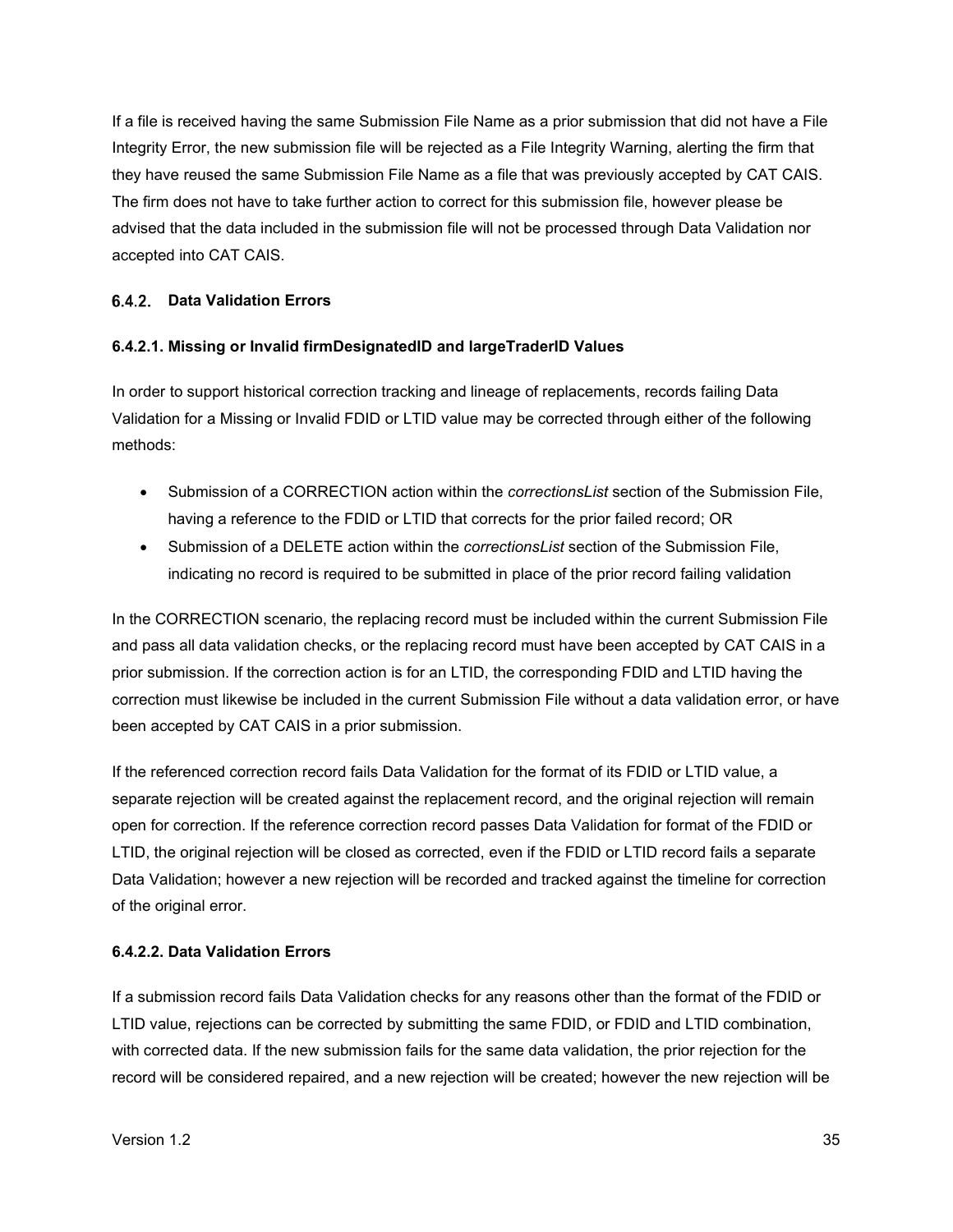tracked against the timeline for correction of the original error. If the new submission fails validation against a separate attribute, the original rejection will be closed as corrected, and a new rejection will be created for the separate attribute validation failure; however the new rejection will be tracked against the timeline for correction of the original error.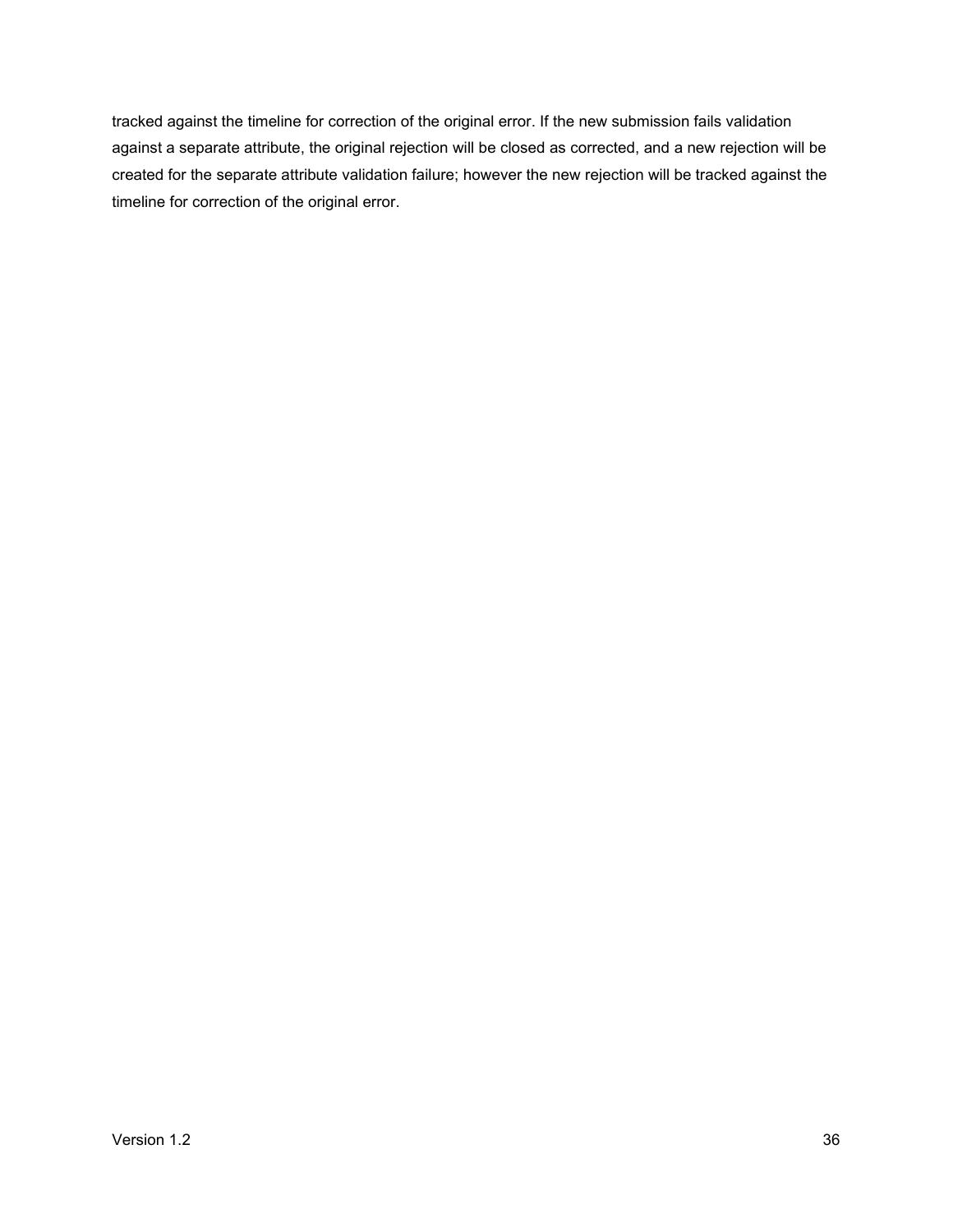# <span id="page-42-0"></span>**7. Testing**

CAT will provide an environment for testing that mirrors the current functionality of the CAT CAIS production environment, as well as functionality for the next release version of the CAT CAIS environment when available. The CAT CAIS testing environment will automatically determine which specification version Industry Members and CAT Reporting Agents are using for submissions. If error reporting formats change, Industry Members and CAT Reporting Agents will receive feedback in the current and new specification via SFTP, as well as have access to current/new CAT Reporter Portal - CAIS URLs for specification changes that impact the CAT Reporter Portal - CAIS. Current/new connectivity changes will also be supported concurrently.

Industry Members and CAT Reporting Agents must test their submissions using the testing environment before they begin submitting to the production environment.

The test environment is available 24 hours a day, 6 days a week. Refer to the CAT website for contact information and hours of operation for support.

Industry Members and CAT Reporting Agents connect to the test environment in the same manner they would connect to the production environment. However, for the connection to the test environment, one or more alternate IP addresses or URLs may be used.

Testing does not relieve an Industry Member of its responsibilities to submit production data to the CAT System.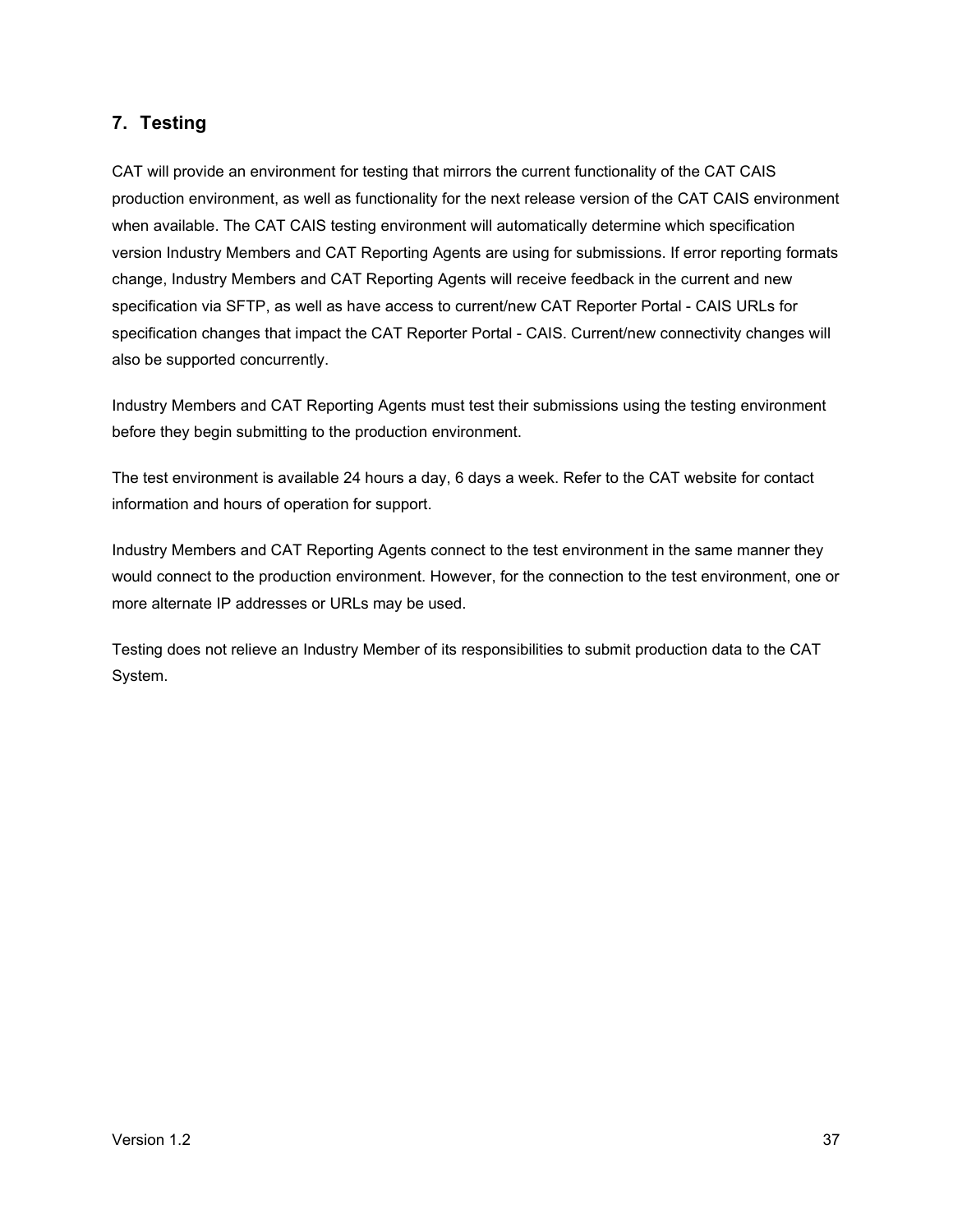# <span id="page-43-0"></span>**8. Additional Information**

#### <span id="page-43-1"></span>**8.1. Public Website**

The CAT public website, [www.catnmsplan.com,](https://www.catnmsplan.com/) is available via the public internet, and is hosted outside the CAT secure network. The CAT public website provides information about CAT, including links to SEC Rule 613, Participant and Industry Member Technical Specifications, FAQs, training materials, and CAT Help Desk contact information.

Web announcements will be made available on the public website [\(www.catnmsplan.com\)](https://www.catnmsplan.com/). You can also subscribe to receive email notifications regarding changes to the website. These announcements are used to post information related to the operation of CAT.

Contact help@finracat.com for any questions and/or feedback regarding this document.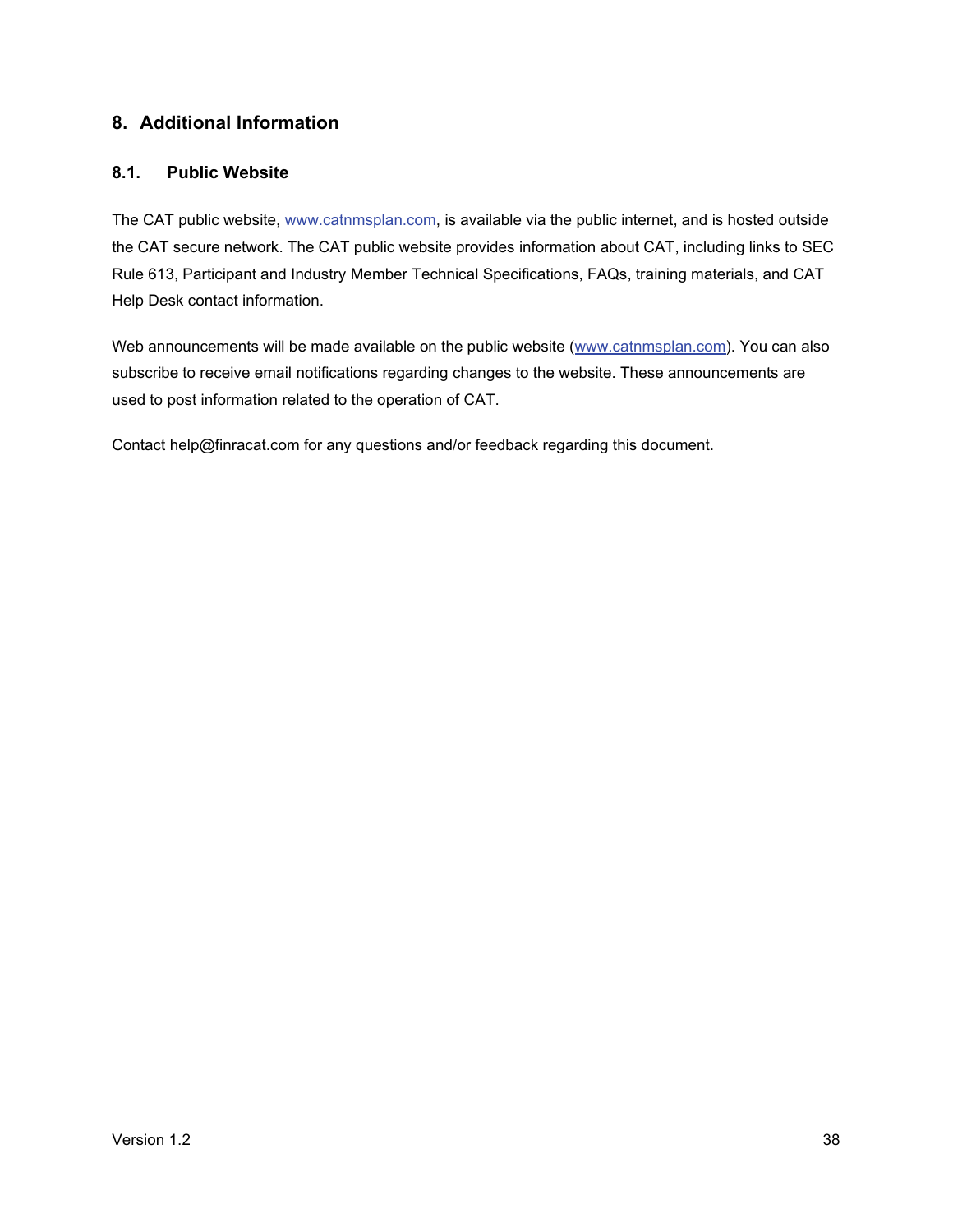# <span id="page-44-0"></span>**Appendices**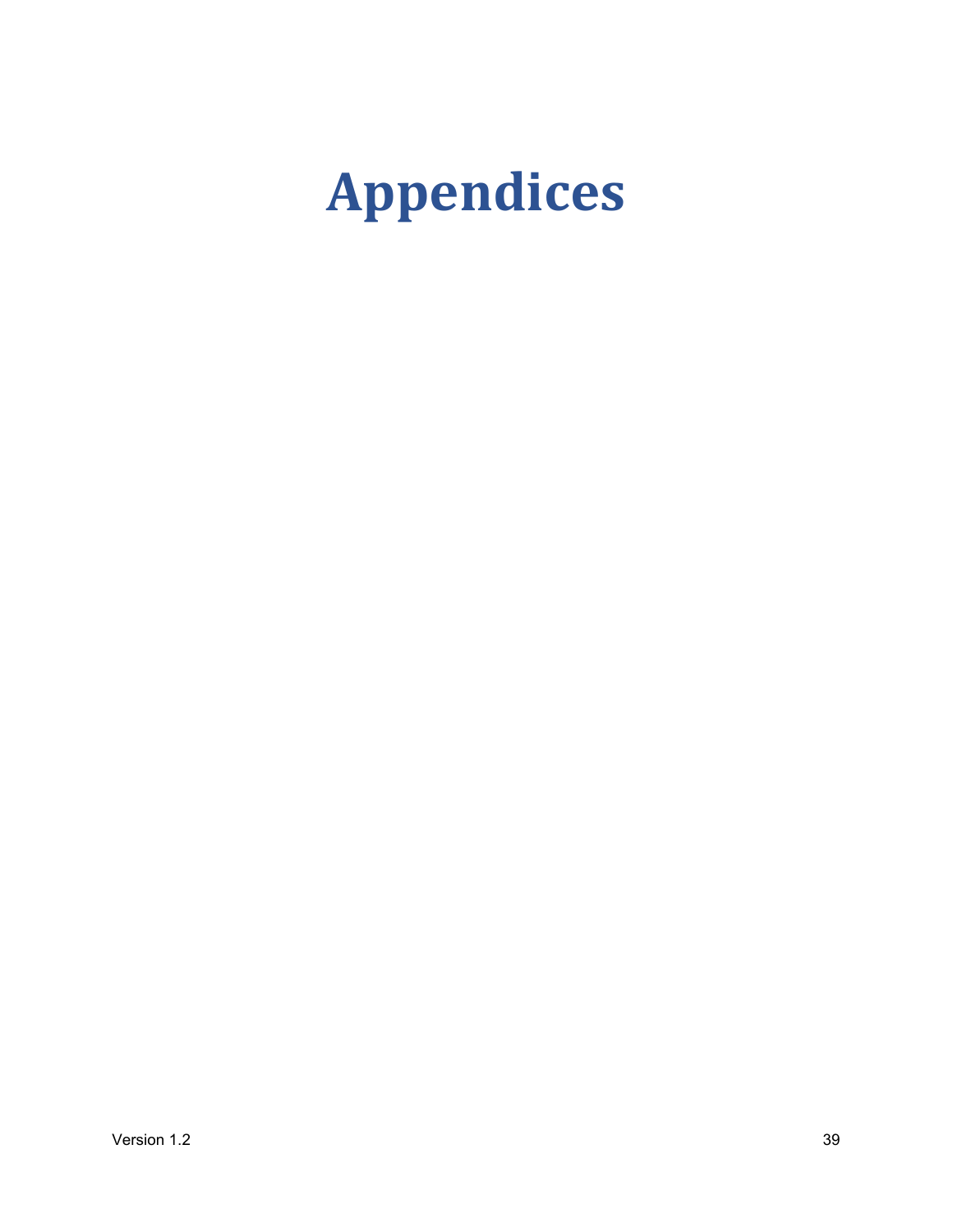# <span id="page-45-0"></span>**Appendix A: Change Release Management Process**

Following publication of version 1.0, changes to this Industry Member Technical Specification will be released as follows:

- All proposed amendments to the Technical Specifications will be made in accordance with the CAT NMS Plan, including being approved or deemed approved (as applicable) by the Consolidated Audit Trail, LLC Operating Committee.
- Prior to the go-live date for any system changes set forth in the Technical Specifications:
	- A new Technical Specifications will be posted to the CAT public website, [www.catnmsplan.com.](https://www.catnmsplan.com/)
	- A notice will be posted on the CAT NMS Plan public website with a summary of changes, the go-live date for the changes and links to relevant information.
	- One or more email alerts will be sent to the email address(es) on file for the CAT Reporters with a summary of changes set forth in the revised Technical Specifications, the go-live date for the changes and links to relevant information.
	- Industry Members will be permitted to perform testing of the revised Technical Specifications in advance of the go-live date for the changes. Information on such testing will be set forth in the notices and alerts described above.
	- As the go-live date approaches, Industry Members will be able to conduct testing and will receive support from the Plan Processor to prepare for production reporting using the revised Technical Specifications format. The revised Technical Specifications will include a summary list of changes as well as a table listing the specific areas of the document where the changes have been made.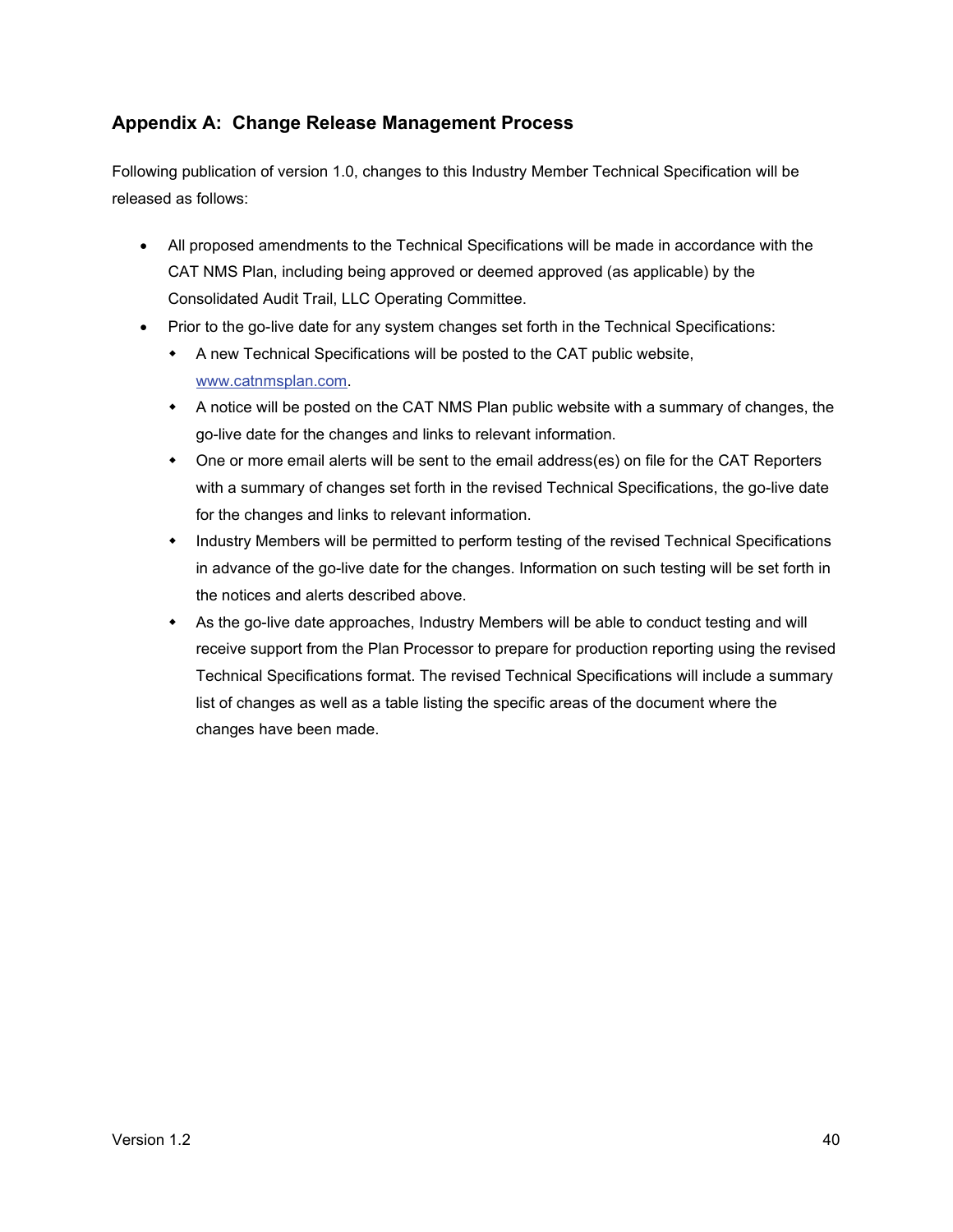# <span id="page-46-0"></span>**Appendix B: Error Codes**

This section defines the error and warning codes generated by CAT CAIS. Each code is defined to include the reason for the error or warning, including the associated fields. Warnings are not subject to further processing and firms are not required to take any action on them. Codes are assigned in ranges to represent similar types of errors within the same range, related by validation type and/or by linkage type. Codes are organized by the CAT Processing stages including:

- File Integrity
- Data Ingestion

# <span id="page-46-1"></span>**B.1 File Integrity Errors**

The table below contains error messages that are associated with file integrity. Errors are associated with files, filenames, and metadata within submission files such as record count.

| <b>Error Code</b> | <b>Error Code</b><br><b>Description</b>                   | <b>Explanation</b>                                                                                                                                                                             | Error/<br><b>Warning</b> |
|-------------------|-----------------------------------------------------------|------------------------------------------------------------------------------------------------------------------------------------------------------------------------------------------------|--------------------------|
| 21001             | Duplicate File                                            | A file with the same base name was previously<br>accepted by CAT.                                                                                                                              | Warning                  |
| 21002             | Missing or Invalid CAT<br>Submitter ID                    | CAT Submitter ID is missing or invalid.                                                                                                                                                        | Error                    |
| 21003             | Missing or Invalid CAT<br><b>Reporter CRD</b>             | CAT Reporter CRD is missing or is not a valid Market<br>Participant for the Generation Date.                                                                                                   | Error                    |
| 21004             | Missing or Invalid File<br><b>Generation Date</b>         | File Generation Date is missing or is not a valid date.                                                                                                                                        | Error                    |
| 21005             | File exceeds the<br>supported size limit                  | File size exceeds the maximum uncompressed size of<br>100 GB via SFTP and 1GB via the CAT Reporter<br>Portal - CAIS.                                                                           | Error                    |
| 21006             | Unauthorized CAT<br>Submitter ID                          | CAT Submitter ID has not been authorized to submit<br>for the CAT Reporter CRD. Verify that the CAT<br>Submitter ID and CAT Reporter CRD in the file name<br>have a transmitting relationship. | Frror                    |
| 21007             | Missing or Invalid FDID<br>record count                   | The FDID record count in the submission file is missing<br>or is a negative number, does not match the count of<br>FDID records within the file, or is a non-zero number<br>for DFI file.      | Error                    |
| 21008             | Missing or Invalid File<br>Version                        | File Version in submission file is missing or invalid.                                                                                                                                         | Error                    |
| 21009             | File exceeds maximum<br>records allowed for<br>Web upload | A single data file uploaded via the Reporter Portal<br>must not contain more than 100,000 FDID records.                                                                                        | Error                    |

| <b>Table 12: File Integrity Errors</b> |  |
|----------------------------------------|--|
|----------------------------------------|--|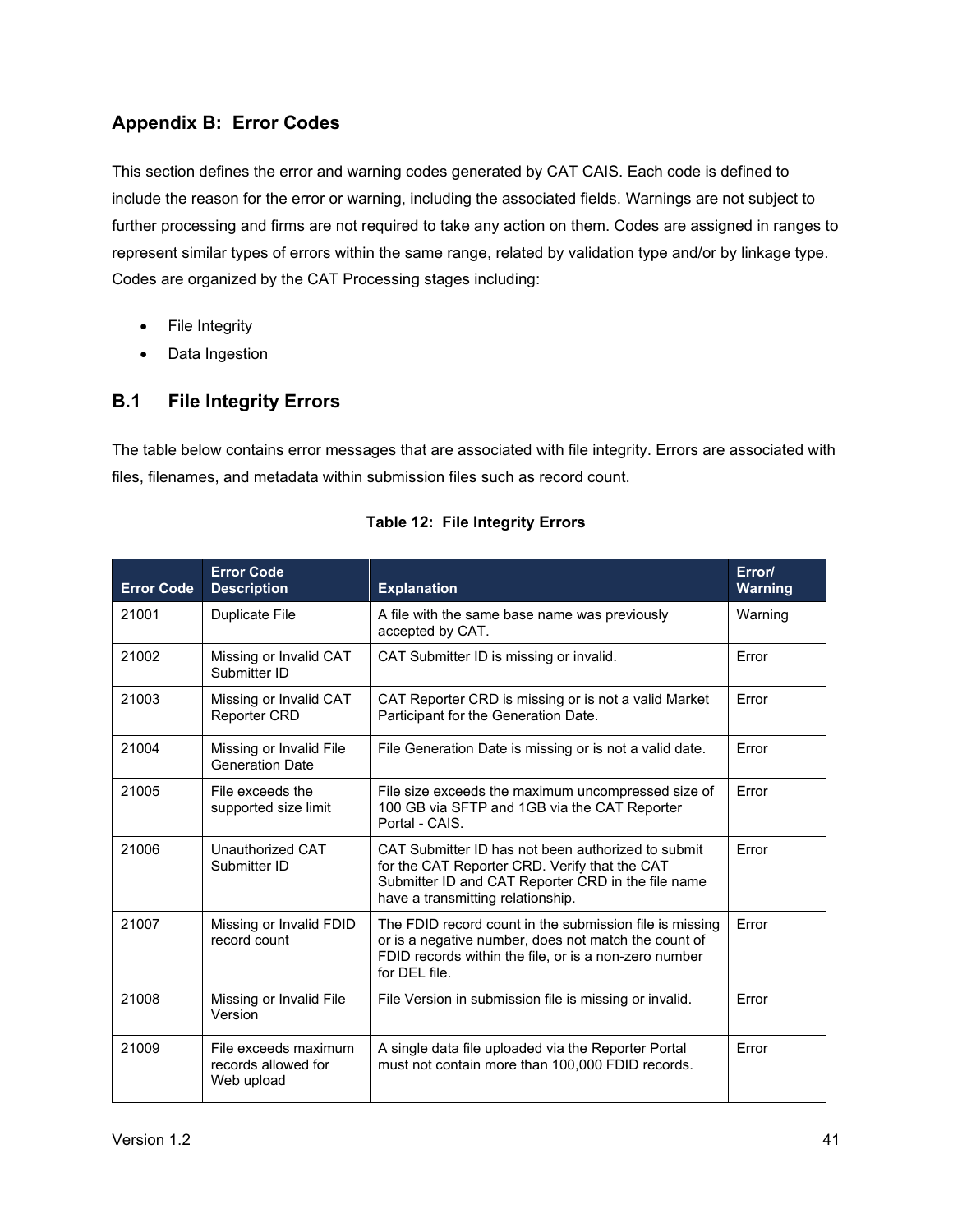| <b>Error Code</b> | <b>Error Code</b><br><b>Description</b> | <b>Explanation</b>                                                                                                        | Error/<br><b>Warning</b> |
|-------------------|-----------------------------------------|---------------------------------------------------------------------------------------------------------------------------|--------------------------|
| 21010             | Invalid CAIS File Name                  | CAIS submission file names must follow the defined<br>format.                                                             | Error                    |
| 21011             | CAIS file not Readable                  | CAIS submission file format is not readable as it is not<br>in a valid JSON format or contains an incorrect<br>delimiter. | Error                    |
| 21012             | Unknown Attribute<br>Name               | The file contains a file level attribute that is not known<br>under the reported specification version.                   | Error                    |
| 21013             | CAIS File cannot be<br>Uncompressed     | The CAIS submission file was not properly<br>compressed and cannot be processed.                                          | Frror                    |

# <span id="page-47-0"></span>**B.2 Data Validation Errors**

The table below contains error messages that are associated with Data Ingestion. Error codes are associated with specific fields within a submission record.

| <b>Error Code</b> | <b>Error Code Description</b>            | <b>Explanation</b>                                                                                                                                                 | Warning/<br><b>Error</b> |
|-------------------|------------------------------------------|--------------------------------------------------------------------------------------------------------------------------------------------------------------------|--------------------------|
| 22001             | Missing or Invalid<br>firmDesignatedID   | firmDesignatedID must be present and populated for<br>each account record within the file. Affected record<br>will not be processed for further validation checks. | Error                    |
| 22002             | Duplicated<br>firmDesignatedID           | Each FirmDesignatedID must be present in the<br>submission file only once. Affected records will not be<br>processed for further validation checks.                | Error                    |
| 22003             | Missing or Invalid<br>fdidRecordID       | fdidRecordID must be present and populated for each<br>account record within the file. Affected record will not<br>be processed for further validation checks.     | Error                    |
| 22004             | Duplicated fdidRecordID                  | Each fdidRecordID must be present in the submission<br>file only once. Affected records will not be processed<br>for further validation checks.                    | Error                    |
| 22005             | Missing or Invalid<br>fdidType           | fdid Type must be present and populated with one of<br>the allowable values.                                                                                       | Frror                    |
| 22006             | Duplicated large TraderID                | Each large TraderID must be present only once for a<br>single FDID record.                                                                                         | Error                    |
| 22007             | Missing or Invalid format<br>of fdidDate | fdidDate must be populated in the correct format.<br>Affected record will not be processed for further<br>validation checks.                                       | <b>Frror</b>             |
| 22008             | Missing or Invalid<br>fdidEndDate        | When populated, fdidEndDate must be in the correct<br>format. Must be populated if fdidEndReason is<br>populated.                                                  | Error                    |
| 22009             | fdidEndDate set prior to<br>fdidDate     | When populated, fdidEndDate must be equal to or<br>later than <i>fdidDate</i> .                                                                                    | Error                    |
| 22010             | Missing or Invalid                       | When populated, <i>fdidEndReason</i> must use one of the                                                                                                           | Error                    |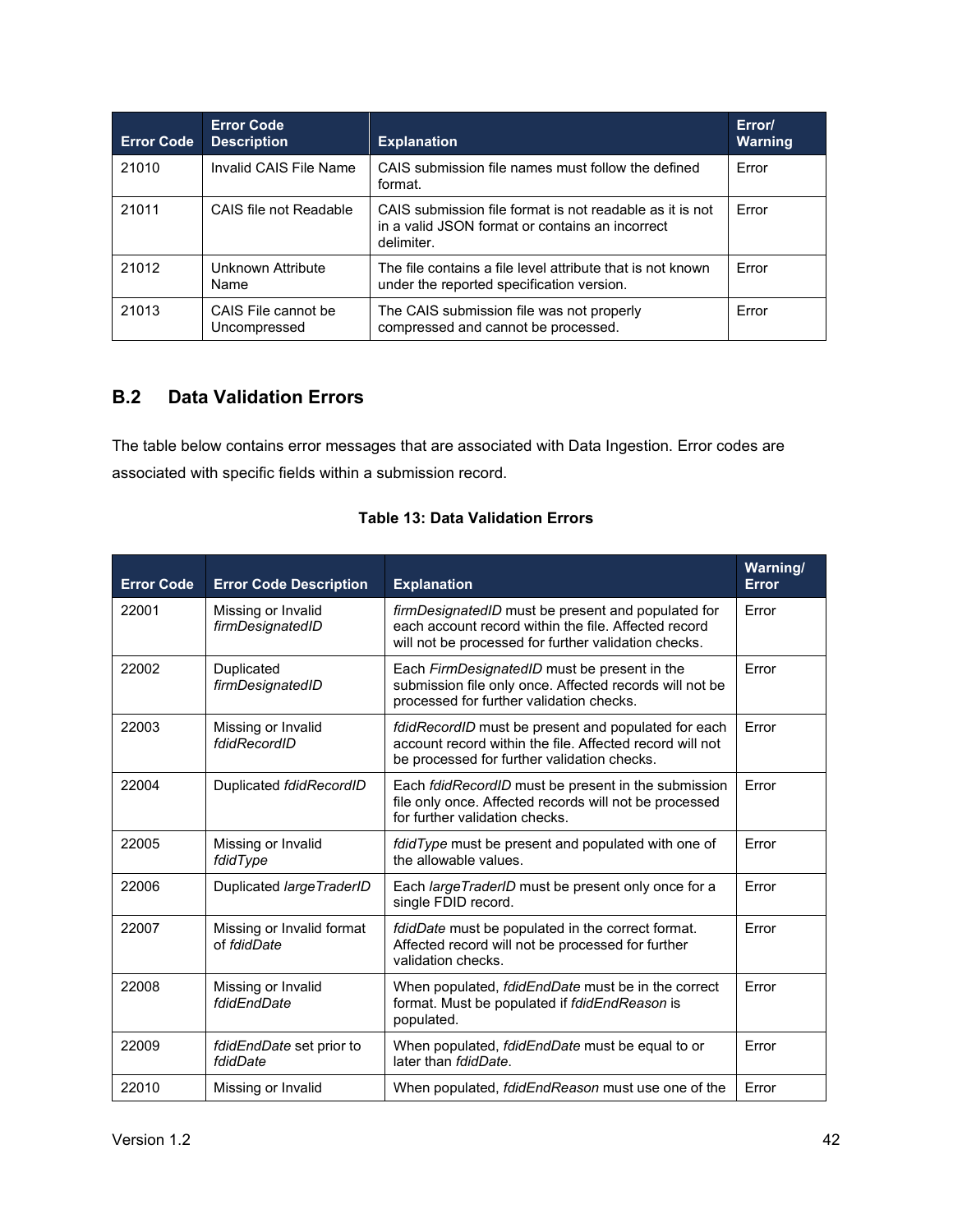| <b>Error Code</b> | <b>Error Code Description</b>                                 | <b>Explanation</b>                                                                                                                                                                                                                                             | Warning/<br><b>Error</b> |
|-------------------|---------------------------------------------------------------|----------------------------------------------------------------------------------------------------------------------------------------------------------------------------------------------------------------------------------------------------------------|--------------------------|
|                   | fdidEndReason                                                 | allowable values. Must be populated if fdidEndDate is<br>populated.                                                                                                                                                                                            |                          |
| 22011             | Missing or Invalid<br>replacedByFDID                          | When populated, replacedByFDID must be in the<br>correct format for an FDID. Must be populated if<br>fdidEndReason is set to REPLACED.                                                                                                                         | Error                    |
| 22012             | Missing or Invalid format<br>of large TraderID                | When populated, large TraderID must be in the<br>correct format for either a Large Trader ID or an<br>Unidentified Large Trader ID. Must be populated for<br>each Large Trader record. Affected record will not be<br>processed for further validation checks. | Error                    |
| 22013             | Missing or Invalid<br>largeTraderRecordID                     | large TraderRecordID must be present and populated<br>for each Large Trader record within the file. Affected<br>record will not be processed for further validation<br>checks.                                                                                 | Error                    |
| 22014             | Duplicated<br>largeTraderRecordID                             | Each large Trader RecordID reported for a single FDID<br>record within the file must be present only once.                                                                                                                                                     | Error                    |
| 22015             | Missing or Invalid<br><b>ItidEffectiveDate</b>                | ItidEffectiveDate must be populated in the correct<br>format.                                                                                                                                                                                                  | Error                    |
| 22016             | Missing or Invalid<br><b>ItidEndDate</b>                      | When populated, <i>ItidEndDate</i> must be in the correct<br>format. Must be populated if ItidEndReason is<br>populated.                                                                                                                                       | Error                    |
| 22017             | Missing or Invalid<br>ltidEndReason                           | When populated, <i>ItidEndReason</i> must use one of the<br>allowable values. Must be populated if ItidEndDate is<br>populated.                                                                                                                                | Error                    |
| 22018             | Unknown Attribute Name                                        | The record contains an attribute that is not known<br>under the reported specification version.                                                                                                                                                                | Error                    |
| 22019             | Missing or Invalid<br>fdidEndDateNULL                         | When populated, fdidEndDateNULL must use one of<br>the allowable values. Must be set to true when<br>fdidEndReasonNULL is set to true. Must be set to<br>true when replacedByFDIDNull is set to true.                                                          | Error                    |
| 22020             | Missing or Invalid<br>fdidEndReasonNULL                       | When populated, fdidEndReasonNULL must use one<br>of the allowable values. Must be set to true when<br>fdidEndDateNULL is set to true. Must be set to true<br>when replacedByFDIDNull is set to true.                                                          | Error                    |
| 22021             | Missing or Invalid<br>replacedByFDIDNULL                      | When populated, replacedByFDIDNULL must use<br>one of the allowable values.                                                                                                                                                                                    | Error                    |
| 22022             | Missing or Invalid<br><b>ItidEndDateNULL</b>                  | When populated, <i>ItidEndDateNULL</i> must use one of<br>the allowable values.                                                                                                                                                                                | Error                    |
| 22023             | Missing or Invalid<br><b>ItidEndReasonNULL</b>                | When populated, <i>ItidEndReasonNULL</i> must use one<br>of the allowable values.                                                                                                                                                                              | Error                    |
| 22024             | replacedByFDID must not<br>be equal to<br>firmDesignatedID    | When populated, replacedByFDID must be a different<br>value than the firmDesignatedID.                                                                                                                                                                         | Error                    |
| 22025             | ItidEffectiveDate set prior<br>to fdidDate                    | <i>ItidEffectiveDate</i> must not be set to a value prior to<br>the <i>fdidDate</i> value.                                                                                                                                                                     | Error                    |
| 22026             | <i>ltidEffectiveDate</i> set later<br>than <i>fdidEndDate</i> | <i>ItidEffectiveDate</i> must not be set to a value later than<br>fdidEndDate.                                                                                                                                                                                 | Error                    |
| 22027             | ItidEndDate set later than                                    | <i>ItidEndDate</i> must not be set to a value later than                                                                                                                                                                                                       | Error                    |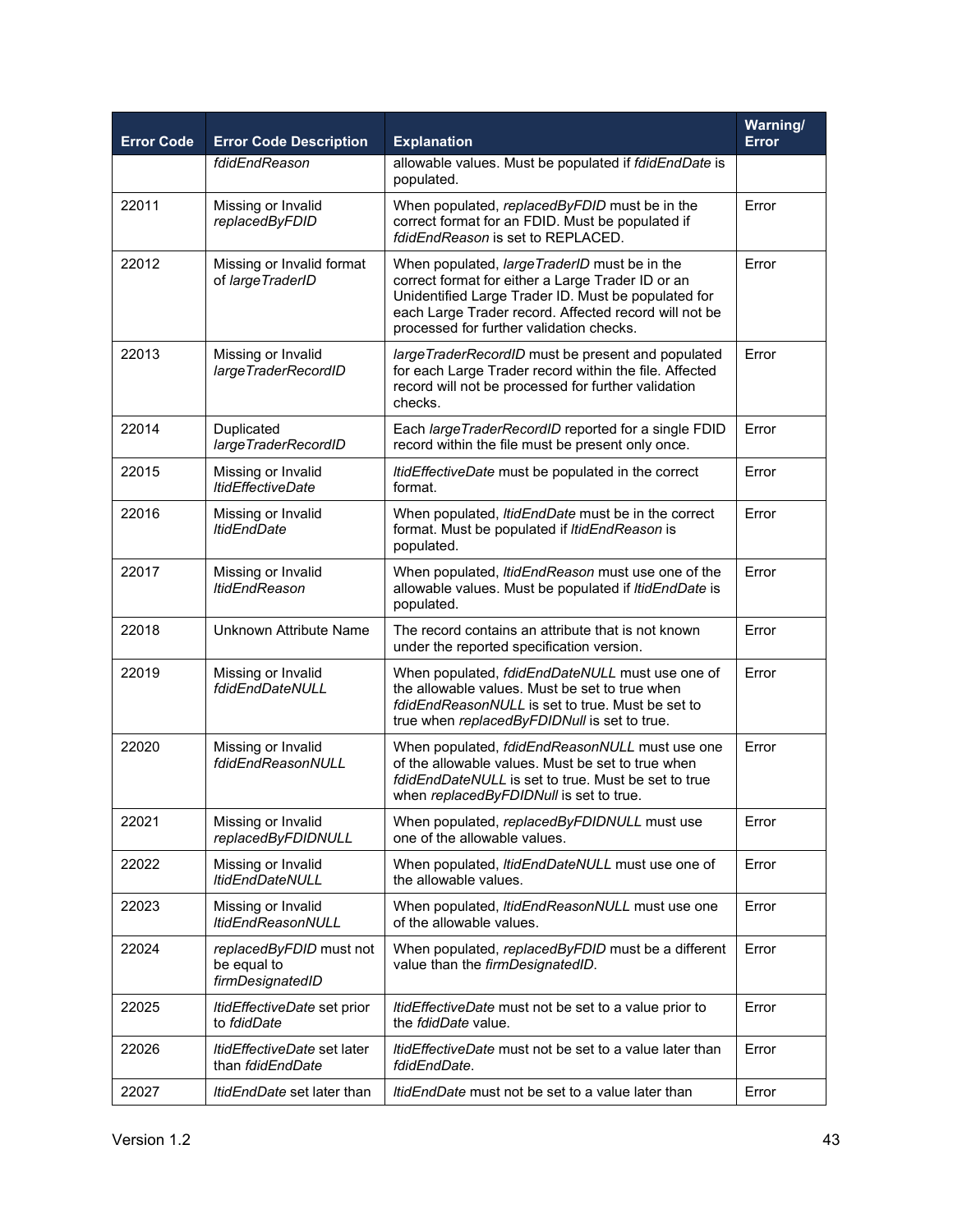| <b>Error Code</b> | <b>Error Code Description</b>                                        | <b>Explanation</b>                                                                            | Warning/<br>Error |
|-------------------|----------------------------------------------------------------------|-----------------------------------------------------------------------------------------------|-------------------|
|                   | fdidEndDate                                                          | fdidEndDate.                                                                                  |                   |
| 22028             | ItidEndDate set prior to<br><b>ItidEffectiveDate</b>                 | <i>ItidEndDate</i> must not be set to a value prior to the<br>ItidEffectiveDate.              | <b>Frror</b>      |
| 22029             | fdidEndDate and<br>fdidEndDateNULL<br>disagreement                   | fdidEndDate must not be populated when<br>fdidEndDateNULL is populated as true.               | <b>Frror</b>      |
| 22030             | fdidEndReason and<br>fdidEndReasonNULL<br>disagreement               | fdidEndReason must not be populated when<br>fdidEndReasonNULL is populated as true.           | Error             |
| 22031             | replacedByFDID and<br>replacedByFDIDNULL<br>disagreement             | replacedByFDID must not be populated when<br>replacedByFDIDNULL is populated as true.         | <b>Frror</b>      |
| 22032             | <i>ItidEndDate</i> and<br><b>ItidEndDateNULL</b><br>disagreement     | <i>ItidEndDate</i> must not be populated when<br><i>ItidEndDateNULL</i> is populated as true. | <b>Frror</b>      |
| 22033             | <i>ItidEndReason</i> and<br><b>ItidEndReasonNULL</b><br>disagreement | <i>ItidEndReason</i> must not be populated when<br>ItidEndReasonNULL is populated as true.    | Error             |
| 22034             | Data type violation                                                  | Record contains one or more attribute values that<br>violate the data type for the attribute. | Error             |

# <span id="page-49-0"></span>**B.3 Data Layer Validation Error Codes**

The table below contains error messages that are associated when validating data contained in a submission record against data previously accepted into CAT CAIS for the same submission record. Error codes are associated with specific fields within a submission record.

|  | <b>Table 14: Data Layer Validation Errors</b> |  |
|--|-----------------------------------------------|--|
|--|-----------------------------------------------|--|

| <b>Error Code</b> | <b>Error Code Description</b>                                     | <b>Explanation</b>                                                                                                                                                                                                                                    | Warning/<br><b>Error</b> |
|-------------------|-------------------------------------------------------------------|-------------------------------------------------------------------------------------------------------------------------------------------------------------------------------------------------------------------------------------------------------|--------------------------|
| 23001             | <i>fdidDate</i> set later than<br>stored fdidEndDate              | The <i>fdidDate</i> included in the submission file is set to a<br>date later than the stored fdidEndDate.                                                                                                                                            | Error                    |
| 23002             | <i>fdidDate</i> set later than<br>stored <i>ItidEffectiveDate</i> | The <i>fdidDate</i> included in the submission file is set to a<br>date later than the <i>ItidEffectiveDate</i> of one or more<br>stored LTID associations, and the <i>ItidEffectiveDate</i> is<br>not set to a later date in the current submission. | Error                    |
| 23003             | fdidEndDate set prior to<br>stored <i>ItidEffectiveDate</i>       | The <i>fdidEndDate</i> included in the submission file is set<br>prior to the <i>ItidEffectiveDate</i> of one or more stored<br>LTID associations, and the <i>ItidEffectiveDate</i> is not set<br>to a later date in the current submission.          | Frror                    |
| 23004             | replacedByFDID set to an<br>unknown value                         | When populated, the replacedByFDID must reference<br>an FDID that is accepted without error in the current<br>submission, or an FDID that was previously accepted<br>by CAIS.                                                                         | Error                    |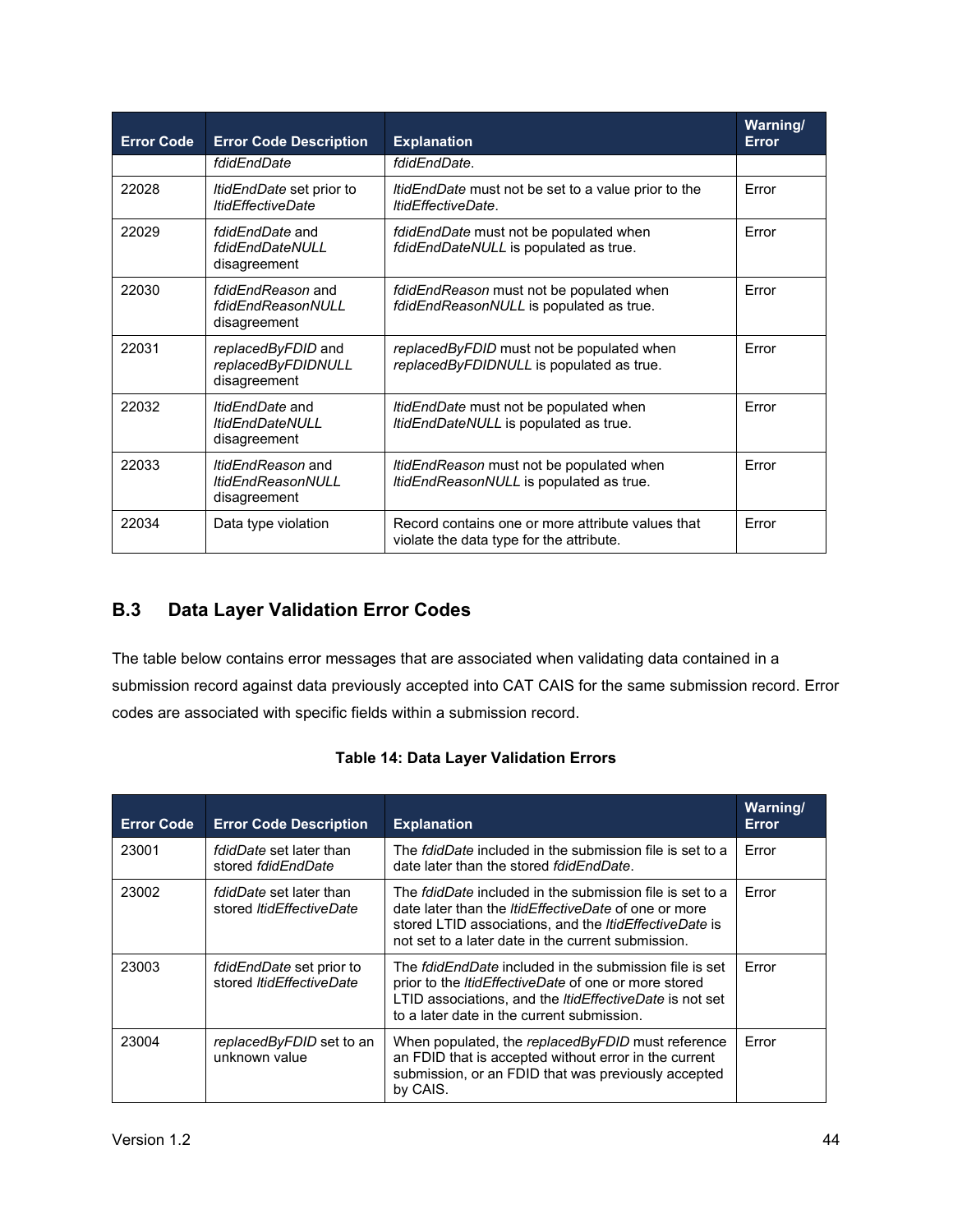| <b>Error Code</b> | <b>Error Code Description</b>                                                                         | <b>Explanation</b>                                                                                                                                                                                                        | Warning/<br>Error |
|-------------------|-------------------------------------------------------------------------------------------------------|---------------------------------------------------------------------------------------------------------------------------------------------------------------------------------------------------------------------------|-------------------|
| 23005             | <i>fdidEndDate</i> set prior to<br>fdidDate of replacing<br>record                                    | When fdidEndReason is set as REPLACED, the<br>fdidEndDate must not be set prior to the fdidDate of<br>the FDID set as the replacedByFDID.                                                                                 | Error             |
| 23006             | replacedByFDIDNULL not<br>set to true when<br>fdidEndDateNULL and<br>fdidEndReasonNULL set<br>to true | When fdidEndDateNULL and fdidEndReasonNULL<br>are present and set to true for an FDID that was<br>previously ended for an fdidEndReason of<br>REPLACED, the replaced By FDIDNULL must also be<br>present and set to true. | Error             |
| 23007             | <i>ItidEffectiveDate</i> set later<br>than stored <i>ItidEndDate</i>                                  | The <i>ItidEffectiveDate</i> in the submission file is set to a<br>date later than the stored <i>ItidEndDate</i> , and the<br><i>ItidEndDate</i> is not set to a later date in the current<br>submission.                 | Frror             |

# <span id="page-50-0"></span>**B.4 Warning Error Codes**

The table below contains Warning messages that are associated with Data Ingestion and included in the Feedback file. Warning codes are associated with specific fields within a submission record. Warnings are not required to be repaired.

| <b>Error Code</b> | <b>Error Code Description</b>                        | <b>Explanation</b>                                                                                                                                                                                 | Warning/<br>Error |
|-------------------|------------------------------------------------------|----------------------------------------------------------------------------------------------------------------------------------------------------------------------------------------------------|-------------------|
| 24001             | Missing or Invalid<br>rejectionID                    | When populated, the rejectionID must be a known<br>rejectionID for the catReporterID whose data is<br>included in the submission file.                                                             | Warning           |
| 24002             | Missing or Invalid<br>correctionAction               | When populated, correction Action must use one of<br>the allowable values. Must be populated if rejectionID<br>is populated.                                                                       | Warning           |
| 24003             | Missing or Invalid<br>correctingFirmDesignated<br>ID | When populated, correcting Firm Designated ID must<br>reference a <i>firmDesignatedID</i> that is included in the<br>current submission file or was accepted by CAT CAIS<br>in a prior submission. | Warning           |
| 24005             | Improper correction<br>attempt                       | The rejectionID included in the correction attempt is<br>for an improper error code. It is only acceptable to<br>submit a correction against rejections for error codes<br>22001 and 22012.        | Warning           |
| 24006             | Unknown Attribute Name                               | The Correction List record contains an attribute that is<br>not known under the reported specification version.                                                                                    | Warning           |
| 24007             |                                                      | Reserved                                                                                                                                                                                           |                   |
| 24008             | Data type violation                                  | Correction List record contains one or more attribute<br>values that violate the data type for the attribute.                                                                                      | Warning           |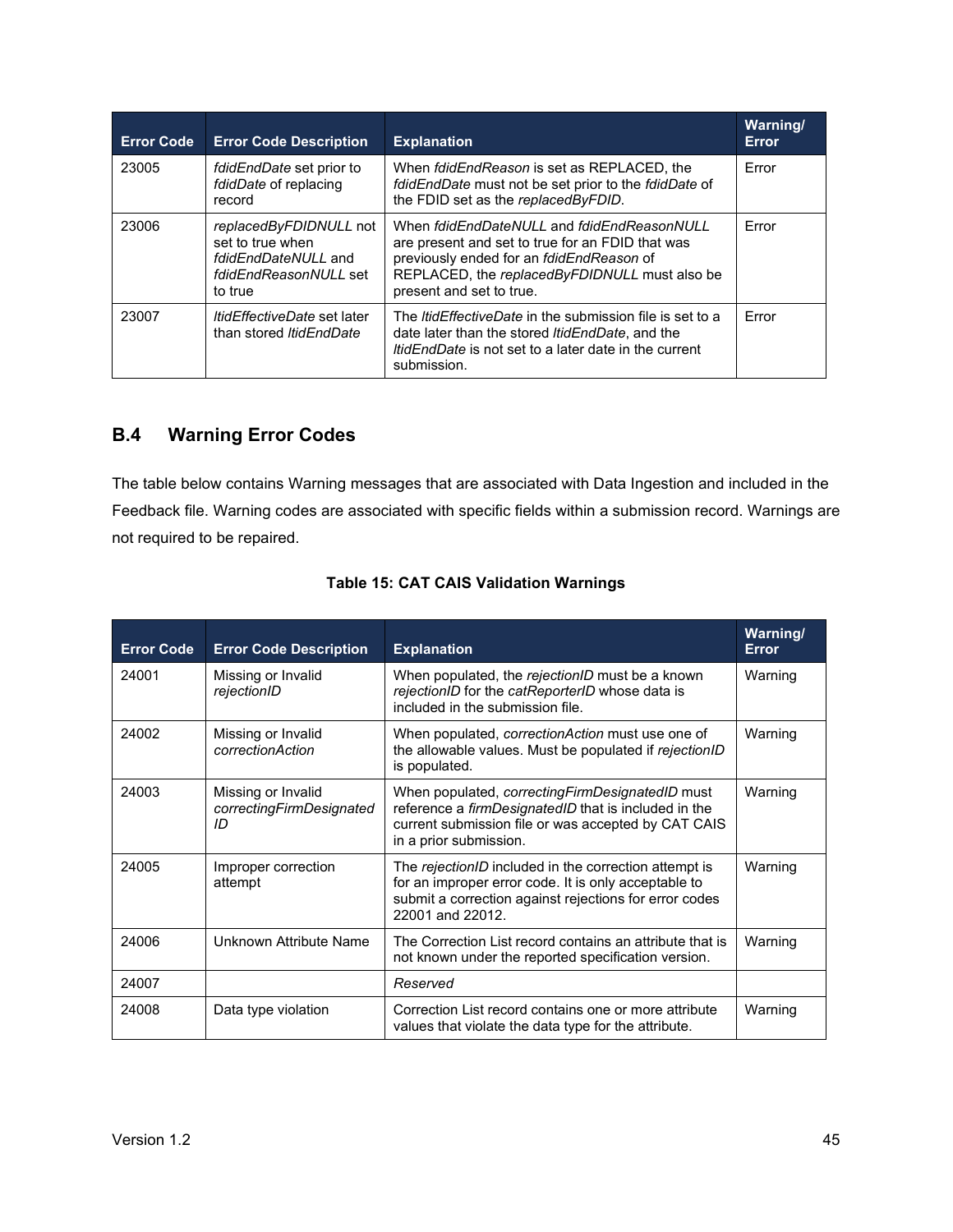# <span id="page-51-0"></span>**Appendix C: Glossary**

| <b>Term</b>                 | <b>Definition</b>                                                                                                                                                                                                                                                 |
|-----------------------------|-------------------------------------------------------------------------------------------------------------------------------------------------------------------------------------------------------------------------------------------------------------------|
| <b>CAT Reporter CRD</b>     | The CAT Reporter CRD is the Central Registration Depository identifier that an<br>Industry Member uses to report CAT account and customer data.                                                                                                                   |
| <b>CAT Submitter ID</b>     | The CAT Submitter ID is the identifier of the CAT Reporting Agent, the entity<br>authorized to submit the files to CAT on behalf of the Industry Member.                                                                                                          |
| <b>CAT Trading Day</b>      | CAT Trading Day for Industry Members is defined as beginning immediately after<br>4:15:00PM and no fractions of a second Eastern Time on one trade date and<br>ending at exactly 4:15:00PM and no fractions of a second Eastern Time on the<br>next trading date. |
|                             | Weekends or any day that all equities or options national securities exchanges are<br>closed are not considered a CAT Trading Day.                                                                                                                                |
|                             | Trading Days that close early end 15 minutes after the Market Close.                                                                                                                                                                                              |
| <b>FDID</b>                 | FDID is defined in Section 1.1 of the CAT NMS Plan as "a unique identifier for<br>each trading account designated by Industry Members for purposes of providing<br>data to the Central Repository."                                                               |
|                             | See CAT FAQ M2 for more information on the prohibition on use of actual account<br>numbers. Refer to the CAT Industry Presentation on FDID for additional<br>information.                                                                                         |
| <b>Account Opening Date</b> | Account Opening Date is defined in the CAT NMS Plan. For account data<br>submission, Account Opening Date is to be reported as <i>fdidDate</i> within the<br>submission file.                                                                                     |
| <b>Trade Date</b>           | Trade Date for Industry Member is defined as beginning immediately after<br>23:59:59.999999 ET on Trade Date T - 1 and up to 23:59:59.999999 ET of the<br>next Trade Date T.                                                                                      |
|                             | Weekends and holidays are not considered a Trade Date.                                                                                                                                                                                                            |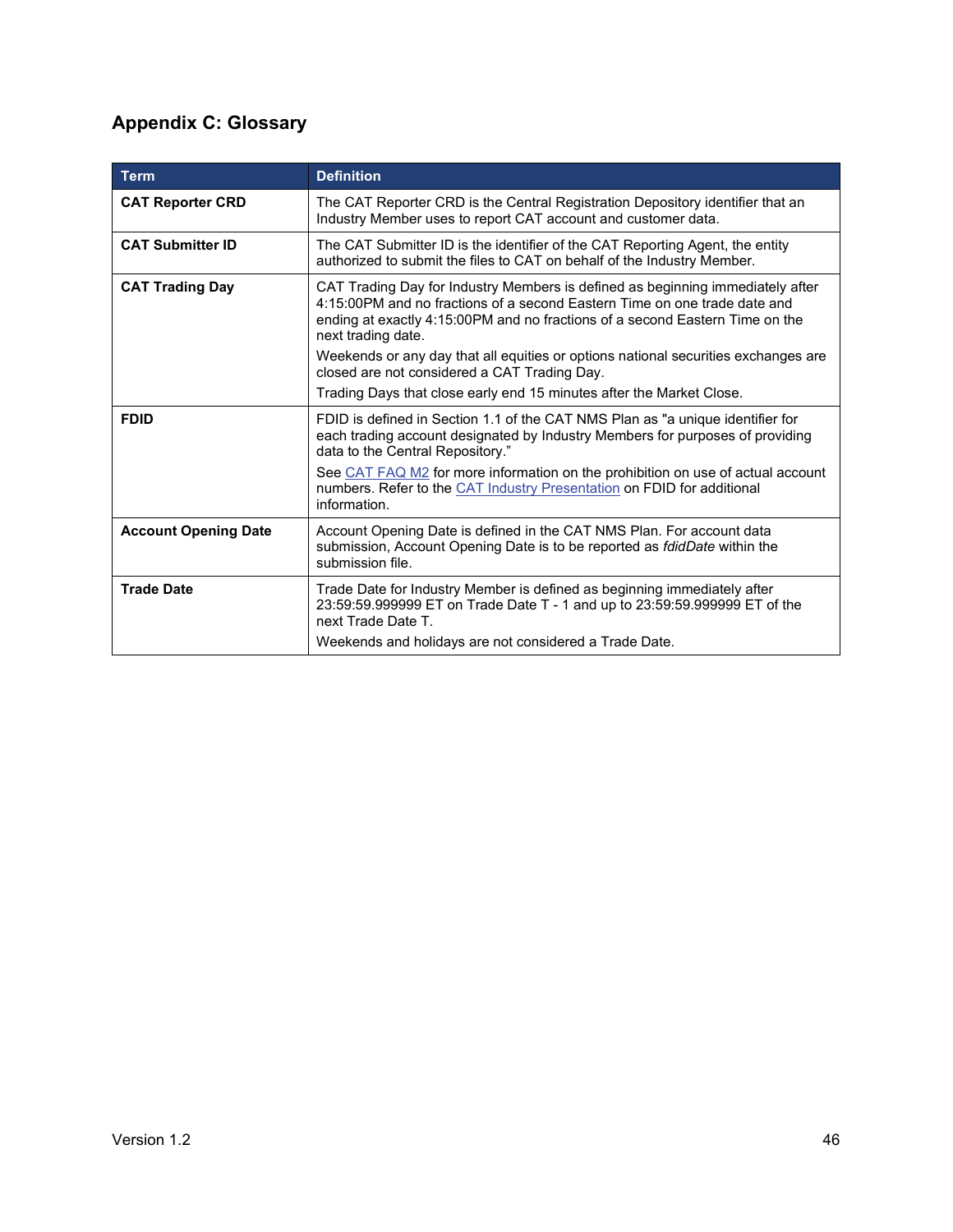# <span id="page-52-0"></span>**Appendix D: Data Dictionary**

| <b>Field Name</b>              | Data Type                             | <b>JSON</b><br><b>Object</b> | <b>Include</b><br><b>Key</b> | <b>Occurrences</b>                                | <b>Description</b>                                                                                                                                                                                                                                                                                                                                                                                    | Format/<br><b>Accepted Values</b> |
|--------------------------------|---------------------------------------|------------------------------|------------------------------|---------------------------------------------------|-------------------------------------------------------------------------------------------------------------------------------------------------------------------------------------------------------------------------------------------------------------------------------------------------------------------------------------------------------------------------------------------------------|-----------------------------------|
| catReporterCRD                 | Unsigned                              | Main                         | R                            | <b>Exactly One</b><br>per<br>submission<br>file   | The CRD number<br>assigned to the<br>firm to which the<br>data within the file<br>belongs.                                                                                                                                                                                                                                                                                                            |                                   |
| catSubmitterID                 | Unsigned                              | Main                         | $\mathsf R$                  | <b>Exactly One</b><br>per<br>submission<br>file   | The ID of the CAT<br>Reporting Agent<br>that submitted the<br>file to CAT. In the<br>case the CAT<br>Reporter is<br>submitting data for<br>themselves, they<br>must still populate<br>the CAT Submitter<br>ID field.                                                                                                                                                                                  |                                   |
| correctingFirmDesign<br>atedID | Text (40)                             | Correction<br>Record         | $\mathsf C$                  | Zero or One<br>per<br>Correction<br>Record        | The<br>firmDesignatedID<br>within the<br>submission file<br>that is correcting<br>for the prior<br>rejected FDID.<br>Required if the<br>correctionAction is<br>CORRECTION.                                                                                                                                                                                                                            |                                   |
| correctionAction               | Choice                                | Correction<br>Record         | R.                           | <b>Exactly One</b><br>per<br>Correction<br>Record | The particular<br>action that is<br>being taken to<br>correct for the<br>prior rejection.<br>Values:<br>CORRECTION-<br>A new entry is<br>included in the<br>submission file to<br>correct for the<br>prior rejected<br>record using a<br>new<br>firmDesignatedID<br>or new<br>largeTraderID.<br>DELETE - The<br>prior rejection<br>needs to be<br>cleared without a<br>new record being<br>submitted. | "CORRECTION"<br>"DELETE"          |
| correctionList                 | Multi-<br><b>Dimensional</b><br>Array | Main                         | $\mathbf C$                  | <b>Exactly One</b><br>per<br>Submission<br>File   | Structure for the<br>array of<br>Correction records<br>within the file.<br>Required if the<br>submission file                                                                                                                                                                                                                                                                                         |                                   |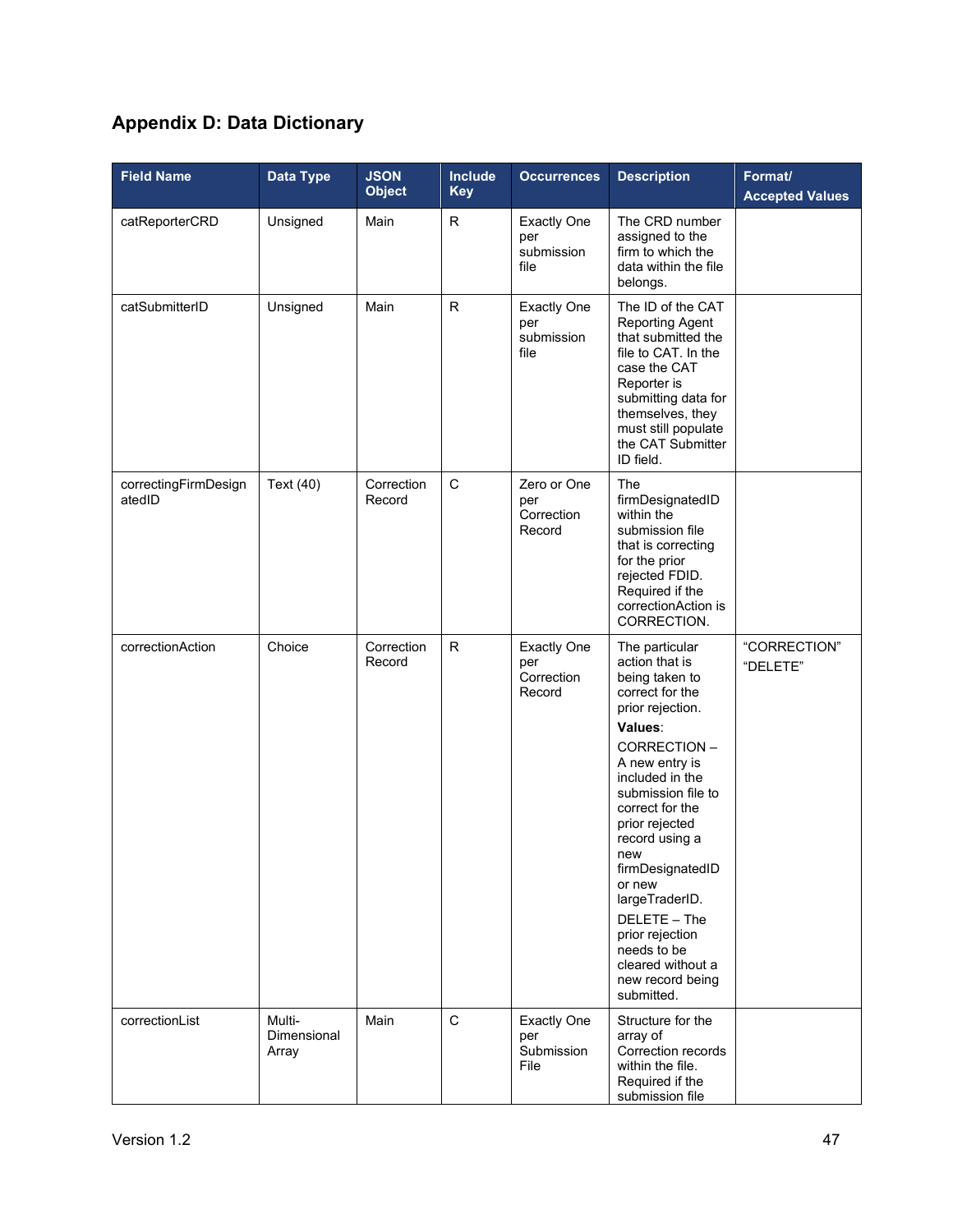| <b>Field Name</b> | <b>Data Type</b>     | <b>JSON</b><br><b>Object</b> | <b>Include</b><br><b>Key</b> | <b>Occurrences</b>                       | <b>Description</b>                                                                                                                                                                                                                                                                                          | Format/<br><b>Accepted Values</b>                |
|-------------------|----------------------|------------------------------|------------------------------|------------------------------------------|-------------------------------------------------------------------------------------------------------------------------------------------------------------------------------------------------------------------------------------------------------------------------------------------------------------|--------------------------------------------------|
|                   |                      |                              |                              |                                          | contains one or<br>more Correction<br>records.                                                                                                                                                                                                                                                              |                                                  |
| fdidDate          | Date<br>(Number) (8) | <b>FDID</b><br>Record        | R.                           | <b>Exactly One</b><br>per FDID<br>Record | Date on which the<br>FDID account<br>opened, as<br>defined in Section<br>2.2.3 of this<br>specification, in<br>YYYYMMDD<br>format.                                                                                                                                                                          | YYYYMMDD                                         |
| fdidEndDate       | Date<br>(Number) (8) | <b>FDID</b><br>Record        | C                            | Zero or One<br>per FDID<br>Record        | Date on which the<br>Account was<br>closed or the<br>Relationship was<br>ended, in<br>YYYYMMDD<br>format. Must be<br>provided if the<br>fdidEndReason<br>field is populated.<br>Must not be<br>provided if<br>fdidEndDateNULL<br>is populated as<br>true.                                                   | YYYYMMDD                                         |
| fdidEndDateNULL   | Boolean              | <b>FDID</b><br>Record        | $\circ$                      | Zero or One<br>per FDID<br>Record        | Indicates any<br>fdidEndDate<br>currently stored in<br>CAT CAIS should<br>be cleared. Must<br>be provided as<br>true if<br>fdidEndReasonN<br>ULL is populated<br>as true. Must not<br>be provided as<br>true if<br>fdidEndDate is<br>populated.                                                             | true<br>false                                    |
| fdidEndReason     | Choice               | <b>FDID</b><br>Record        | С                            | Zero or One<br>per FDID<br>Record        | Reason why the<br>Account was<br>closed or the<br>Relationship was<br>ended. Must be<br>provided if the<br>fdidEndDate field<br>is populated. Must<br>not be provided if<br>fdidEndReasonN<br>ULL is populated<br>as true.<br>Values:<br>CORRECTION-<br>FDID was<br>erroneously<br>reported<br>ENDED - FDID | "CORRECTION"<br>"ENDED"<br>"REPLACED"<br>"OTHER" |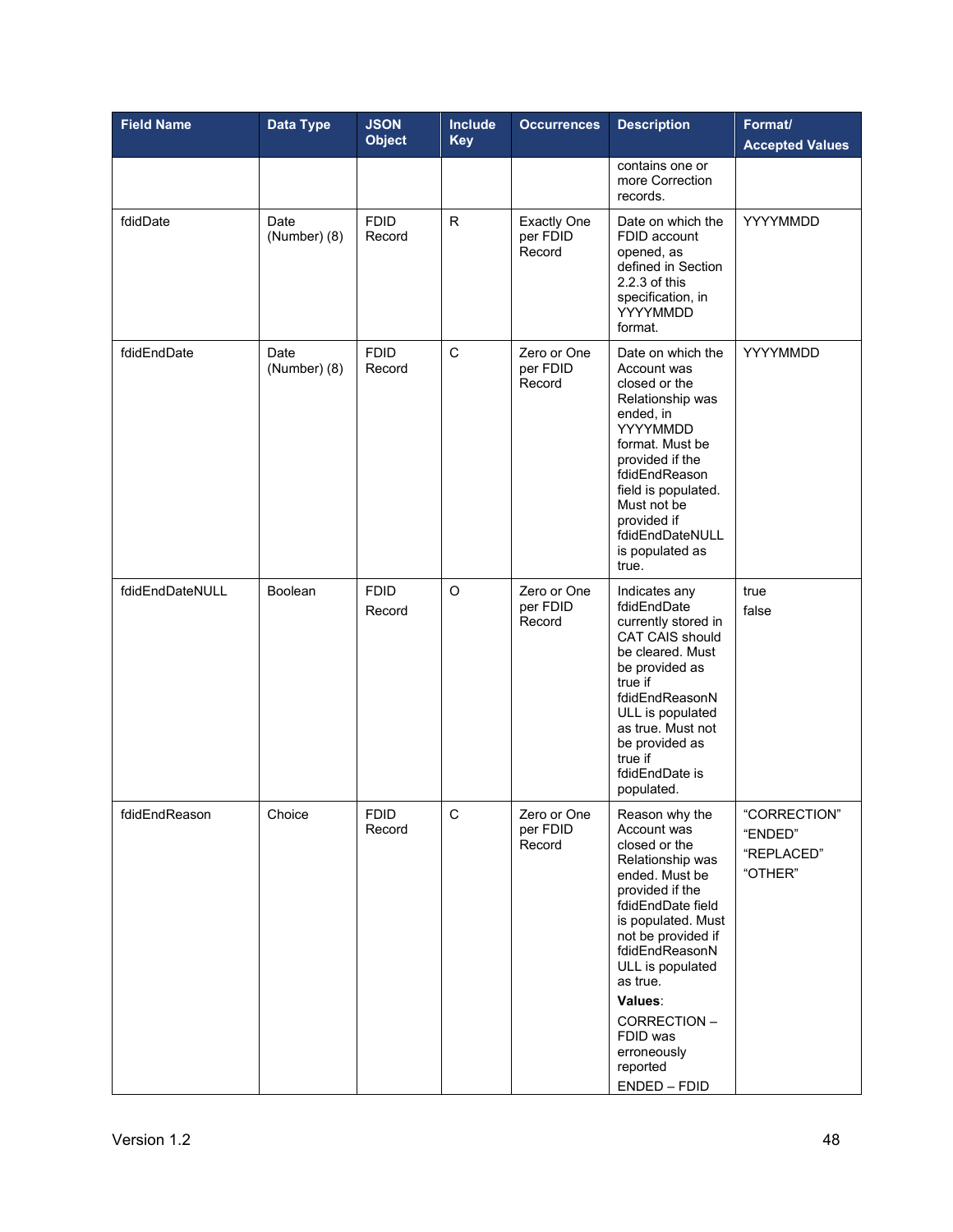| <b>Field Name</b> | <b>Data Type</b>               | <b>JSON</b><br><b>Object</b> | Include<br><b>Key</b> | <b>Occurrences</b>                              | <b>Description</b>                                                                                                                                                                                                                             | Format/<br><b>Accepted Values</b>         |
|-------------------|--------------------------------|------------------------------|-----------------------|-------------------------------------------------|------------------------------------------------------------------------------------------------------------------------------------------------------------------------------------------------------------------------------------------------|-------------------------------------------|
|                   |                                |                              |                       |                                                 | was ended<br>REPLACED-<br>FDID replaced by<br>another FDID<br>within the CAT<br>Reporter Firm.<br>OTHER - Other<br>unlisted reason for<br>ending the FDID                                                                                      |                                           |
| fdidEndReasonNULL | <b>Boolean</b>                 | <b>FDID</b><br>Record        | O                     | Zero or One<br>per FDID<br>Record               | Indicates any<br>fdidEndReason<br>currently stored in<br>CAT CAIS should<br>be cleared. Must<br>be provided as<br>true if<br>fdidEndDateNULL<br>is populated as<br>true. Must not be<br>provided as true if<br>fdidEndReason is<br>populated.  | true<br>false                             |
| fdidRecordCount   | Unsigned                       | Main                         | $\mathsf{R}$          | <b>Exactly One</b><br>per<br>submission<br>file | The count of<br>firmDesignatedID<br>attribute<br>occurrences<br>within the file.<br>Used to validate<br>the count of FDID<br>records intended<br>to be submitted<br>within the file<br>matches the count<br>of records present<br>in the file. |                                           |
| fdidRecordID      | Unsigned                       | <b>FDID</b><br>Record        | R.                    | <b>Exactly One</b><br>per FDID<br>Record        | A unique<br>reference to a<br>single FDID for a<br>single submission<br>file.                                                                                                                                                                  |                                           |
| fdidRecordList    | Multi-<br>Dimensional<br>Array | Main                         | C                     | Zero or One<br>per<br>submission<br>file        | Structure for the<br>array of FDID<br>Records that are<br>included in the<br>file. Required if<br>the submission file<br>contains one or<br>more FDID<br>records; not<br>required if no<br>FDID records are<br>included in the<br>file.        |                                           |
| fdidType          | Choice                         | <b>FDID</b><br>Record        | $\mathsf{R}$          | <b>Exactly One</b><br>per FDID<br>Record        | Representation of<br>the type of record<br>of the reported<br>FDID.<br>Values:                                                                                                                                                                 | "ACCOUNT"<br>"RELATIONSHIP"<br>"ENTITYID" |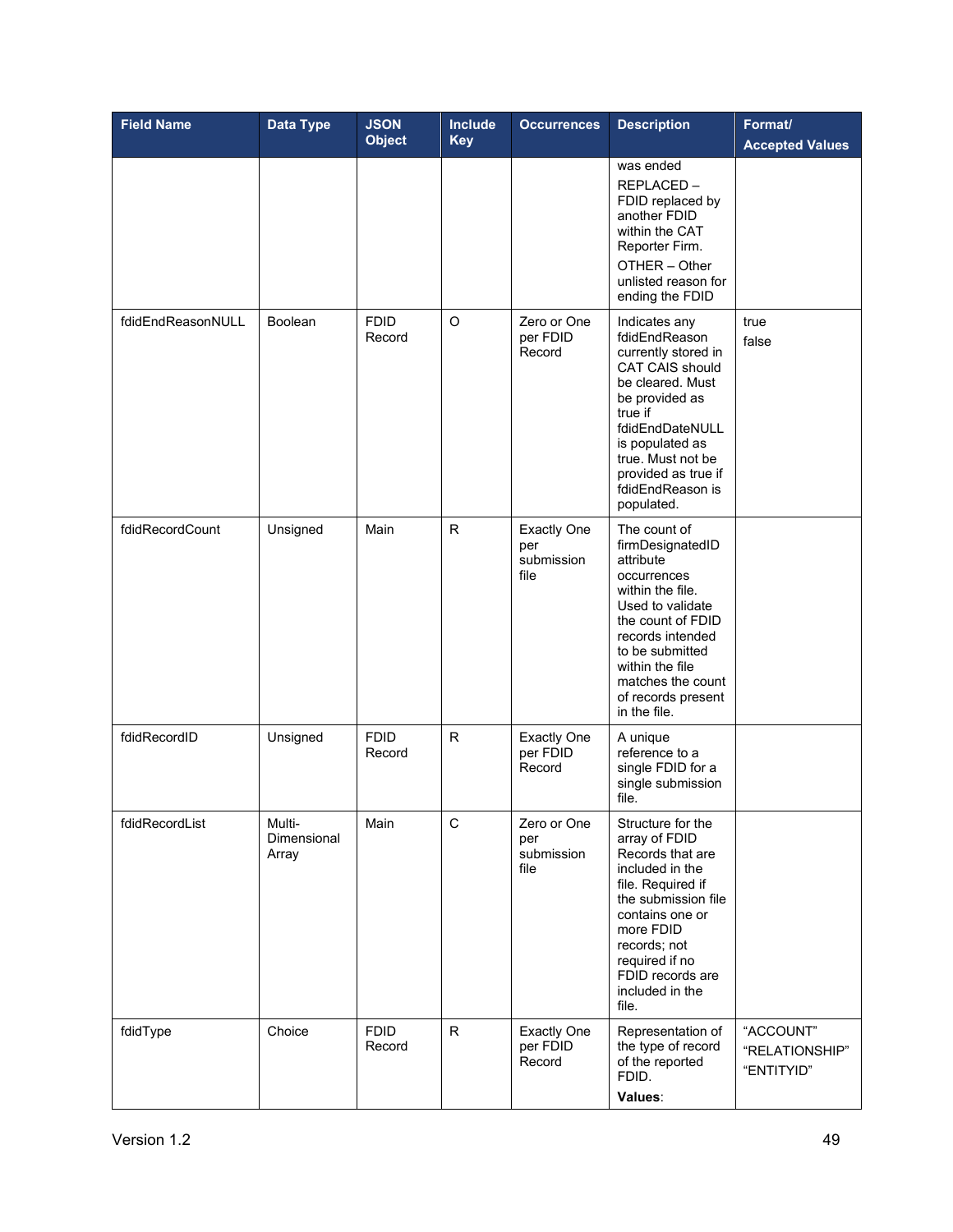| <b>Field Name</b> | Data Type                      | <b>JSON</b><br><b>Object</b> | <b>Include</b><br><b>Key</b> | <b>Occurrences</b>                                  | <b>Description</b>                                                                                                                                                                                                                                                                                                                                                                                                                                                                                           | Format/<br><b>Accepted Values</b>                          |
|-------------------|--------------------------------|------------------------------|------------------------------|-----------------------------------------------------|--------------------------------------------------------------------------------------------------------------------------------------------------------------------------------------------------------------------------------------------------------------------------------------------------------------------------------------------------------------------------------------------------------------------------------------------------------------------------------------------------------------|------------------------------------------------------------|
|                   |                                |                              |                              |                                                     | ACCOUNT-<br>Account type<br>record<br>RELATIONSHIP-<br>Relationship type<br>record<br><b>ENTITYID - Entity</b><br>Identifier type<br>record                                                                                                                                                                                                                                                                                                                                                                  |                                                            |
| firmDesignatedID  | Text (40)                      | <b>FDID</b><br>Record        | $\mathsf R$                  | <b>Exactly One</b><br>per FDID<br>Record            | The Firm<br>Designated ID of<br>the Account or<br>Relationship being<br>reported by the<br><b>CAT Reporting</b><br>firm.                                                                                                                                                                                                                                                                                                                                                                                     |                                                            |
| largeTraderID     | Text (13)                      | Large<br>Trader<br>Record    | $\mathsf{R}$                 | <b>Exactly One</b><br>per Large<br>Trader<br>Record | The LTID or<br>ULTID associated<br>to the FDID in the<br><b>CAT Reporter's</b><br>system. For LTID<br>records, the<br>identifier must be<br>eight numeric<br>characters,<br>followed by a<br>dash, followed by<br>four numeric<br>characters. For<br>ULTID records,<br>the identifier must<br>start with 'ULT',<br>followed by<br>alphanumeric [0-<br>9A-Z] characters<br>for the fourth<br>through eighth<br>positions, followed<br>by a dash,<br>followed by four<br>alphanumeric [0-<br>9A-Z] characters. | For LTID-<br>99999999-9999<br>For ULTID -<br>ULTXXXXX-XXXX |
| largeTraderList   | Multi-<br>Dimensional<br>Array | <b>FDID</b><br>Record        | $\mathbf C$                  | Zero or One<br>per FDID<br>Record                   | Structure for the<br>array of LTID or<br>ULTID records<br>that are<br>associated to the<br>FDID record<br>within the file.<br>Required if the<br>submission file<br>contains one or<br>more LTID/ULTID<br>records<br>associated to the<br>FDID record; not<br>required if no<br>LTID/ULTID<br>records are<br>included in the file                                                                                                                                                                            |                                                            |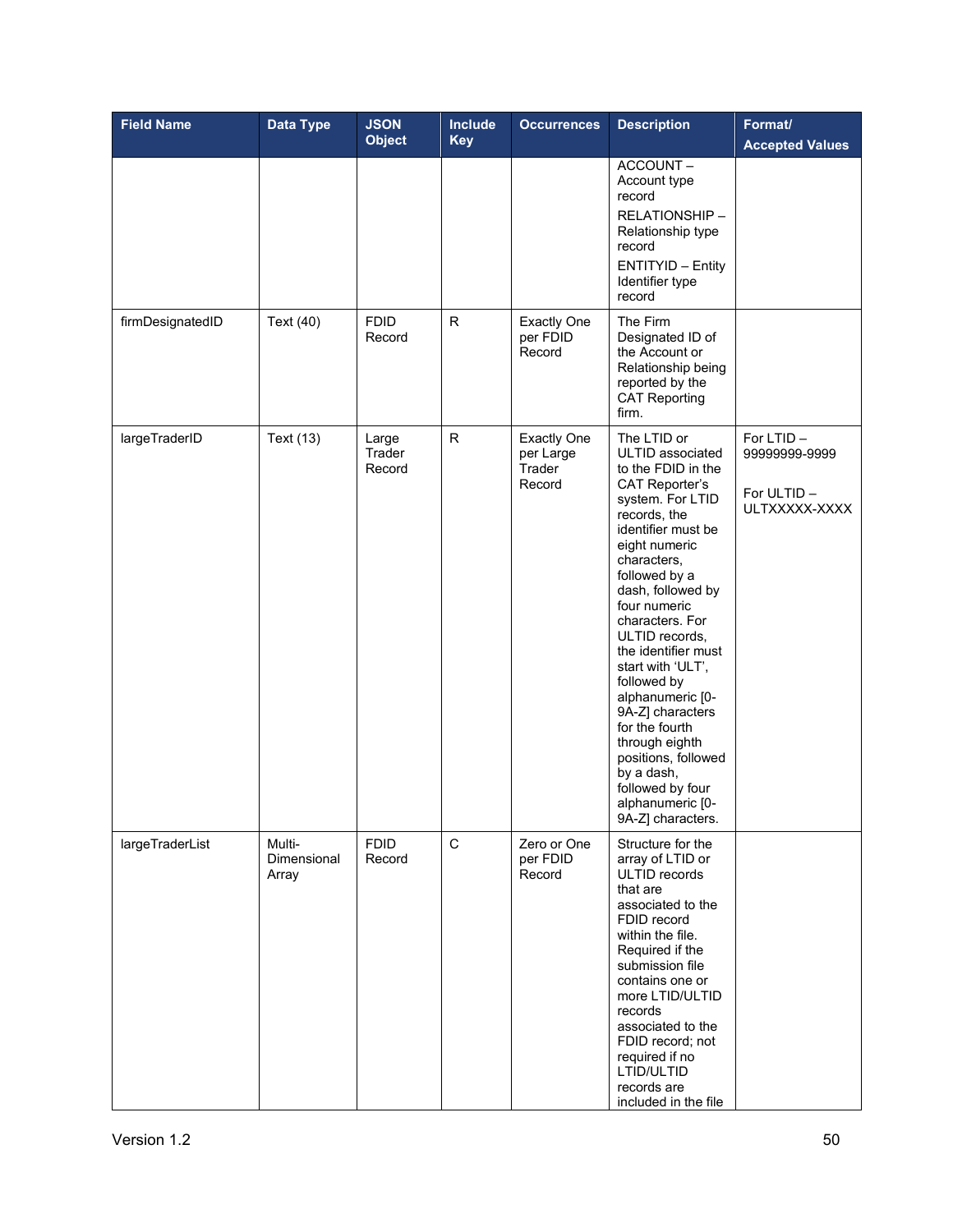| <b>Field Name</b>        | <b>Data Type</b>     | <b>JSON</b><br><b>Object</b> | Include<br><b>Key</b> | <b>Occurrences</b>                                  | <b>Description</b>                                                                                                                                                                                                                                                                                                      | Format/<br><b>Accepted Values</b>                |
|--------------------------|----------------------|------------------------------|-----------------------|-----------------------------------------------------|-------------------------------------------------------------------------------------------------------------------------------------------------------------------------------------------------------------------------------------------------------------------------------------------------------------------------|--------------------------------------------------|
|                          |                      |                              |                       |                                                     | in association to<br>the reported<br>FDID.                                                                                                                                                                                                                                                                              |                                                  |
| largeTraderRecordID      | Unsigned             | Large<br>Trader<br>Record    | R.                    | <b>Exactly One</b><br>per Large<br>Trader<br>Record | A unique<br>reference to a<br>single LTID or<br>ULTID in<br>reference to a<br>single FDID for a<br>single submission<br>file.                                                                                                                                                                                           |                                                  |
| <b>ItidEffectiveDate</b> | Date<br>(Number) (8) | Large<br>Trader<br>Record    | R.                    | <b>Exactly One</b><br>per Large<br>Trader<br>Record | Date on which the<br><b>LTID or ULTID</b><br>became<br>associated to the<br>FDID within the<br><b>CAT Reporter's</b><br>system, in<br>YYYYMMDD<br>format.                                                                                                                                                               | YYYYMMDD                                         |
| <b>ItidEndDate</b>       | Date<br>(Number) (8) | Large<br>Trader<br>Record    | C                     | Zero or One<br>per Large<br>Trader<br>Record        | Date on which the<br>LTID or ULTID<br>was no longer<br>associated to the<br>FDID within the<br><b>CAT Reporter's</b><br>system, in<br>YYYYMMDD<br>format. Must be<br>provided if the<br><b>ItidEndReason</b><br>field is populated.<br>Must not be<br>provided if<br><b>ItidEndDateNULL</b><br>is populated as<br>true. | YYYYMMDD                                         |
| <b>ItidEndDateNULL</b>   | Boolean              | Large<br>Trader<br>Record    | C                     | Zero or One<br>per Large<br>Trader<br>Record        | Indicates any<br><b>ItidEndDate</b><br>currently stored in<br>CAT CAIS should<br>be cleared. Must<br>be provided as<br>true if<br><b>ItidEndReasonNU</b><br>LL is populated as<br>true. Must not be<br>provided as true if<br>ItidEndDate is<br>populated.                                                              | true<br>false                                    |
| <b>ItidEndReason</b>     | Choice               | Large<br>Trader<br>Record    | $\mathbf C$           | Zero or One<br>per Large<br>Trader<br>Record        | Reason why the<br>LTID or ULTID<br>was no longer<br>associated to the<br>FDID. Must be<br>populated in order<br>to end date an<br>LTID-to-FDID<br>association in the                                                                                                                                                    | "CORRECTION"<br>"ENDED"<br>"REPLACED"<br>"OTHER" |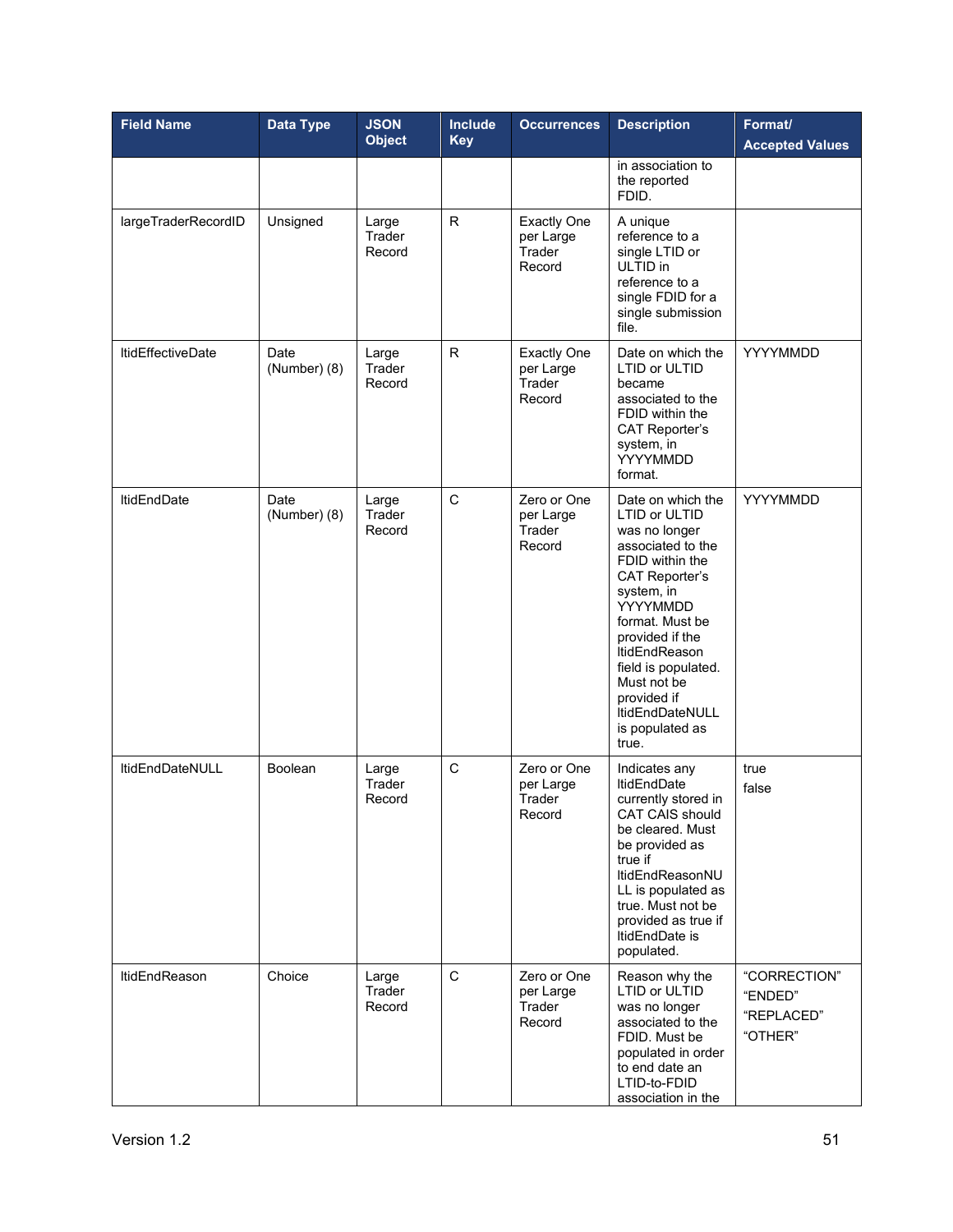| <b>Field Name</b>        | Data Type      | <b>JSON</b><br><b>Object</b> | Include<br><b>Key</b> | <b>Occurrences</b>                                | <b>Description</b>                                                                                                                                                                                                                                                                                                                                                                                                               | Format/<br><b>Accepted Values</b> |
|--------------------------|----------------|------------------------------|-----------------------|---------------------------------------------------|----------------------------------------------------------------------------------------------------------------------------------------------------------------------------------------------------------------------------------------------------------------------------------------------------------------------------------------------------------------------------------------------------------------------------------|-----------------------------------|
|                          |                |                              |                       |                                                   | system. Must be<br>provided if the<br>ItidEndDate field<br>is populated. Must<br>not be provided if<br>ItidEndReasonNU<br>LL is populated as<br>true.<br>Values:<br>CORRECTION-<br>LTID was<br>erroneously<br>reported<br>ENDED - LTID-<br>to-FDID<br>association was<br>ended<br>REPLACED-<br>LTID was<br>replaced by a<br>different LTID<br>OTHER - Other<br>unlisted reason for<br>ending the LTID-<br>to-FDID<br>association |                                   |
| <b>ItidEndReasonNULL</b> | <b>Boolean</b> | Large<br>Trader<br>Record    | C                     | Zero or One<br>per Large<br>Trader<br>Record      | Indicates any<br><b>ItidEndReason</b><br>currently stored in<br><b>CAT CAIS should</b><br>be cleared. Must<br>be provided as<br>true if<br>ItidEndDateNULL<br>is populated as<br>true. Must not be<br>provided as true if<br>ItidEndReason is<br>populated.                                                                                                                                                                      | true<br>false                     |
| rejectionID              | Unsigned       | Correction<br>Record         | R                     | <b>Exactly One</b><br>per<br>Correction<br>Record | The rejectionID<br>from a prior<br>submission that<br>was created for<br>the particular Data<br>Ingestion error<br>being corrected.                                                                                                                                                                                                                                                                                              |                                   |
| replacedByFDID           | Text (40)      | <b>FDID</b><br>Record        | $\mathbf C$           | Zero or One<br>per FDID<br>Record                 | The new FDID<br>replacing the<br>currently reported<br>FDID, used to<br>provide historical<br>linkage across<br>replaced records<br>over time. Must be<br>provided if the<br>fdidEndReason is<br>REPLACED. Must<br>not be provided if<br>the                                                                                                                                                                                     |                                   |